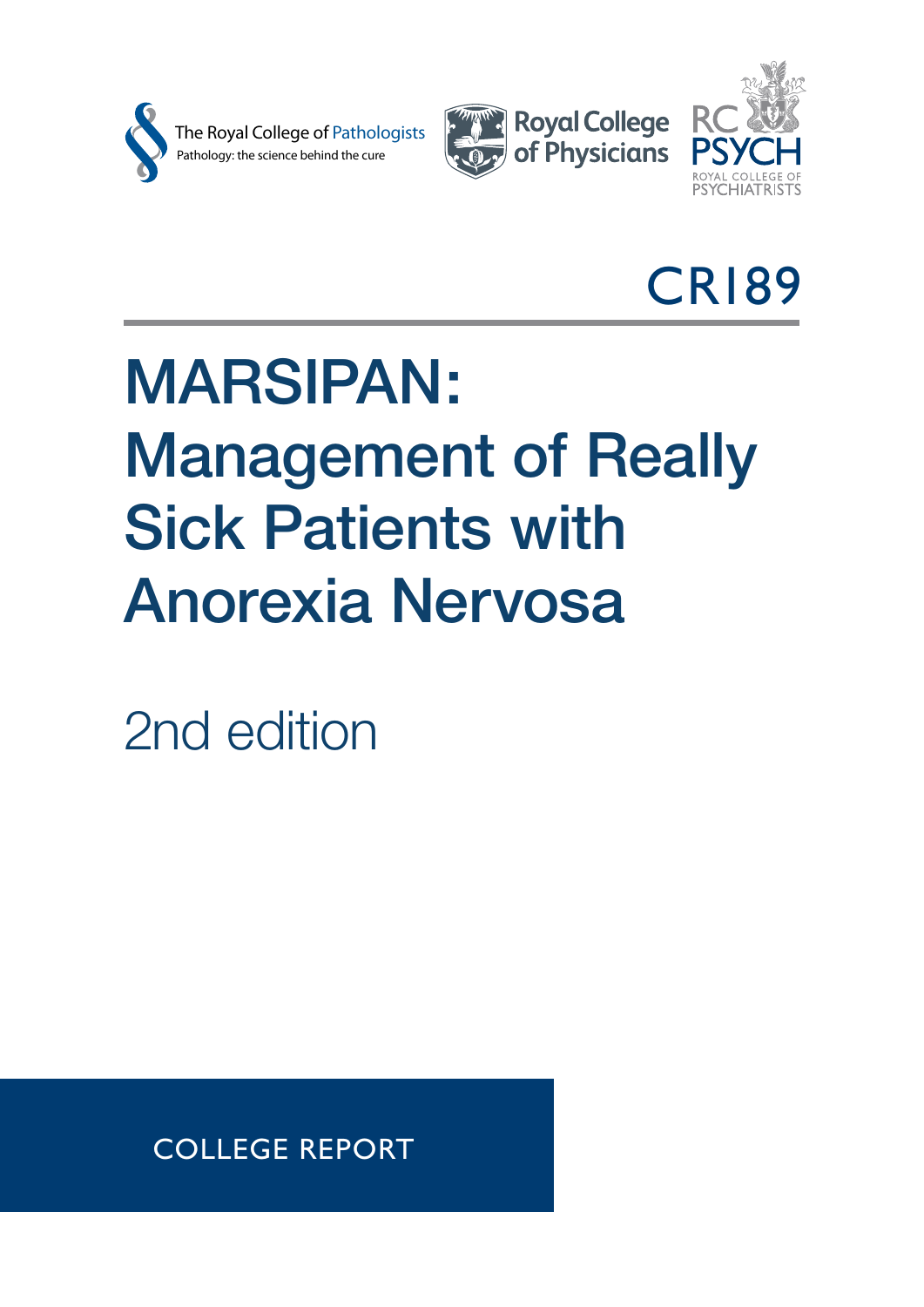## | Organisations endorsing the report

The following organisations have endorsed this report:

- Academy Nutrition Group
- BEAT (eating disorders self-help charity)
- **•** British Association for Parenteral and Enteral Nutrition (BAPEN)

## College Report CR189

October 2014 The Royal Colleges of Psychiatrists, Physicians and Pathologists

Approved by Policy and Public Affairs Committee (PPAC) of the Royal College of Psychiatrists: April 2014, and by the Council of the Royal College of Physicians

Due for review: 2019

© 2014 The Royal College of Psychiatrists

For full details of reports available and how to obtain them, please visit the College website at http://www.rcpsych.ac.uk/ publications/collegereports.aspx

The Royal College of Psychiatrists is a charity registered in England and Wales (228636) and in Scotland (SC038369).

College Reports constitute College policy. They have been sanctioned by the College via the Policy and Public Affairs Committee (PPAC).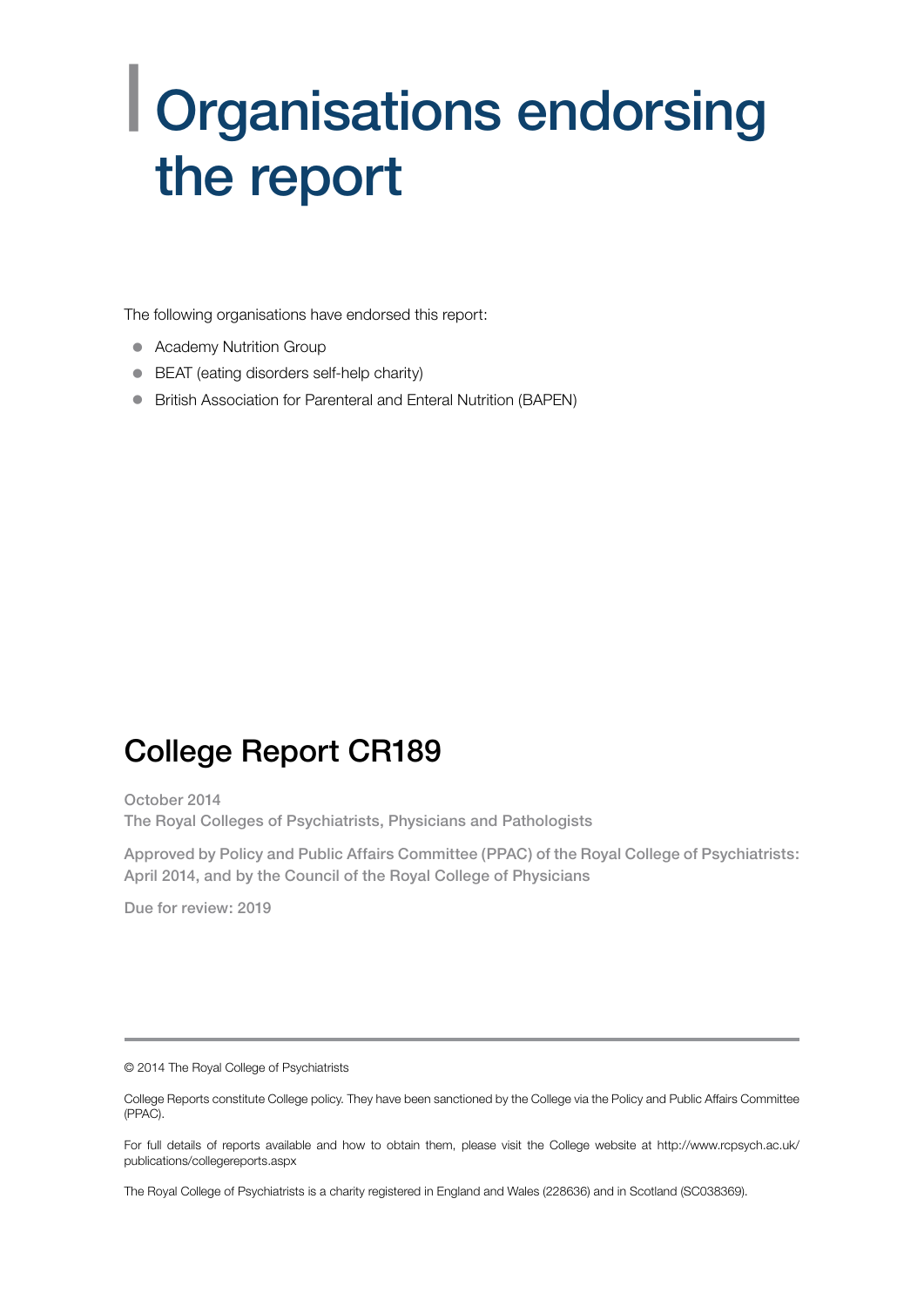# | Contents

| MARSIPAN working group                              | 3  |
|-----------------------------------------------------|----|
| Executive summary and recommendations               | 6  |
| Introduction                                        | 8  |
| Issues arising in all settings                      | 12 |
| Management in different sectors                     | 16 |
| Treatment of children and adolescents under 18      | 26 |
| Areas with limited local eating disorders provision | 27 |
| Audit and review                                    | 29 |

#### Appendices

| 1. Cases reported to the MARSIPAN group                            | 30 |
|--------------------------------------------------------------------|----|
| 2. Modified Newcastle guideline for MARSIPAN cases                 | 34 |
| 3. Healthcare provision in UK eating disorders units               | 39 |
| 4. Compulsory treatment                                            | 40 |
| 5. Initial low-calorie feeding rates in anorexia nervosa           | 43 |
| 6. Drug treatment during assisted nutrition                        | 44 |
| 7. MARSIPAN: key points for hospital staff                         | 45 |
| 8. MARSIPAN implementation in UK localities, 2010-2014             | 47 |
| 9. MARSIPAN implementation 2010-2014:<br>other reported activities | 49 |
| 10. Re-feeding in anorexia nervosa: information<br>for ward staff  | 51 |
| 11. Authors' comments                                              | 55 |
| References                                                         | 56 |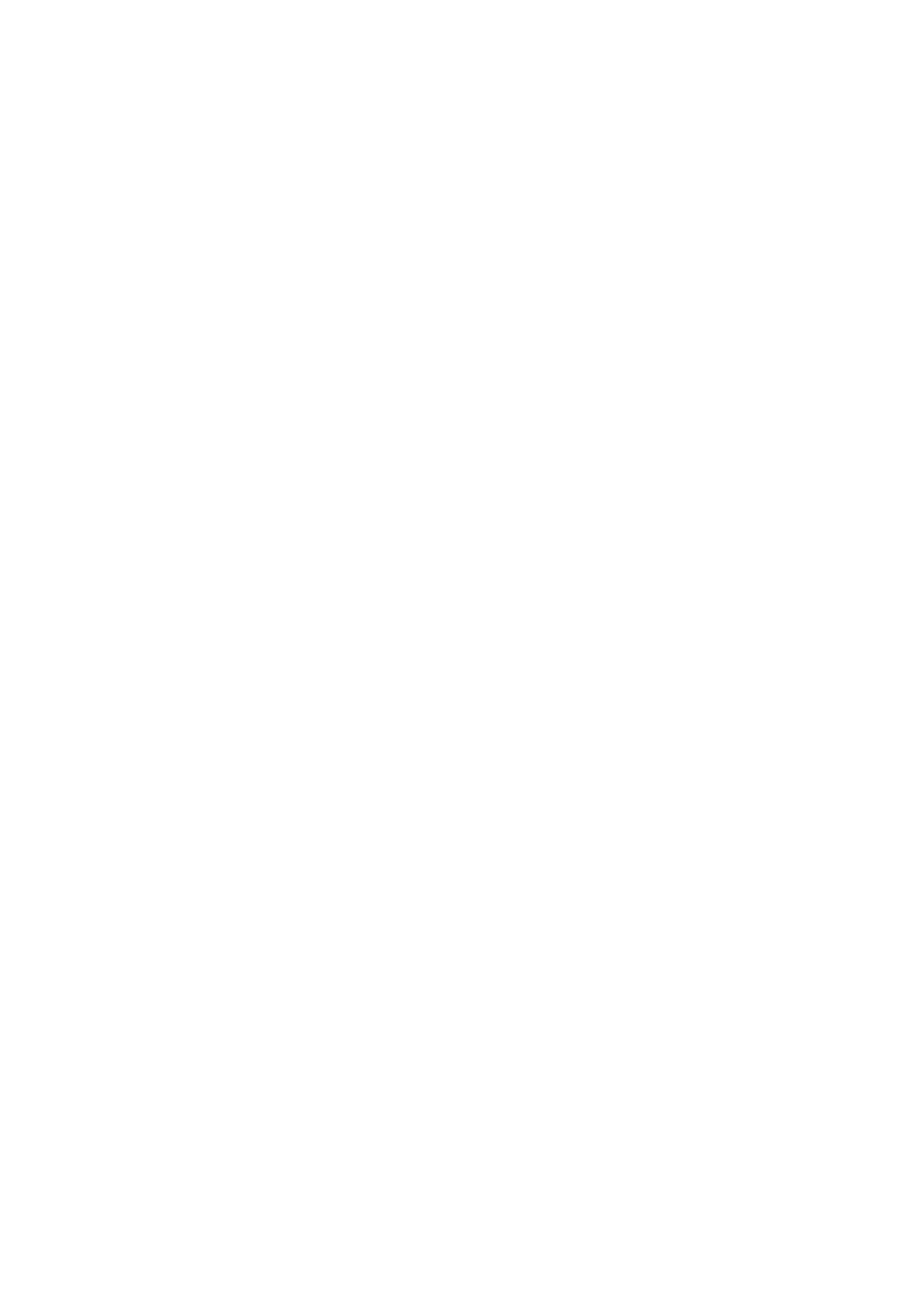## <span id="page-4-0"></span>| MARSIPAN working group

## **Chair**

Dr Paul Robinson research consultant psychiatrist in eating disorders, honorary senior lecturer, University College London (UCL), member, Academy Nutrition Group. Email: paul.robinson7@nhs.net

## Eating disorders psychiatrists

Dr Sylvia Dahabra consultant psychiatrist and lead clinician, Richardson Eating Disorders Service, Northumberland, Tyne and Wear NHS Foundation Trust, member of NHS England Eating Disorders Clinical Reference Group.

Dr John Morgan consultant psychiatrist, Yorkshire Centre for Eating Disorders, senior lecturer, St George's, University of London, chair of the Royal College of Psychiatrists' Eating Disorders Faculty and chair of the Royal College of Psychiatrists' Patient Safety Group

Dr Dasha Nicholls consultant child and adolescent psychiatrist and honorary senior lecturer, joint head of Feeding and Eating Disorders Service, Department of Child and Adolescent Mental Health, Great Ormond Street Hospital NHS Trust

Dr Sonu G. Sharma consultant psychiatrist, Priory Hospital Cheadle Royal, Manchester, medical director, Priory Eating Disorders Services, executive member, Royal College of Psychiatrists' Eating Disorders Faculty

Dr Anthony Winston consultant in eating disorders, Coventry and Warwickshire Partnership NHS Trust, honorary associate clinical professor, University of Warwick

## **Physicians**

Dr Geoff Bellingan medical director, Surgery and Cancer Board, consultant in intensive care medicine, University College Hospital, reader in intensive care medicine, University College London, Council for European Society of Intensive Care Medicine, Royal College of Physicians' Critical Care Committee member, Intensive Care Society training committee member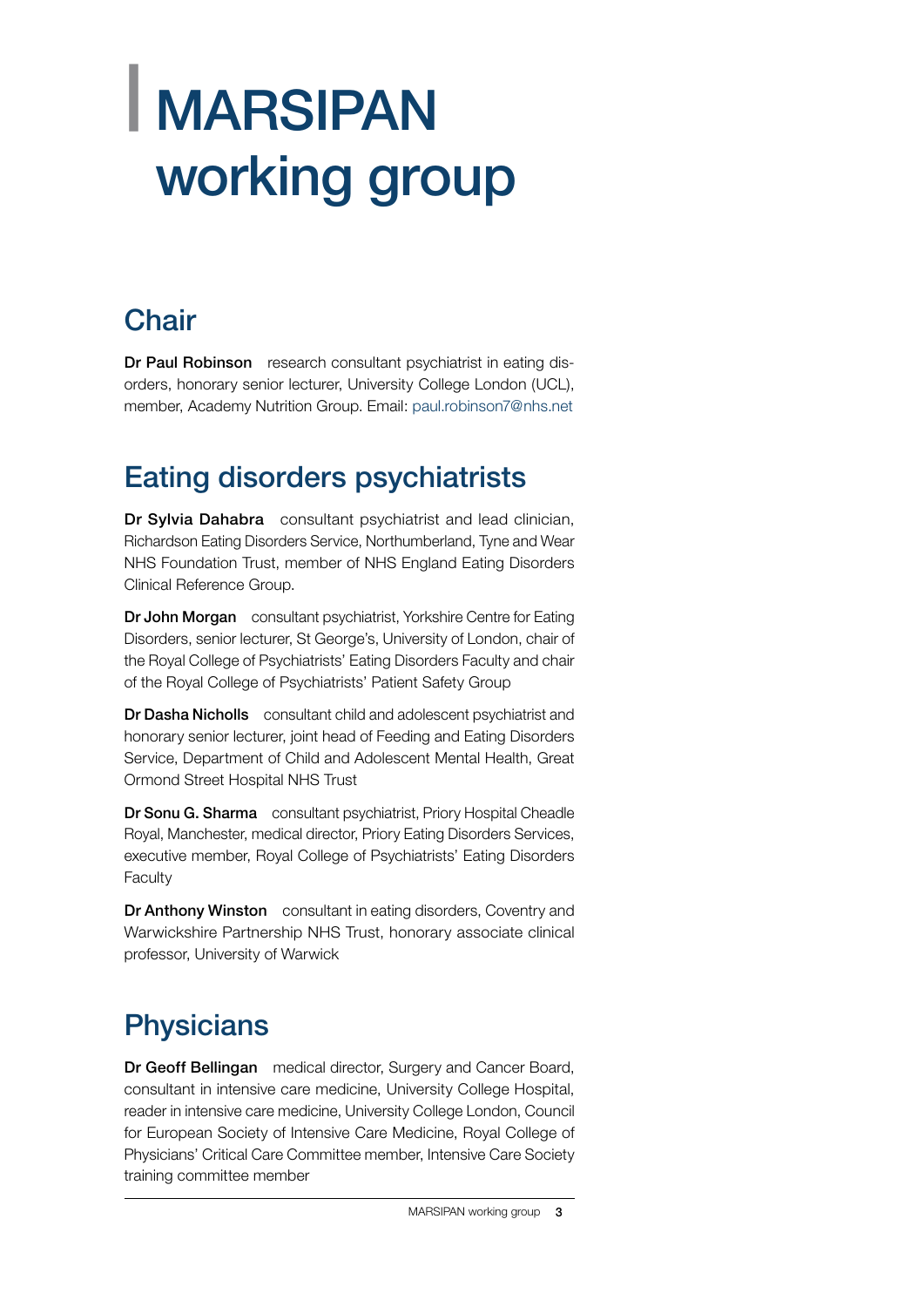Dr Tim Bowling consultant in gastroenterology and clinical nutrition, Nottingham University Hospitals NHS Trust, president, British Association for Parenteral and Enteral Nutrition (BAPEN)

Dr Rodney Burnham former registrar, Royal College of Physicians, emeritus consultant gastroenterologist at Barking, Havering and Redbridge University Hospitals NHS Trust

Professor Alastair Forbes professor of gastroenterology and clinical nutrition, UCL and UCL Hospital, chairman of the European Society for Clinical Nutrition and Metabolism (ESPEN) Education Committee, past chairman of BAPEN

**Professor Alan Jackson** professor of human nutrition, University of Southampton, chair of the government's Scientific Advisory Committee on Nutrition

Dr Simon Lal consultant gastroenterologist, Intestinal Failure Unit, Salford, North West Regional BAPEN Representative, member of BAPEN Medical Committee

Dr Clodagh Loughrey consultant chemical pathologist, Department of Clinical Biochemistry, Belfast Health and Social Care Trust, member of Northern Ireland Eating Disorder Care Network, Royal College of Pathologists' representative on Academy Nutrition Group

## Pharmacist

Lindsay Harper NSH Salford Clinical Commissioning Group

## **Dieticians**

Kirstine Farrer consultant dietician (intestinal failure), NSH Salford Clinical Commissioning Group, senior lecturer, Chester University

Helen Gray senior eating disorders dietician, St Ann's Hospital Eating Disorders Service, London

### Individuals and bodies providing consultation

Dr Janet Butler consultant liaison psychiatrist, Southampton General Hospital

Dr Sarah Cassar consultant psychiatrist, Huntercombe Hospital, West Lothian

Dr Phil Crockett consultant psychiatrist in psychotherapy and eating disorders, Eating Disorder Service, Royal Cornhill Hospital, Aberdeen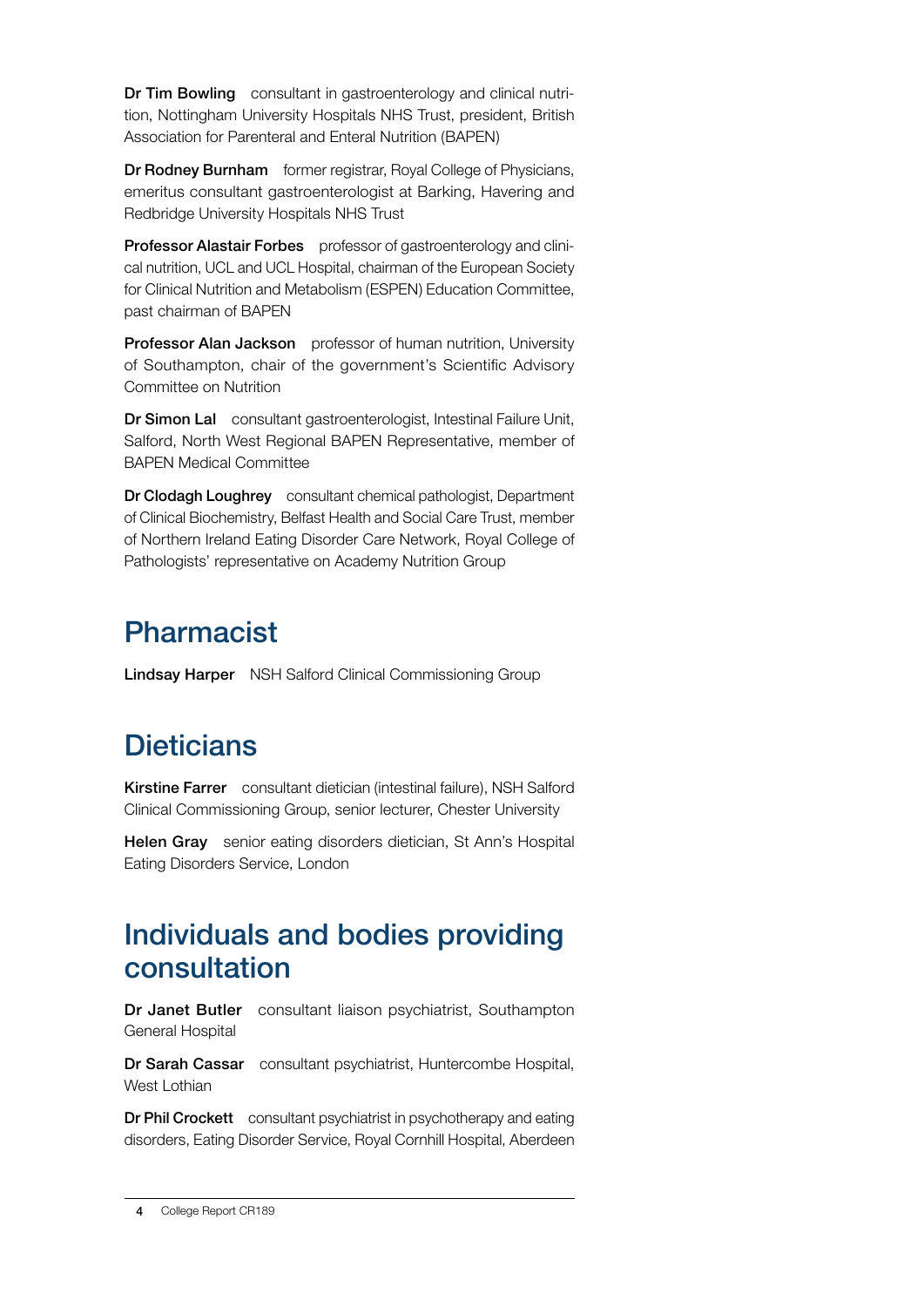Professor Chris Freeman consultant psychiatrist in eating disorders and psychotherapy, University of Edinburgh

Dr Nick Hawkes clinical psychologist, British Psychological Society

Veronica Kamerling convenor, London Carers' Group

Christian Lee senior eating disorders dietician, St Ann's Hospital Eating Disorders Service, London

Paul Little professor of primary care research, University of Southampton

Lisa McClelland consultant psychiatrist, Exeter Nuffield Hospital

Dr Harry Millar lead clinician, North of Scotland Managed Clinical Network for Eating Disorders

Dr Sara Morando psychiatrist, St Ann's Hospital Eating Disorders Service, London

Dr Helen Murphy consultant psychiatrist, St George's Hospital Medical School, London

Ursula Philpot dietician, British Dietetic Association

Susan Ringwood chief executive, Beat

Dr Trevor Smith consultant gastroenterologist, University Hospital Southampton, and BAPEN

Dr Mike Stroud consultant gastroenterologist, Institute of Human Nutrition, Southampton General Hospital, and BAPEN

Louise Tohill nurse and manager, Cotswold House, Marlborough

Dr Pat Twomey consultant chemical pathologist, Ipswich Hospital, Suffolk

Dr Christine Vize consultant psychiatrist, Cotswold House, Marlborough

Nicky Whillan carer

Dr Ken Yeow consultant psychiatrist in eating disorders, Belfast Health and Social Care Trust

## Revision team 2013–2014

Dr Paul Robinson Dr Clodagh Loughrey Dr Tim Bowling Prof John Morgan Dr Janet Butler **Dr Dasha Nicholls** Dr Sylvia Dahabra **Dr Sonu Sharma** Prof Alastair Forbes Dr Mike Stroud Ms Veronica Kamerling Dr Anthony Winston Dr Simon Lal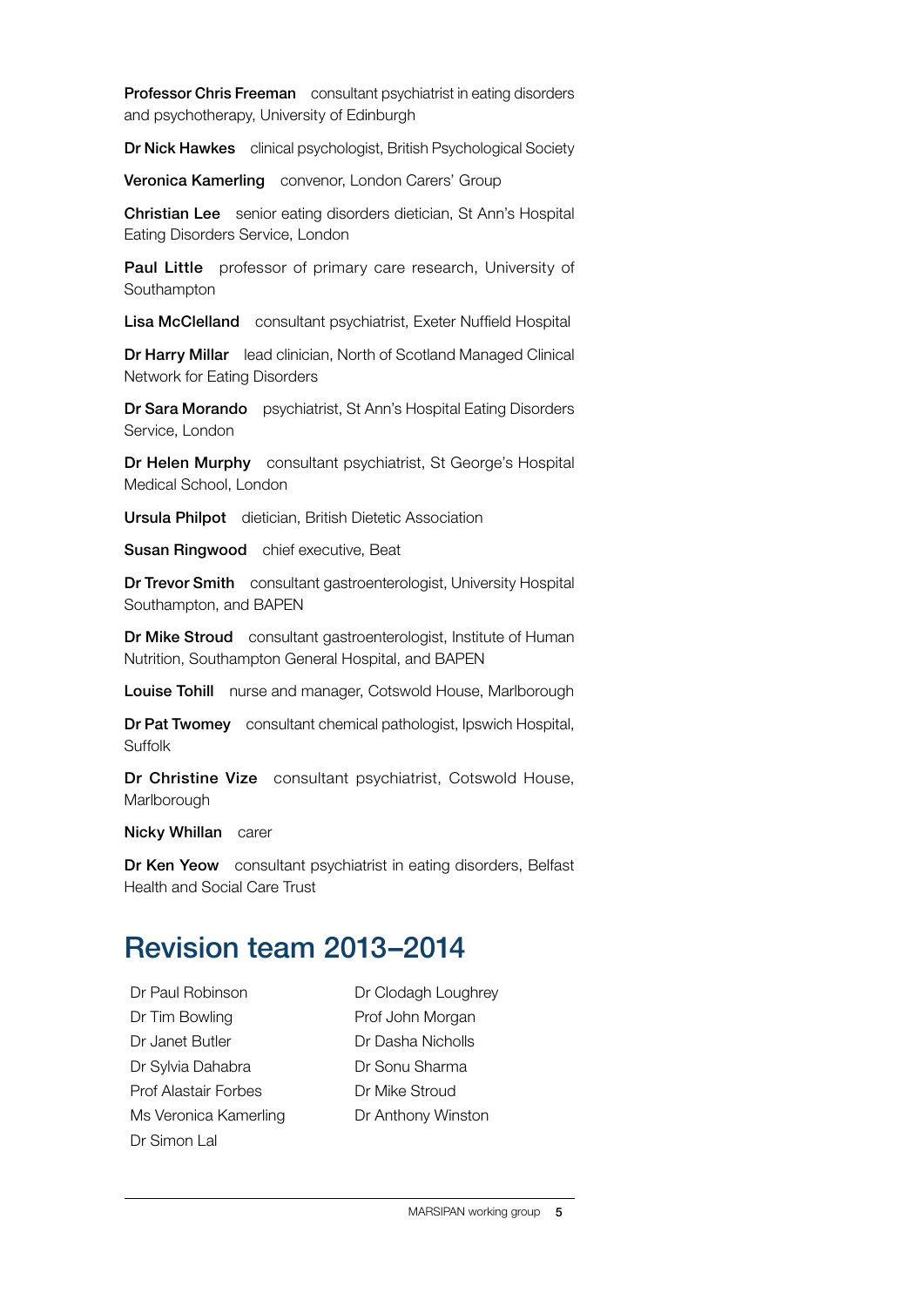## <span id="page-7-0"></span>| Executive summary and recommendations

The Management of Really Sick Patients with Anorexia Nervosa (MARSIPAN) working group arose out of concerns that a number of patients with severe anorexia nervosa were being admitted to general medical units and sometimes deteriorating and dying on those units because of psychiatric problems, such as non-adherence to nutritional treatment, and medical complications, such as re-feeding syndrome. Sometimes overzealous application of National Institute for Health and Care Excellence (NICE) guidelines led to death from underfeeding syndrome. In the present guidelines, which emerged from mostly online discussions of the MARSIPAN group, we have provided:

- advice on physical assessment
- $\bullet$  a brief handout to send to all front-line medical and psychiatric staff
- $\bullet$  advice to the primary care team and criteria for admission to both medical units and specialist eating disorders units as well as non-specialist psychiatric units, and criteria for transfer between those services
- $\bullet$  advice on membership of the in-patient medical team
- medical, nutritional and psychiatric management of patients with severe anorexia nervosa in medical units, including the appropriate use of mental health legislation
- advice for commissioners on required services for this group of very ill patients.

Our group became aware of over 12 cases of young people with severe anorexia nervosa who had died on medical units owing to re-feeding syndrome, underfeeding syndrome and other complications of anorexia nervosa and its treatment. We believe that the

problem is widespread but as yet not quantified. However, we hope that implementation of these guidelines will help to reduce the number of avoidable deaths of patients with severe anorexia nervosa.

## Recommendations

- 1 Medical and psychiatric ward staff need to be aware that adult patients with anorexia nervosa being admitted to a medical ward are often at high risk.
- 2 Physical risk assessment in these patients should include body mass index (BMI) and physical examination, including muscle power, blood tests and electrocardiography (ECG).
- 3 Most adults with severe anorexia nervosa should be treated on specialist eating disorders units (SEDUs).
- 4 Criteria for medical admission are the need for treatments not available on a psychiatric ward (such as intravenous infusion) or the unavailability of a suitable SEDU bed.
- 5 The role of the primary care team is to monitor such patients and refer them early.
- 6 The in-patient medical team should be supported by a senior psychiatrist, preferably an eating disorders psychiatrist. If an eating disorders psychiatrist is unavailable, support should come from a liaison or adult general psychiatrist.
- 7 The in-patient medical team should contain a physician and a dietician with specialist knowledge in eating disorders, preferably within a nutrition support team, and have ready access to advice from an eating disorders psychiatrist.

<sup>6</sup> College Report CR189 6 College Report CR189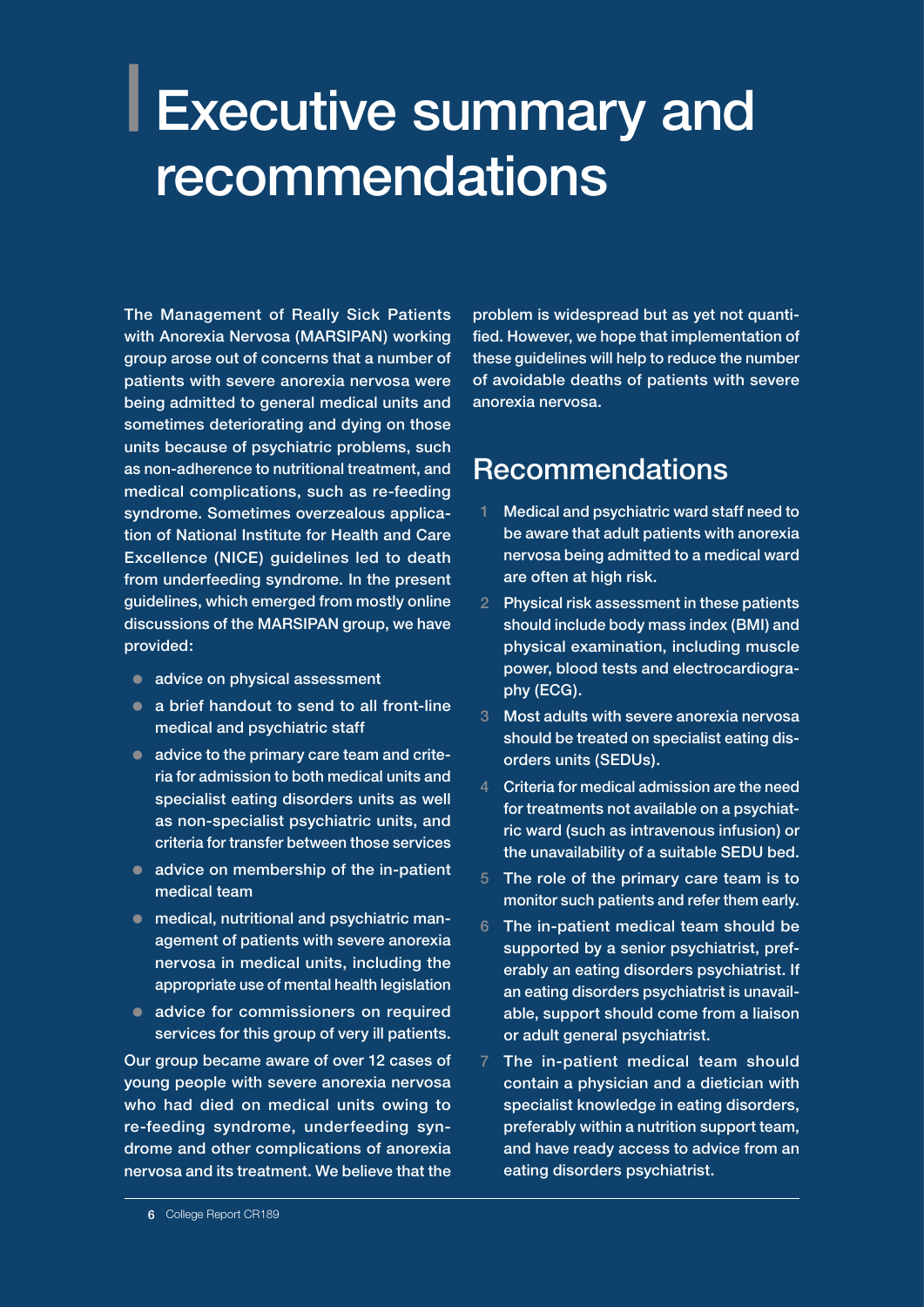- 8 The key tasks of the in-patient medical team are to:
	- $\bullet$  safely re-feed the patient
	- avoid re-feeding syndrome caused by too rapid re-feeding
	- avoid underfeeding syndrome caused by too cautious rates of re-feeding
	- manage, with the help of psychiatric staff, the behavioural problems common in patients with anorexia nervosa, such as sabotaging nutrition
	- $\bullet$  occasionally to treat patients under compulsion (using Section 3 of the Mental Health Act, or provisions of equivalent legislation), with the support of psychiatric staff
- **•** manage family concerns
- **a** arrange transfer to a SEDU without delay, as soon as the patient can be managed safely there.
- 9 Health commissioners (clinical commissioning groups (CCGs) and national commissioners) should:
	- $\bullet$  be aware of the usually inadequate local provision for MARSIPAN patients
	- $\bullet$  ensure that robust plans are in place, including adequately trained and resourced medical, nursing and dietetic staff on the acute services and specialist eating disorders staff in mental health services.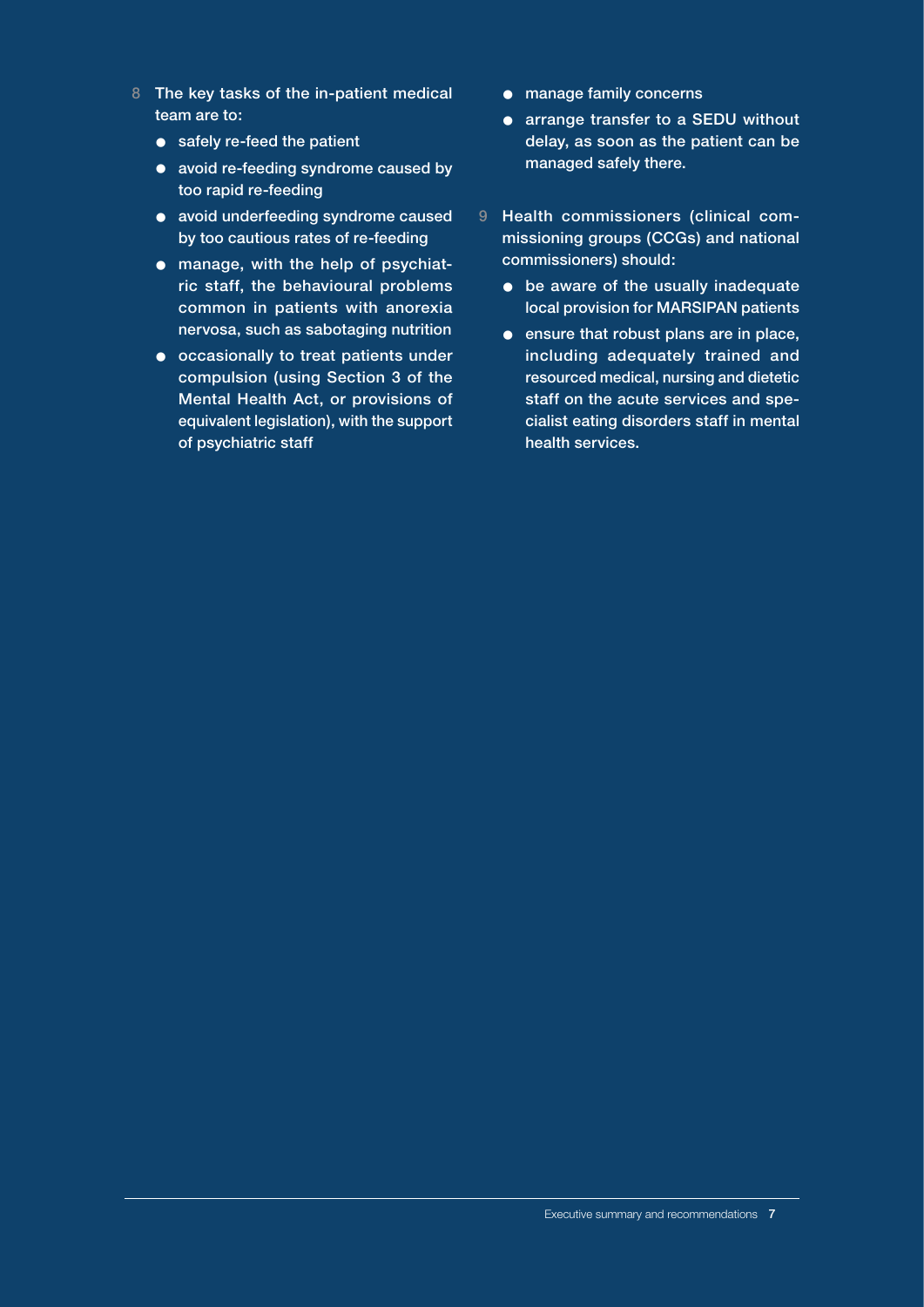# <span id="page-9-0"></span>| Introduction

## History of the project

This report grew out of concerns arising in two clinical contexts. Members of the Royal College of Psychiatrists' Eating Disorders Faculty have been concerned for some time that patients, usually young people with anorexia nervosa, who are sent to medical wards from psychiatric or eating disorders units because they are too ill to be managed in a psychiatric service, sometimes do very badly and occasionally die. It seemed that the patients' self-destructive behaviour (e.g. turning off drips) may have been contributing to their decline. There has also been concern about the interpretation of the NICE guideline on nutrition support in adults (NICE, 2006), which states:

'2.2 Groups that will not be covered

Patients with eating disorders. This is covered in the NICE guideline on eating disorders (p. 38).'

Although some clinicians have adopted the 2006 guideline for patients with anorexia nervosa, others have not, leading to worrying variations in practice. We intend to clarify the situation and provide unambiguous advice on the management of this patient group in a number of settings.

In 2008, a case was presented at the annual meeting of the British Association for Parenteral and Enteral Nutrition (BAPEN), illustrating just such a clinical problem. A young woman with anorexia nervosa died after admission to a medical unit in which every effort was made to save her. The discussants at the meeting were two psychiatrists, two physicians, two dieticians and a barrister, and it was concluded that more interdisciplinary work was required to meet the considerable clinical challenges presented by these patients. After the meeting it was resolved that a group would be set up to generate guidelines to help manage this situation. A quick survey of physicians and psychiatrists revealed 16 fatal cases in medical settings of mostly young people with anorexia nervosa over

the previous few years, and this seemed to be an underestimate of those cases known to colleagues. It seemed that some doctors did not feel free to share these events with us, perhaps for fear of criticism. It appeared that the problem was sufficiently common to give rise to serious concern.

Hence, the MARSIPAN group was set up, with contributors offering a wide range of skills. We very much hope that this guideline forms the basis of local policies. We hope that it will have the endorsement of a wide range of bodies and so make significant changes in clinical practice.

Anorexia nervosa has one of the highest mortality rates of any psychiatric condition, and some fatalities are inevitable. Nevertheless, we hope that a fatal outcome in some people will be avoided by clearer therapeutic guidelines taking into account the wide range of problems (physiological, psychological and familial) that are encountered, and by clinicians with differing skills collaborating closely in the treatment of people with anorexia nervosa.

### Procedure followed in producing the 2010 report

#### Membership of the group, stakeholder involvement and consultations made

The initiators of the project were Dr Paul Robinson and Dr Tim Bowling, following the BAPEN conference in 2008. They consulted with professional colleagues known to be interested in the topic within the Royal College of Physicians, the Royal College of Pathologists, BAPEN, the Academy Nutrition Group and the Royal College of Psychiatrists. A request to provide details of case histories that demonstrated the sort of problem in which we were interested was circulated to BAPEN and the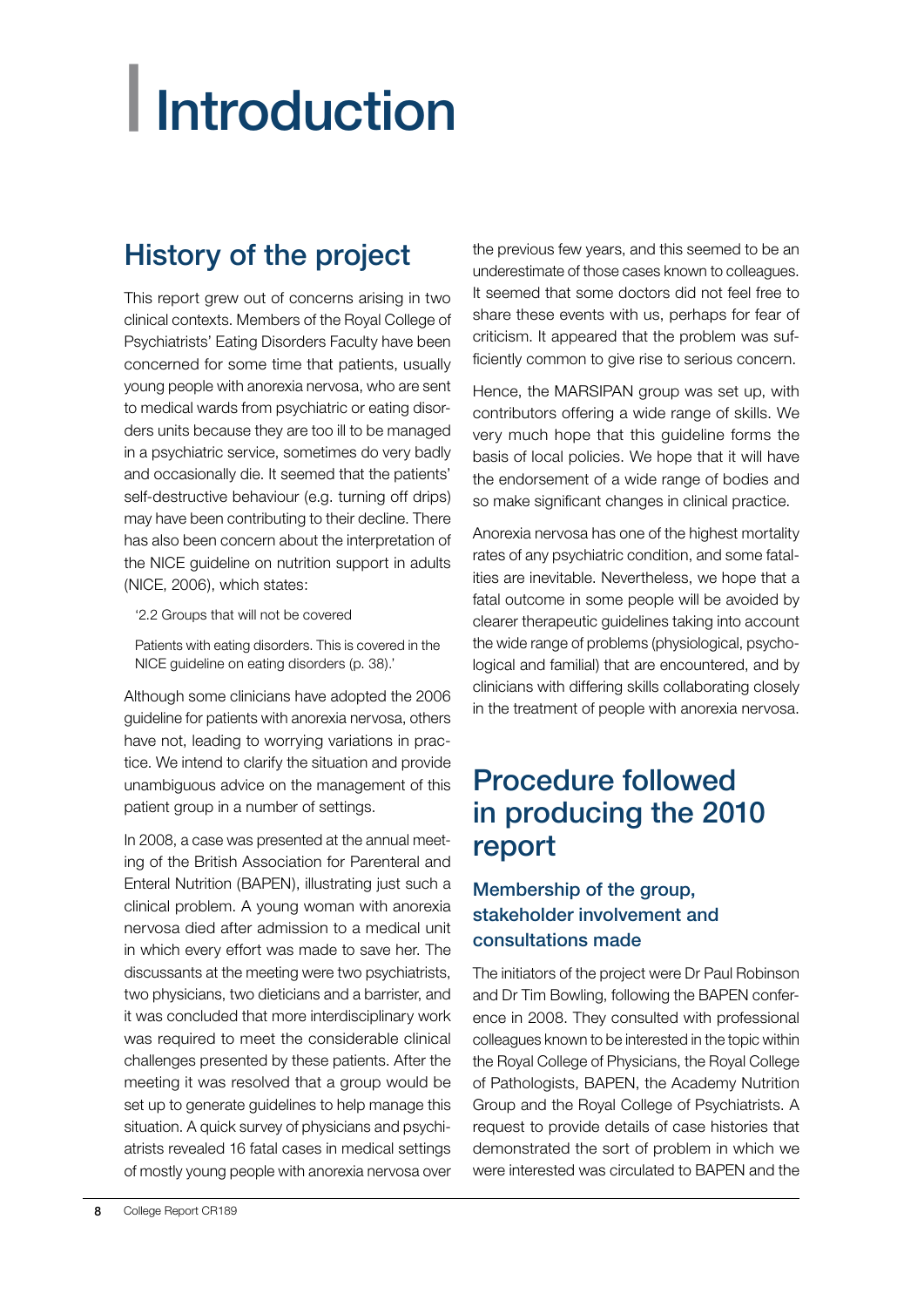Royal College of Psychiatrists' Eating Disorders Faculty members. In addition, the latter were asked to fill in a questionnaire in which they were asked about their management of patients with severe medical problems in SEDUs. After a month, the working group comprised twelve doctors, including five adult eating disorders psychiatrists, one child and adolescent eating disorders psychiatrist, and six nutrition physicians (including one paediatrician). We recruited from personal contacts one dietician in intestinal failure, one dietician in eating disorders, one medical pharmacist and one intensive care physician.

During the course of the deliberations, we agreed to consult other individuals, including a professor of general practice, a nurse, another psychiatrist, two of the authors of the NICE guideline on nutritional support for adults, the chief executive of the main user and carer organisation in the UK, and two carers (see pp. 3–5 for a comprehensive list of working group members).

#### Gathering information

We carried out a Medline search of the literature using the search term 'anorexia nervosa' in combination with 'in-patient death' (12 citations), 'medical ward' (9), 'gastroenterology' (50), 'death' (228), 'physician' (229) and 'medical' (1372). Guidelines in English were sought. The results were disappointing. Very little had been written on adverse outcomes of patients with anorexia nervosa on medical wards and this encouraged us to produce the MARSIPAN report in 2010 (Royal College of Psychiatrists, 2010*a*).

We repeated the exercise in 2014 with a little more result. Powers *et al* (2013) described 'failure to feed' patients with anorexia nervosa in medical settings and their report is consistent with 'underfeeding syndrome' we describe in Appendix 1.

There were reports of cases and studies which made reference to the re-feeding syndrome in anorexia nervosa. Some emphasise the danger of re-feeding syndrome (Gentile *et al* 2010; Vignaud *et al* 2010; Gaudiani *et al* 2012; Marzola *et al* 2013; Rio *et al* 2013). Marzola *et al* (2013) recommend a starting calorie provision of 30–40 kcal/kg/day and Gentile *et al* (2010) provided a mean of 28.5 kcal/kg/day. These are substantially higher than

recommended in NICE guidelines on nutrition support in adults (NICE, 2006).

Another group of studies (Whitelaw *et al* 2010; O'Connor *et al*, 2014) suggests that in anorexia nervosa, re-feeding can proceed at quite high levels of calorie provision without serious problems with re-feeding syndrome. In the O'Connor study, there was no significant difference in biochemical markers of re-feeding syndrome between patients randomly allocated to 500 or 1200 kcal/day. These studies were carried out in adolescent services. In an acute medical service (Gaudiani *et al*, 2012) 45% of patients developed hypophosphataemia and in French intensive care units (Vignaud *et al*, 2010) 11% of patients developed re-feeding syndrome. It appears, therefore, that the highest rate of re-feeding syndrome is reported from the units in which patients are most unwell, namely adult medical and intensive care settings. This fits with our own discussions (Appendix 5) in which the risk of re-feeding syndrome was judged to be greater in patients in medical units who are likely to have more medical complications, such as infection.

#### Establishing the scope of the guideline

The scope of the guideline was established early on in our discussions and was to apply to:

- patients with severe anorexia nervosa (BMI<15)
- $\bullet$  individuals admitted to medical wards or to specialist eating disorders units.

We believed that the main problems were in the medical wards, but wished to discuss the management of patients with serious medical problems in SEDUs, and the issues of liaison and transfer between the two settings. We would also agree that patients losing weight very rapidly and those with severe bulimic symptoms (vomiting and laxative misuse) and extreme over-exercise can have serious nutritional problems at BMI>15. This guideline may be applied to such patients, but they were not our primary focus.

#### Editorial independence

Although we are representing to varying degrees different bodies, including several medical Royal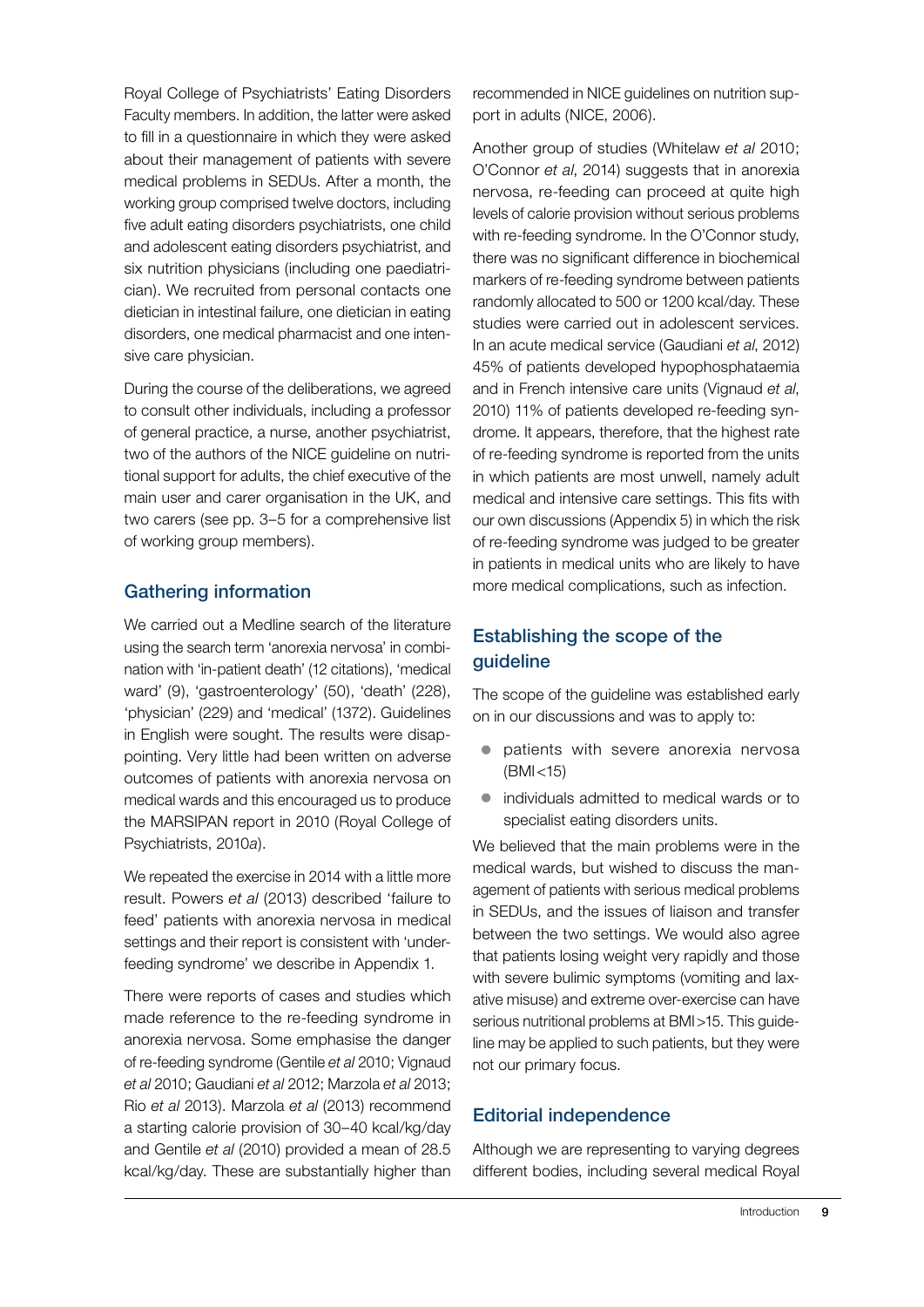Colleges, our views are independent. Several of the Colleges have endorsed the guidelines.

## The problem

The MARSIPAN group came together after clinical experience indicated that patients with severe anorexia nervosa, often young, had been admitted to medical facilities in a seriously ill state and had subsequently deteriorated and died, at times from identifiable causes such as pneumonia and at others from the effects of starvation or the re-feeding syndrome. Some of the cases led to widespread coverage in the media (*BBC News*, 2008; *Daily Telegraph*, 2008), others to serious and untoward incident inquiries. One such inquiry (Scottish Parliament, 2004) concluded that liaison between medical and psychiatric or eating disorders services could be improved. However, messages from individual clinicians suggested that other issues were also important.

In Appendix 1, we reproduce a number of quotes from messages received by our group. They represent cases in which problems in care had often been associated with a fatal outcome. Some had been subject to subsequent inquiry. The issues that arose when those cases were considered included:

- failure to apply compulsory treatment
- $\bullet$  lack of liaison psychiatry support
- collapse of local eating disorders services
- inadequacy of general psychiatry services
- $\bullet$  inappropriate palliative care
- problems in medical management
- $\bullet$  failure to recognise re-feeding syndrome
- failure to manage eating disorder behaviours
- $\bullet$  calorie restriction leading to weight loss owing to overcautious re-feeding (underfeeding syndrome)
- $\bullet$  failure of medical diagnosis.

We hope to address each of these issues in this report. We also need to admit that there is a large amount of information we do not have. Looking at patients who did badly, many had low BMI, but not all, and many patients with lower BMI do not get into a dangerous clinical state. A prospective study of patients with anorexia nervosa admitted to medical wards with a wide range of physical and psychological measures might help us identify those patients who are likely to be at particular risk. Currently, we can perform a risk assessment, but although high scoring on these measures seems to increase the probability of physical collapse (see Box 1, p. 12), it remains a blunt instrument with a weak evidence base.

## Procedure adopted in writing the revision

The revision was led by Paul Robinson who wrote to a small number of psychiatric and medical colleagues, namely Tim Bowling, Mike Stroud, Janet Butler, Sylvia Dahabra, Alastair Forbes, Alan Jackson, Simon Lal, Clodagh Loughrey, John Morgan, Dasha Nicholls and Sonu Sharma. Changes suggested by the group were few and concerned the body of the report and the Modified Newcastle Guidelines; a number of appendices were added, including a report of MARSIPAN implementation activities and a brief re-feeding guide for ward staff.

## Progress since the original report in 2010

#### **Publications**

- **Junior MARSIPAN.** Shortly after the MARSIPAN group was established, the Junior MARSIPAN group was set up by Dasha Nicholls and others and this led to the publication of the *Junior MARSIPAN* report in 2012 (Royal College of Psychiatrists, 2012), in which the assessment and treatment of patients under 18 is considered. *Junior MARSIPAN* was endorsed by a number of specialist interest groups within the Royal College of Paediatrics and Child Health, and widely implemented.
- A Royal College of Psychiatrists' report on liaison psychiatry has been published (CR183; Royal College of Psychiatrists, 2013). It contains substantial references to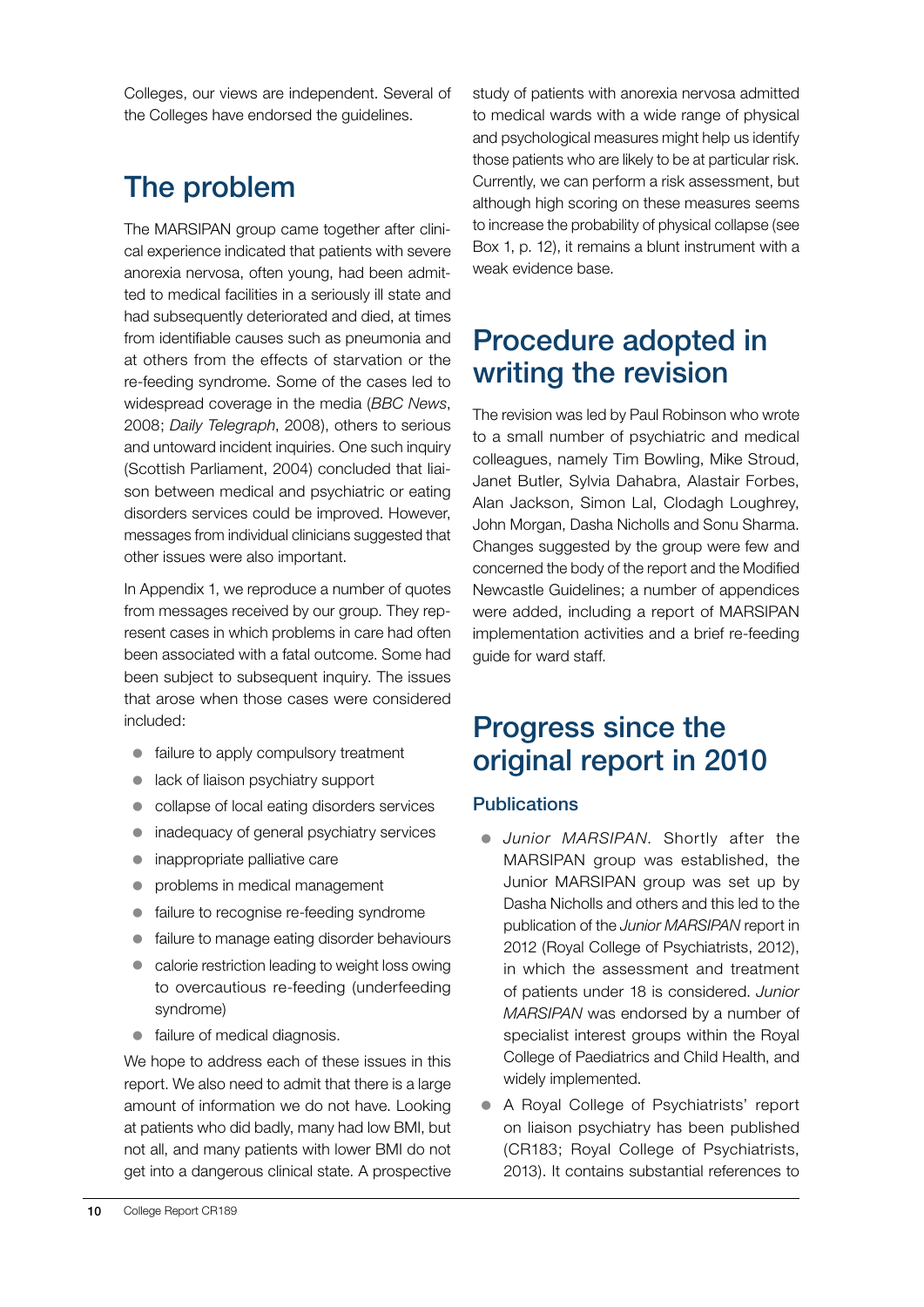the management of eating disorders and is to be recommended highly. It has been quoted in the present revision of MARSIPAN.

- 'Avoiding deaths in hospital from anorexia nervosa: the MARSIPAN project' (Robinson, 2012).
- **•** Critical Care for Anorexia Nervosa: The *MARSIPAN Guidelines in Practice*, edited by P. Robinson and D. Nicholls, is currently in press.
- A MARSIPAN listserve was established to encourage communication between individuals interested in the area. Those interested in joining should send an email to: MARSIPANrequest@jiscmail.ac.uk
- There have been a number of relevant papers on the subject, a selection of which have been cited earlier ('Gathering information', p. 9).

#### Teaching events

- Two courses on the implementation of MARSIPAN and Junior MARSIPAN recommendations were held at UCL in February and September 2013 and attended by over 61 healthcare professionals.
- Day courses for local eating disorders and medical teams were held at NHS Greater Glasgow & Clyde in June 2013 and In Northern Ireland in February 2014.
- Many talks on MARSIPAN and Junior MARSIPAN have been given by their authors to clinical teams in a variety of services.

#### Activity in localities in the UK

• *MARSIPAN* is being implemented in a number of localities (details are provided in Appendices 8 and 9).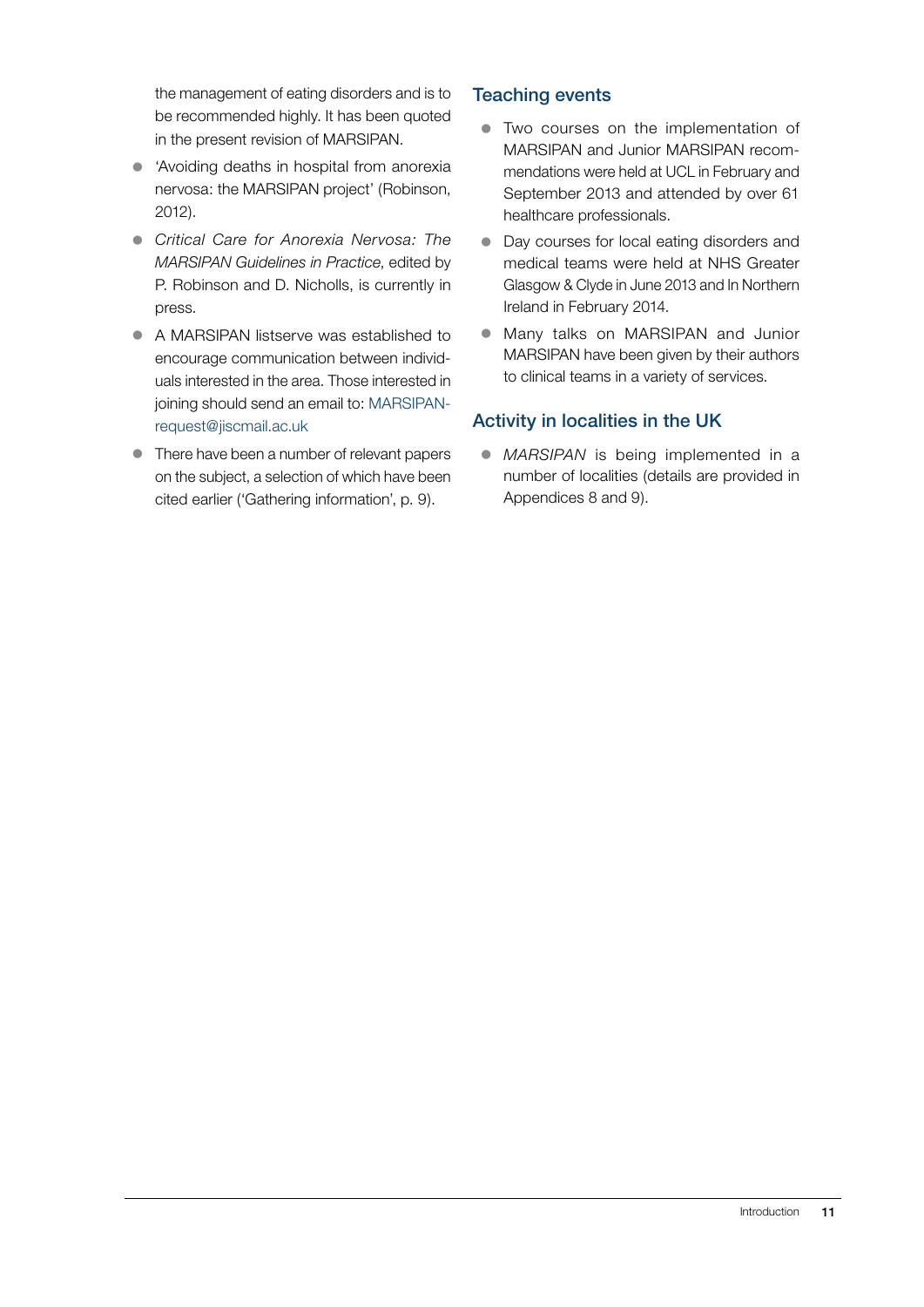## <span id="page-13-0"></span>| Issues arising in all settings

## Risk assessment: how ill is the patient?

Patients with anorexia nervosa can seem deceptively well. They may have an extremely powerful drive to exercise which sometimes seems to override their lack of nutritional reserve, so that they may appear very energetic right up to a physical collapse. One patient was seen going round a medical ward, cheerily waving to other patients through their windows, just a few days before collapsing from fatal hypoglycaemia.

Moreover, patients with eating disorders can falsify their weight by drinking water (up to 10 litres in one go in one documented case (Robinson, 2009)) or wearing weights or other objects, and it is accepted that assessment needs to include a range of measures to have a chance of detecting those patients whose state is deteriorating but who are attempting to conceal that fact.

On the other hand, raised liver enzymes occur regularly in patients with severe malnutrition, probably as a result of hepatocellular autophagy (Harris *et al*, 2013). They should be monitored but do not usually require investigating and should not divert the physicians' attention from the need to provide nutrition.

There have been several attempts to produce a physical risk assessment schedule including, in the UK, the NICE guideline on eating disorders (NICE, 2004) and the Royal College of Psychiatrists' guideline on nutrition in anorexia nervosa (Royal College of Psychiatrists, 2005). These measures provide for monitoring of BMI, physical state, blood tests and ECG. For a basic list of observations to be made to assess risk in patients with anorexia nervosa, see Box 1.

#### Box 1 Risk assessment in anorexia nervosa

#### BMI: weight  $(kg)/$ height<sup>2</sup> (m<sup>2</sup>)

- z low risk 15–17.5
- medium risk 13-15
- high risk <13

Physical examination:

- measure vital signs (increase risk levels in brackets): low pulse (<40bpm), blood pressure (especially if associated with postural symptoms) and core temperature (<35ºC)
- muscle power reduced
- Sit up–Squat–Stand (SUSS) test (scores of 2 or less, especially if scores falling)

#### Blood tests:

- $\bullet$  low sodium: suspect water loading (<130mmol/L high risk) or occult chest infection with associated SIADH
- low potassium: vomiting or laxative abuse (<3.0mmol/L high risk) (*note:* low sodium and potassium can occur in malnutrition with or without water loading or purging)
- z raised transaminases
- hypoglycaemia: blood glucose <3mmol/L (if present, suspect occult infection, especially with low albumin or raised C-reactive protein)
- raised urea or creatinine: the presence of any degree of renal impairment vastly increases the risks of electrolyte disturbances during re-feeding and rehydration (although both are difficult to interpret when protein intake is negligible and muscle mass low)

#### ECG:

- $\bullet$  bradycardia
- raised QTc (>450ms)
- non-specific T-wave changes
- **•** hypokalaemic changes

BMI, body mass index; bpm, beats per minute; ECG, electrocardiogram; SIADH, syndrome of inappropriate antidiuretic hormone secretion.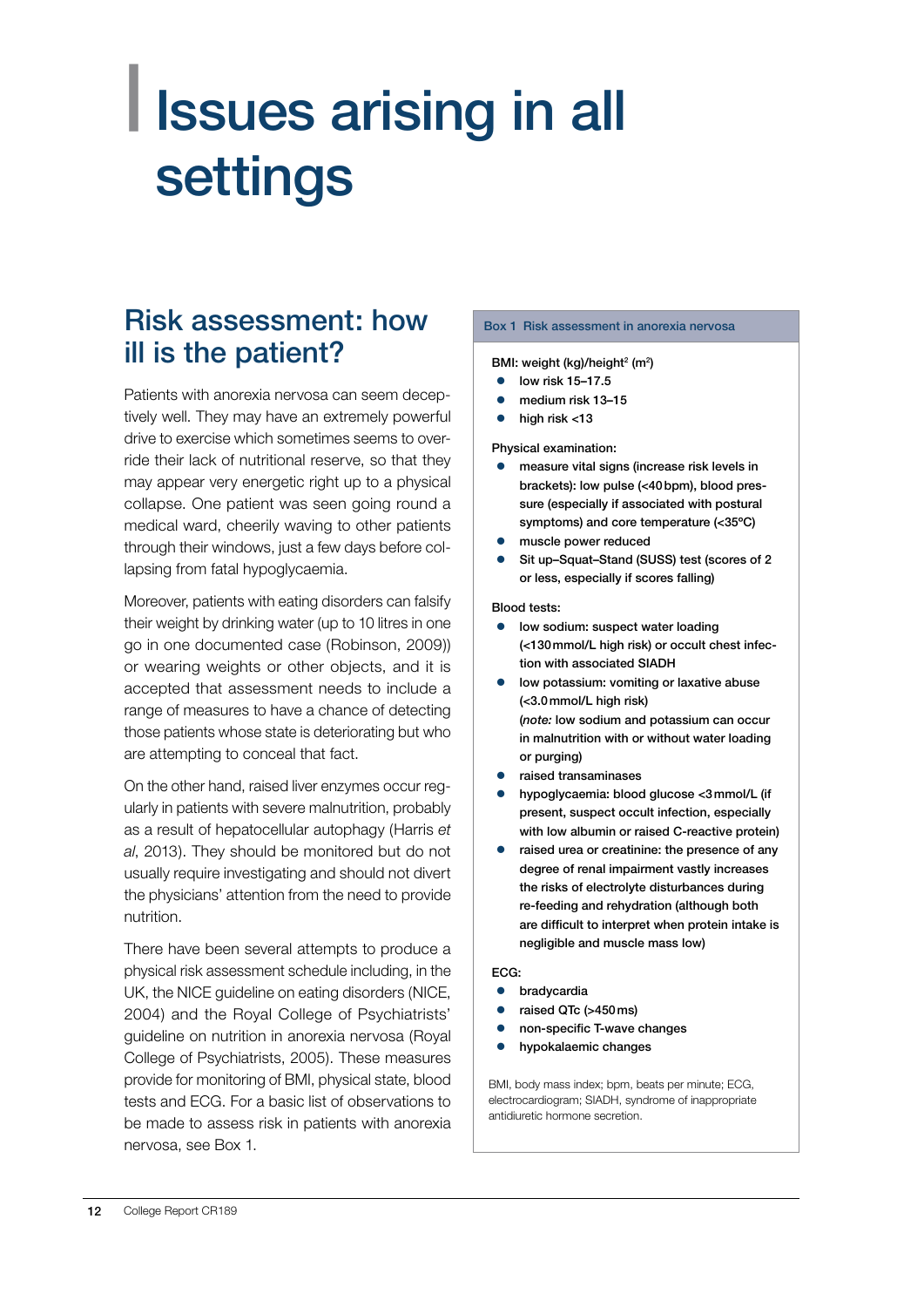Criteria for different risk levels are hard to apply because of the influence of variables such as rate of onset, chronicity, reserves, other conditions and medication. When deciding on hospital admission, any life-threatening change may trigger the need for an admission and we would not advocate rigid rules, preferring a thorough clinical assessment.

## Location of care: where should the patient be managed?

When the decision has been made to admit the patient to hospital, the referrer's actions will be informed by many factors, not all clinical. The options usually are:

- medical bed
- general psychiatric bed
- SEDU bed, sometimes in the private sector.

The decision rests on the clinical state of the patient as well as the services available locally (Box 2). The patient will have a number of needs, all of which must be met. They include treatment for nutritional and other medical problems and management of behaviours that may compromise treatment. The management of these behaviours, which may include food avoidance and concealment, exercising, falsifying weight, excessive water drinking, to name a few, is best achieved on a SEDU. However, the patient may be so physically ill that admission to such a unit may not be possible.

To determine whether a particular patient can be admitted to a SEDU or not, the needs of that patient must be matched with what the unit can provide. To investigate this, a survey of SEDUs was performed in which they were asked to indicate what medical services they could and could not provide (Appendix 3). In this small survey, the services that most SEDUs *could* offer were:

- nasogastric insertion and feeding
- daily biochemical tests
- $\bullet$  frequent nursing observations
- $\bullet$  prevention of symptomatic behaviours (water drinking, absconding, exercising, etc.)
- **c** daily ECG
- sedation of a resisting patient
- use and management of mental health legislation
- $\bullet$  treatment of pressure sores
- **•** immediate cardiac resuscitation without presence of 'crash' team.

The services SEDUs *could not* usually offer were:

 $\bullet$  intravenous infusions

#### Box 2 Location of care

- $\bullet$  We suggest that in most cases, unless the patient requires medical services that are not provided, patients with severe anorexia nervosa should be cared for in a SEDU, if available.
- Should a SEDU bed be unavailable, owing to waiting lists or lack of an appropriate facility, the choice is between a medical and a general psychiatric bed. Several variables will influence the decision, such as the quality of liaison between medical, psychiatric and eating disorder service, the experience of psychiatric units in managing malnutrition, as well as the clinical state of the patients and requirements for monitoring. In most areas, there will be a SEDU responsible for the population and we suggest that a senior member of the SEDU team consult with medical and psychiatric colleagues to develop a local MARSIPAN strategy to address this problem.
- Nasogastric feeding can usually be managed in a psychiatric setting and is quite often provided, for example, for patients unable to eat because of catatonic or depressive stupor (Mental Welfare Commission for Scotland, 2007). It would be reasonable for a general psychiatric unit or SEDU to ask that a patient's nasogastric tube be placed and position verified in a medical unit and that the initial few days of feeding be provided there, until the danger of re-feeding syndrome has reduced, while acknowledging that the syndrome can develop after up to 3 weeks of re-feeding. However, SEDUs in which experience in this procedure has been substantial may be able to care for the patient from the outset and, as elsewhere in this report, local solutions must be generated to match local provision.
- We suggest that patients with pre-existing electrolyte or renal abnormalities or comorbidity increasing the risk of re-feeding syndrome, such as significant infection, should be admitted to a medical ward or a unit with excellent medical support, for cautious introduction of feeds with quickturnaround biochemical monitoring more than once daily. Please note that in gross malnutrition eGFR (estimated glomerular filtration rate) is unreliable, overestimating renal function.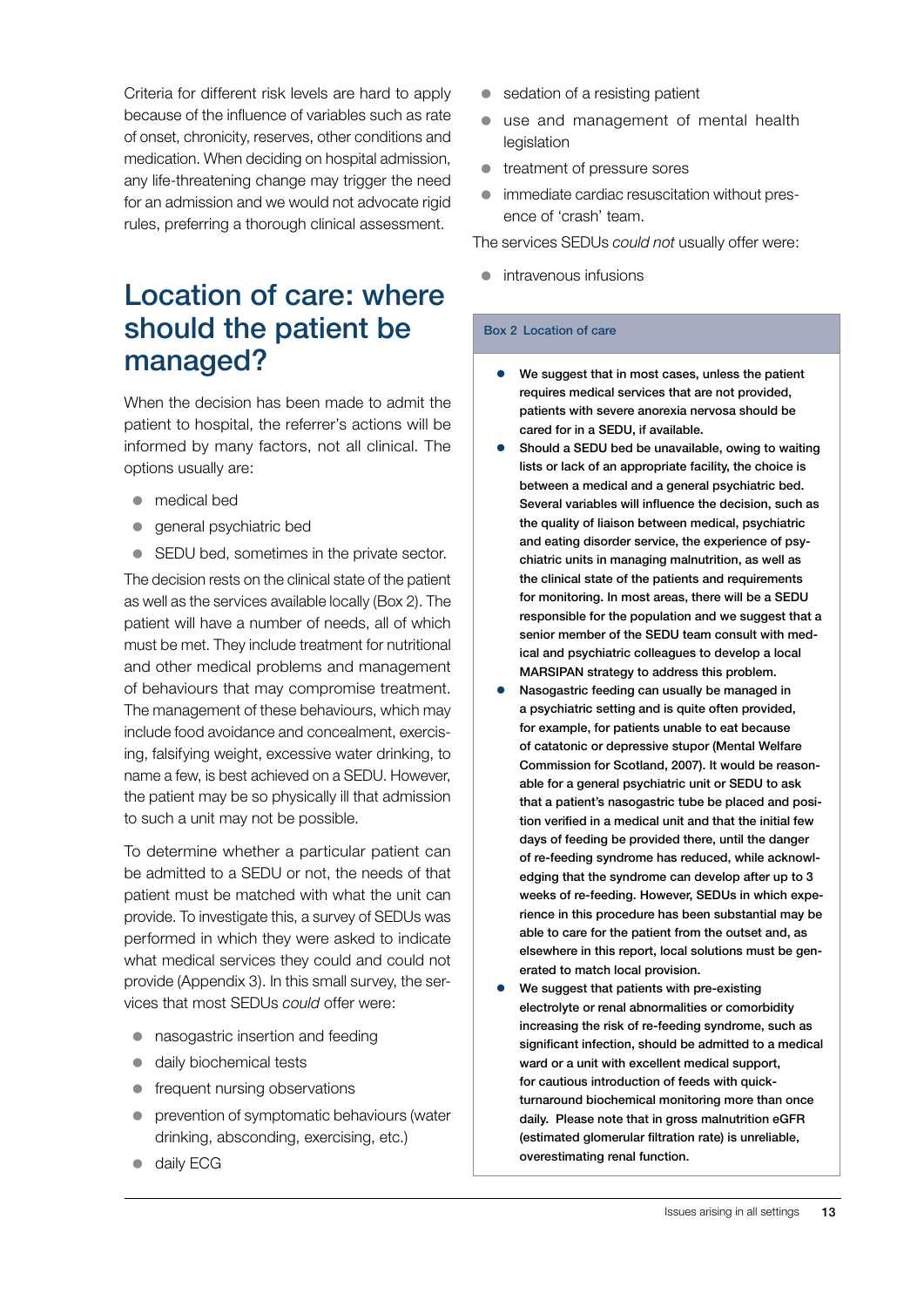#### Box 3 Transfer between services

When a patient is transferred from one service to another there should be a properly conducted and recorded meeting between representatives of the two services, usually also including the patient and their family, so that it is very clear what will happen during and after the transfer of care and who is responsible for what. Such meetings should be continued until transfer is satisfactorily achieved.

#### Box 4 Compulsory admission and treatment

- Eating disorders are mental disorders. Patients with eating disorders may be putting their lives at risk and may require in-patient treatment. They can be admitted under Section 3 of the Mental Health Act (and equivalent legislation) and treated against their will, although this should rarely be required. It is essential that it is done when necessary, however, and for this a qualified psychiatrist, another mental health worker and another doctor are required.
- $\bullet$  Under the Mental Health Act feeding is recognised as treatment for anorexia nervosa and can be done against the will of the patient as a life-saving measure.
- Although a last resort, the decision to apply the Mental Health Act should be considered from the outset, for example, if a patient is refusing treatment in an accident and emergency (A&E) unit. If medical staff suspect that this course of action may be necessary, psychiatric services should be contacted. If the medical consultant is not satisfied with the opinion given, there should be direct contact between the medical consultant and the consultant psychiatrist and the issue escalated until the patient's treatment is safe.
- $\bullet$  If psychiatric liaison staff believe that the patient is being denied treatment under the Mental Health Act for any reason, the matter must be similarly escalated between consultants and reasons documented for decisions made.
- Medical consultants can no longer be responsible medical officers for a patient detained under UK mental health legislation. Since the 2007 amendments to the Act, the equivalent role (the responsible clinician) must be an approved mental health practitioner, in this situation generally a psychiatrist, who should probably be given an honorary contract with the acute medical unit
- artificial ventilation
- $\bullet$  cardiac monitoring
- central venous pressure (CVP) lines
- $\bullet$  total parenteral nutrition (TPN)
- cardiac resuscitation ('crash') team
- treatment of serious medical complications.

#### Transfer between services

Patients being transferred from one service to another, whether it is SEDU to medical, *vice versa*, or from children and adolescent to adult psychiatric services, are vulnerable and special care is required to make sure the transfer is safe. Patients sometimes try to sabotage a transfer (e.g. when they realise that another place has a better chance of achieving weight gain) by engaging in behaviours that result in them becoming so ill that transfer becomes impossible. Moreover, staff in one unit may have information about a patient that may be lost in the transfer. Many of the problems can be avoided by adequate communication (Box 3).

#### Compulsory admission and treatment

Some of the information we received during the MARSIPAN working group consultations, mainly from reports by physicians about their experience on the wards, suggested misconceptions about compulsory treatment.

The Mental Health Act 1983 for England and Wales, the Mental Health (Care and Treatment) (Scotland) Act 2008 and the Mental Health (Northern Ireland) Order 1986 allow for compulsory treatment of patients with eating disorders (Box 4). The tests for compulsory admission and treatment are:

- $\bullet$  the presence of a mental disorder (e.g. anorexia nervosa)
- $\bullet$  in-patient treatment is appropriate (e.g. for re-feeding), necessary and available
- $\bullet$  such treatment is necessary for the health or safety of the patient.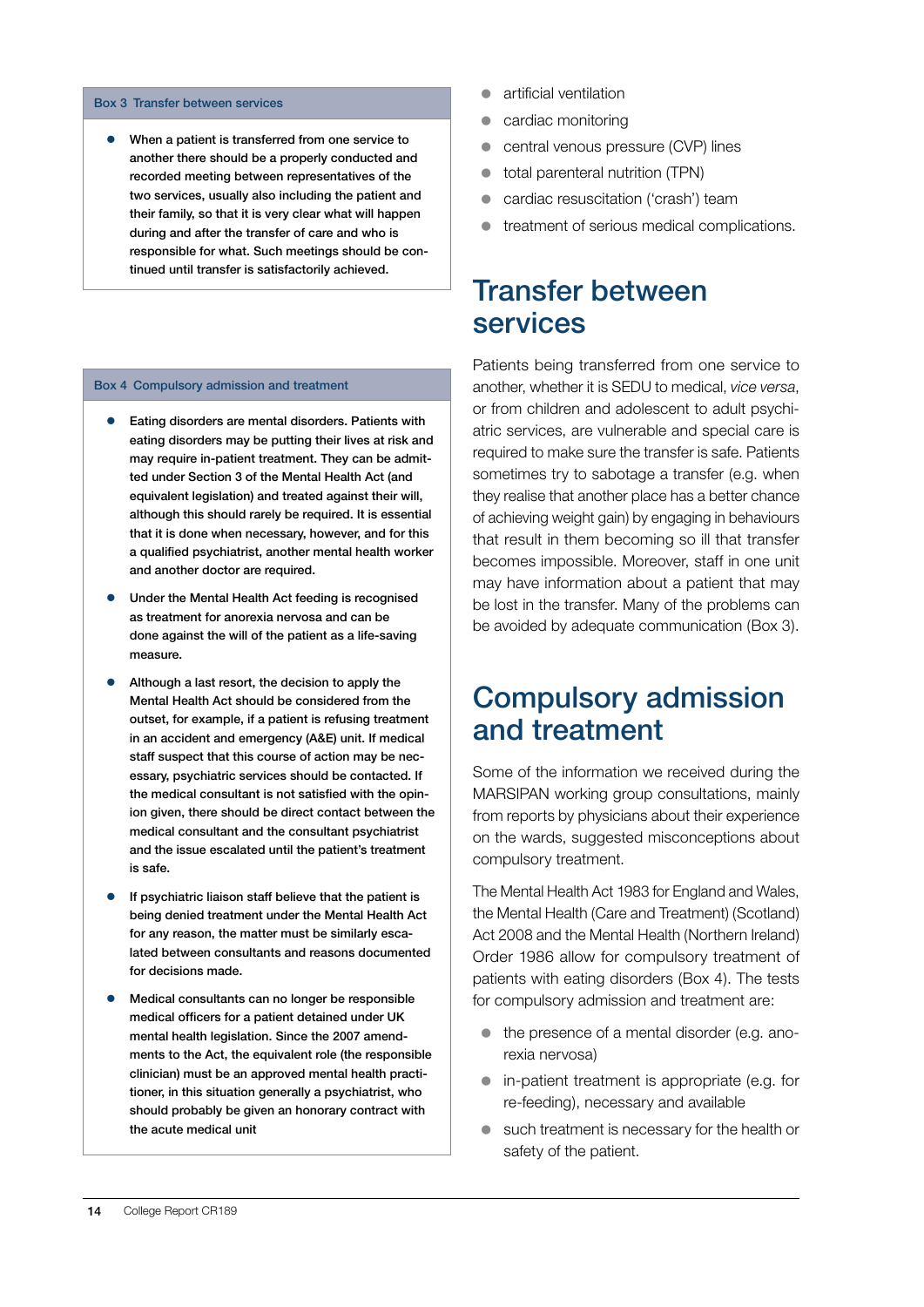On the other hand, the patient's capacity to accept or refuse treatment needs to be considered (Appendix 4 has details of both the Mental Health Act 1983 and the Mental Capacity Act 2005, which apply in England and Wales).

We have been made aware of cases in which the psychiatrist has given the opinion that compulsory admission and treatment is not applicable. Although this might be true (e.g. in a patient who adheres to treatment), it may well not be. Patients with anorexia nervosa are often extremely persuasive and articulate and may, for example, persuade A&E staff to allow them to go home when this would be against the interests of their health.

Mental health legislation varies across the different jurisdictions of the UK, particularly in relation to the specific processes of detaining patients for involuntary treatment. Nevertheless, the underlying principles of using mental health legislation in the management of this patient group are broadly applicable (anorexia nervosa is a serious mental disorder, in-patient re-feeding is at times an essential and direct treatment for this illness and in rare situations, where there is life-threatening physical risk and an unwillingness or inability to agree to treatment, compulsory treatment can and should be instituted). We use the term 'Mental Health Act' for economy of expression and take it to refer to equivalent legislation in other jurisdictions of the UK as well.

## Policies and protocols

Many of the problems brought to our attention could have been addressed by prior discussion between clinicians in medicine and psychiatry, and management. Examples are the use of the Mental Health Act (Box 4), admission and discharge policies, and policies around supervision and funding of special nursing. There should be a clear and agreed protocol for the use of restraint.

The protocol should make it clear exactly what restraints are acceptable and should not use euphemisms such as 'behavioural support'. A policy on advance directives should be in place. Some patients, having experienced nasogastric feeding, may be frightened of the procedure and when less ill may be willing to indicate what sort of approach they would prefer (e.g. requesting the use of a narrower nasogastric tube if possible). The question of the validity of advance directives, such as a request not to apply nasogastric feeding, needs to be evaluated with psychiatric, medical and legal help in each case as the issue arises (Box 5).

#### Box 5 Medical unit policies and protocols to agree in advance

We recommend that clinicians and managers from psychiatric and medical services likely to see patients with severe anorexia nervosa should meet and develop a number of protocols in advance of the situations developing. Questions to address are:

- $\bullet$  criteria for medical as opposed to psychiatric admission
- special nursing: qualifications and supervision of one-to-one nurses
- **•** relevant mental health legislation: criteria for its use, identification of responsible clinician (psychiatrist) and responsible manager
- SEDU consultation and referral
- issues around funding (e.g. special nursing or SEDU referral), which may require an approach to the primary care trust
- liaison psychiatry services: training role, involvement of consultants and trainees with patients admitted and consultation with eating disorder specialists
- all local health commissioners should demand that a MARSIPAN group with at least a physician, a psychiatrist, a dietician and a nurse as well as management be set up in their area to advise on services required in medical units.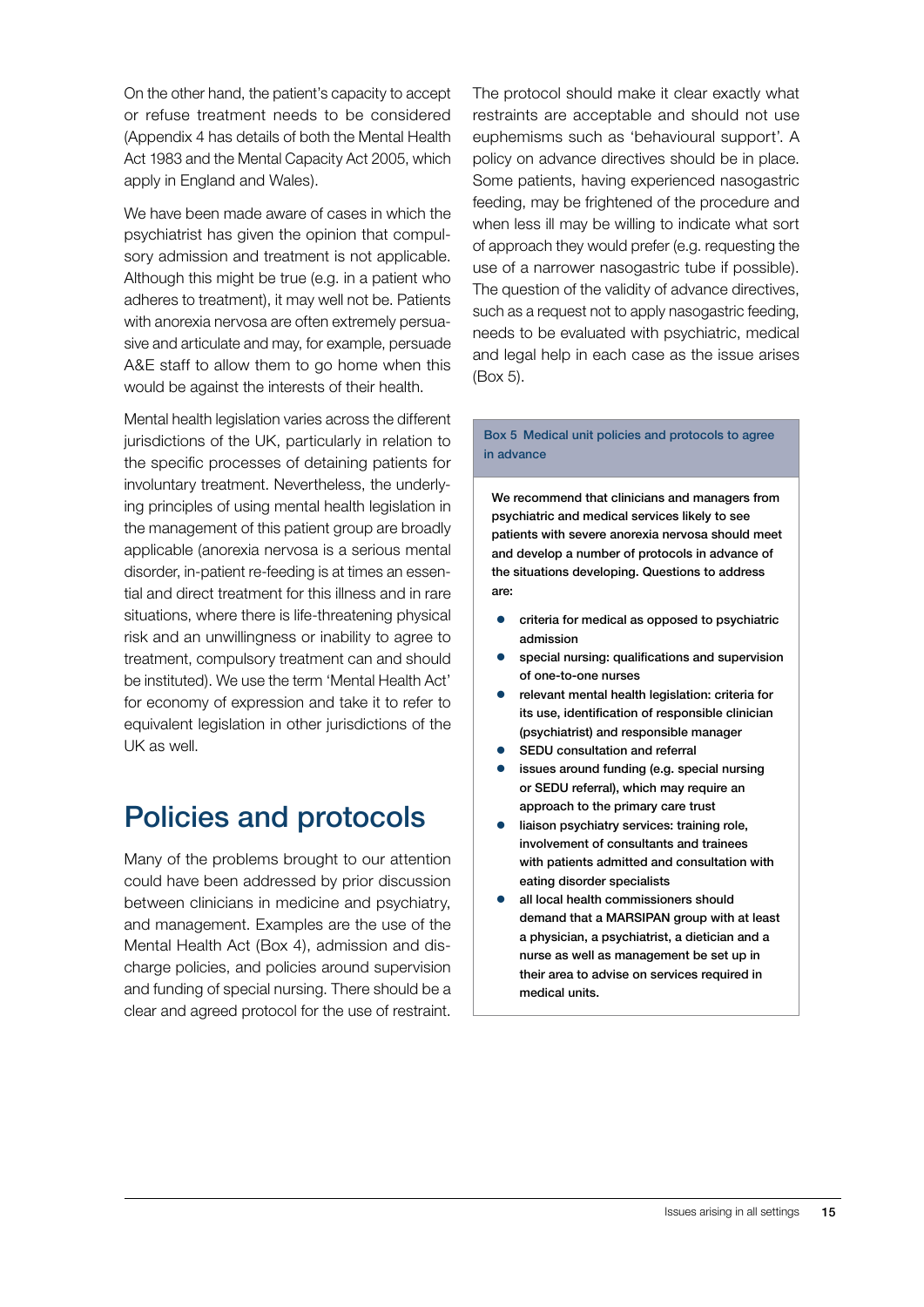## <span id="page-17-0"></span>| Management in different sectors

### Management in primary care

Patients with anorexia nervosa can deteriorate quickly or arrive already very unwell. Some are referred late and in some cases diagnosis could be earlier. Any patient, of any age, with unexplained weight loss with or without amenorrhea may have anorexia nervosa, especially if there are signs of weight preoccupation, lack of concern about weight loss or compensatory behaviours such as vomiting. Height, weight and BMI should be measured and followed on a graph, and BMI centile charts should be used for those aged under 18. Differential diagnosis includes psychiatric and physical conditions (e.g. depression, coeliac disease, diabetes mellitus, infectious mononucleosis, Addison's disease); eating disorders may coexist with other disorders.

Initial assessment should include general examination and baseline blood tests (Connan *et al*, 2000) with an ECG for those with BMI<15. It should be

Box 6 Management of anorexia nervosa in primary care

- Rapid exclusion of other conditions
- Risk assessment: BMI, SUSS test, bloods, ECG
- Blood tests: full blood picture, urea and electrolytes, liver function tests, creatine kinase, glucose
- Refer if rapid weight loss or BMI<17.5, urgently if BMI<15
- If rapid re-feeding in the community, check electrolytes, phosphate and magnesium daily
- Monitor until appointment
- Consider referral to accident and emergency (A&E) if physical tests abnormal or deteriorating

noted that some drugs (e.g. antipsychotics, often prescribed to patients with anorexia nervosa) can lengthen the QTc and hence enhance the cardiac ill-effects of malnutrition.

If weight loss is rapid or BMI has fallen below the threshold for diagnosis of anorexia nervosa (17.5), referral to specialist services should be considered and urgent referral should be considered when BMI<15. The referral letter must include current weight and height as well as other relevant information so that a risk assessment can be performed at the specialist clinic. Extensive and time-consuming physical investigations should be avoided.

Patients who have overeating binges after a long period of extreme restriction can induce re-feeding syndrome. Take blood daily for electrolytes, phosphate and magnesium in this situation. Until the patient is seen in the specialist clinic, they should be seen regularly for weight monitoring and SUSS test (Appendix 2, p. 35) and have bloods and ECG monitored (Box 6). The general practitioner (GP) should consider sending the patient to the A&E to manage abnormal or deteriorating physical state, blood tests or electrocardiograph.

### Management in inpatient medical settings

#### Developing expertise in the medical service

All medical units to which a severely ill patient with anorexia nervosa could be admitted should have an identified eating disorders psychiatrist available for consultation. Part of the role of SEDUs is to be available to medical units; in particular, nutrition support teams should provide training for staff who might be called upon to treat these patients.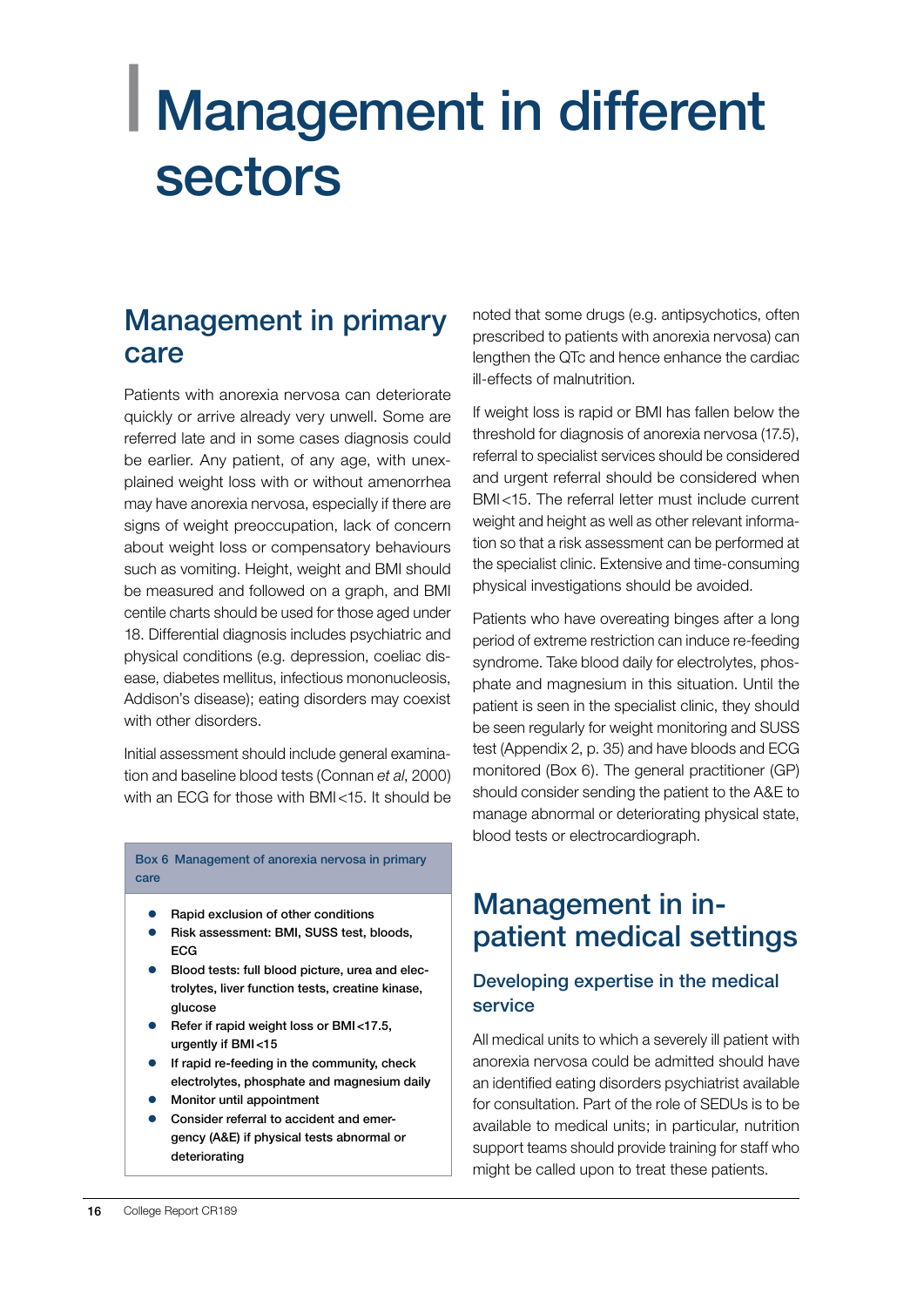#### Identifying an eating disorders nutrition physician

We recommend that every hospital to which a patient with severe anorexia nervosa could be admitted should identify a consultant physician who should have all of the following qualities:

- $\bullet$  an interest in managing patients with anorexia nervosa
- $\bullet$  expertise in clinical nutrition and nutrition support and be capable of leading a multidisciplinary nutrition support team
- access to in-patient beds
- $\bullet$  an association with a specialist in eating disorders psychiatry
- $\bullet$  training in the clinical problems (medical and psychiatric) of patients with severe anorexia nervosa, and their management.

This consultant physician would be made aware whenever a patient with an eating disorder is admitted to the hospital, would consult as soon as possible and take over care in selected cases in which re-feeding is a significant part of treatment. In hospitals where a nutrition support team is established, the consultant physician would normally be a part of that team.

## Psychiatric input

#### Inadequate psychiatric support

Many physicians feel that once a patient with anorexia nervosa has been admitted to a medical ward, support from the psychiatric service is either missing or inadequate.

#### Partnership between physician and psychiatrist

Patients with anorexia nervosa admitted to a medical ward should have the full and ongoing support of a consultant psychiatrist, who should form a partnership with the physician. Input from psychiatric trainees is welcome, but must be backed by involvement of the psychiatrist and regular contact between the two consultants. It is essential that psychiatrists providing support in this way be fully conversant with severe eating disorders and their management through specific training and experience.

#### The liaison psychiatry service

The psychiatric liaison service in an acute hospital can have a major impact on care, especially if there is limited access to a specialist in eating disorders psychiatry. We welcome and endorse the recent College report *Liaison Psychiatry for Every Acute Hospital* (Royal College of Psychiatrists, 2013), which notes that 'People with severe anorexia nervosa are dying in acute hospitals because of avoidable physical or mental health complications related to lack of understanding of the combined physical and mental health needs', and makes a series of recommendations.

- 1 There should be planning for high-risk but relatively infrequent clinical scenarios such as marked behaviour disturbance as a result of severe anorexia nervosa.
- 2 An observation policy should include clinical management and de-escalation advice related to circumstances requiring increased observation in acute hospitals, such as re-feeding in anorexia nervosa.
- 3 Acute hospitals should have a group involved in re-feeding for anorexia nervosa, as recommended in the MARSIPAN guidance.
- 4 Acute hospitals should follow MARSIPAN recommendations and have written guidance for staff (see Appendix 10 for an example of such guidance).
- 5 If the patient is detained under mental health legislation for re-feeding, the responsible clinician will usually need to be the consultant psychiatrist, who therefore needs to be involved in treatment decisions on an ongoing basis.
- 6 All patients admitted to an acute hospital for re-feeding for anorexia nervosa should receive one-to-one observation by mental healthtrained staff unless agreed not necessary by both the consultant physician and psychiatrist responsible for their care. Patients should also be assessed by a specialist in eating disorders to see whether/when re-feeding can be managed on a specialist eating disorders unit rather than in the acute hospital.
- 7 There should be agreed care pathways for transfer and discharge of patients from the acute hospital (Royal College of Psychiatrists,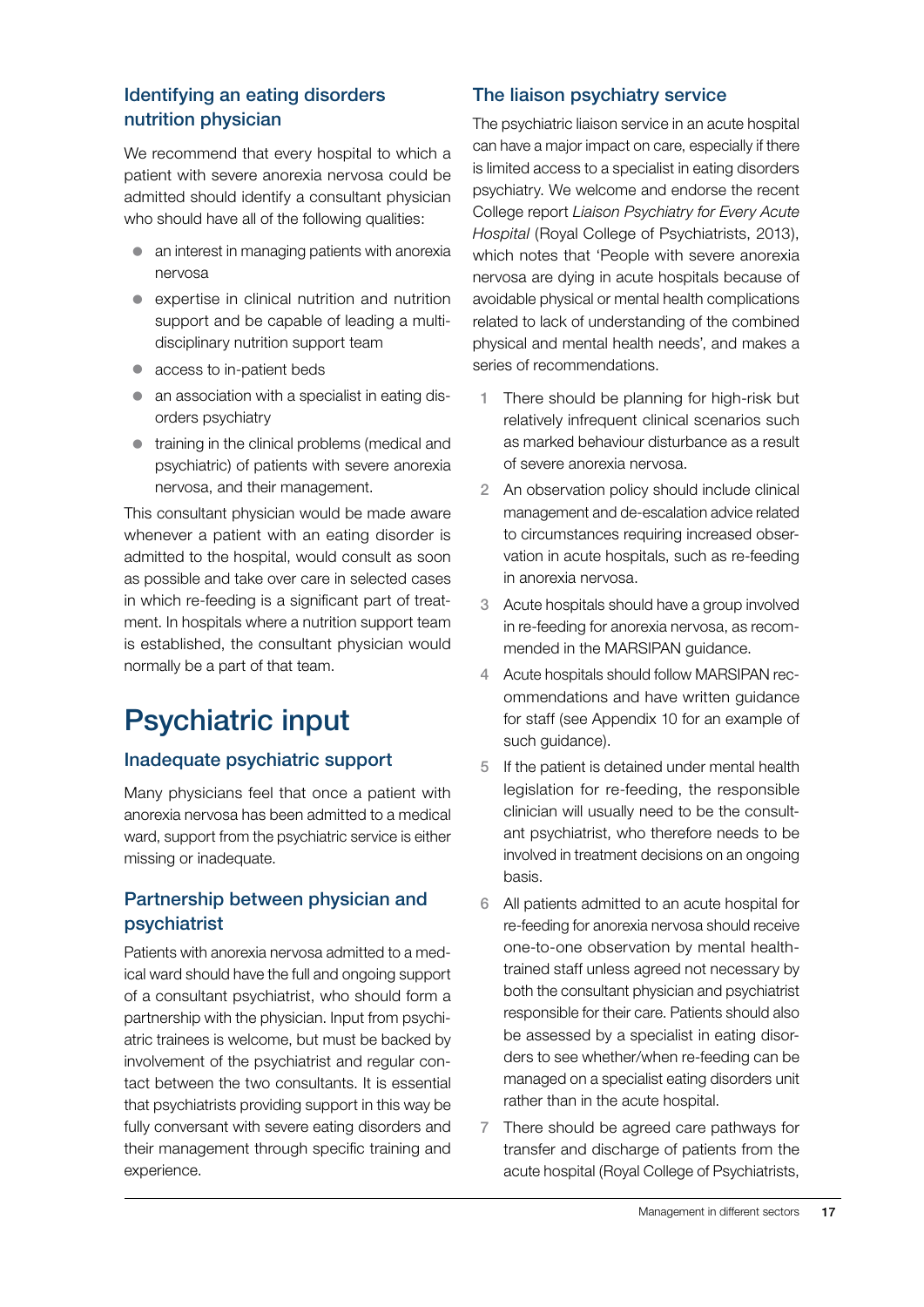2010*b*) to mental health facilities agreed between all organisations funding or providing such care.

- 8 Acute hospitals should have guidance for staff relating to safe discharge of patients with medical complications of eating disorders, such as hypokalaemia or dehydration. Guidance should emphasise that it is vital to take a holistic view of the patient's physical and mental health, for example including advice in addition to blood test results when assessing medical risk.
- 9 Management of patients with severe eating disorders in acute hospitals would benefit from the involvement of liaison psychiatrists or eating disorders specialists to facilitate staff meetings to ensure a consistent approach and minimise the risk of splitting (Royal College of Psychiatrists, 2013).

## Dietetic input

Generally, a nutrition team will contain a dietician skilled in re-feeding. Such teams are not universal, however, and we recommend that dieticians in all hospitals potentially receiving a patient with anorexia nervosa make contact with the dietician in the nearest SEDU, develop a protocol for re-feeding such patients and consult together when a patient is admitted. It is essential that any hospital admitting patients with anorexia nervosa have a dietician trained to provide dietetic care to such patients.

#### Nutrition support teams

Nutrition support teams are common but not universal. We believe that they greatly improve the chances of adequate care being provided to individuals with these complex clinical problems, and recommend that all acute trusts caring for patients with severe anorexia nervosa aspire to provision of such a team within a defined time frame.

## Some practical considerations

There is support for patients with anorexia nervosa to be nursed in a single room, with en-suite bathroom. This ensures privacy for someone in a disturbed mental state and may limit disruption to the rest of the ward. However, it also gives the patient opportunities to exercise, dispose of nutrients and purge, which would be more difficult in an open ward. We anticipate that all patients coming under the MARSIPAN category will need special psychiatric nursing and single-room accommodation makes this even more necessary.

### Nasogastric and other routes of feeding

The preferred route of feeding is oral. However, some patients fail to gain weight when fed orally. Some may opt for nasogastric feeding as they may feel less responsible for the weight gain, rendering it more acceptable. Others may resist weight gain by any means and in such cases compulsory treatment (always under the relevant mental health legislation) using nasogastric intubation and feeding may be necessary. This should certainly occur if poor nutritional intake is life threatening. Insertion of a nasogastric tube against the patient's will usually requires the presence of mental health nurses trained in safe control and restraint techniques, and psychiatric advice should be sought before embarking on this procedure.

## Recognising and avoiding re-feeding syndrome and underfeeding syndrome

Re-feeding syndrome is a potentially fatal condition (World Health Organization, 1999; Crook, 2001; Casiero & Frishman, 2006; Mehanna *et al*, 2008) that occurs when patients who have had their food intake severely restricted are given large amounts of food via oral or nasogastric re-feeding as well as during total parenteral nutrition (TPN). It is characterised by rapid reductions in certain electrolytes, such as phosphate and potassium, caused by rapid transport into cells, and the resulting cardiac effects can be fatal. Avoidance of the syndrome can be achieved by gradually increasing nutritional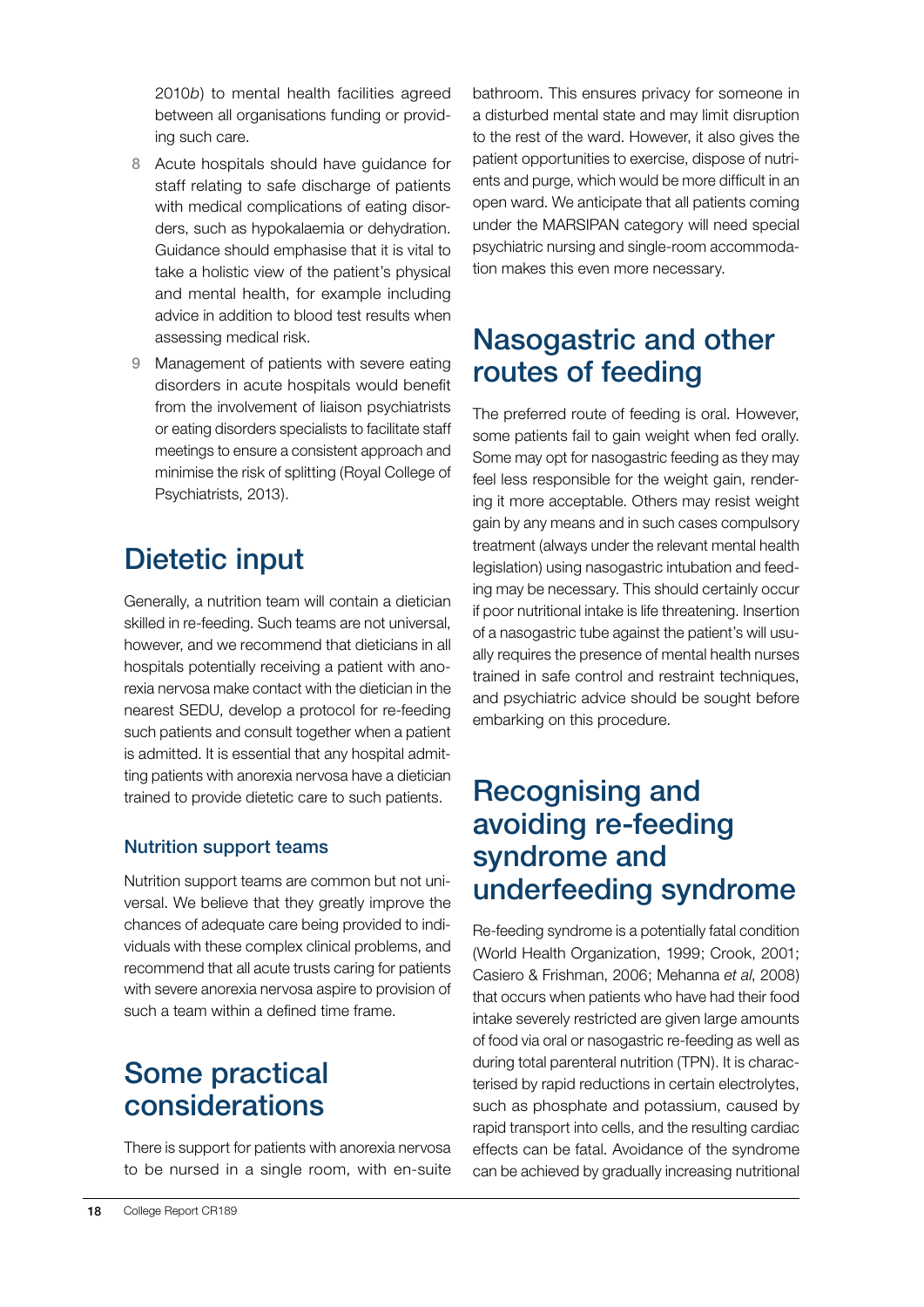intake. It has been noted in out-patients with anorexia nervosa who have suddenly increased their food intake after several weeks of starvation (Case study 1).

#### Case study 1

A patient with a BMI of 14.5 had been eating almost nothing. Her psychiatrist told her that unless she could reverse the weight loss she might find herself in hospital. Terrified by this prospect, she began to overeat (binge) to gain weight. Within 3 days her serum phosphate level had fallen to 0.4mmol/L and she required oral phosphate supplements to correct this abnormality.

Re-feeding syndrome is characterised by rapid reductions in phosphate, potassium and magnesium, due to rapid transport into cells. The resulting effects, most notably cardiac compromise, can be fatal. Respiratory failure, liver dysfunction, central nervous system abnormalities, myopathy and rhabdomyolysis are also recognised complications. Risk of re-feeding syndrome can be reduced by slow, gradual increase in caloric intake.

There is substantial variation in opinion about the rate at which to start re-feeding a patient with anorexia nervosa. Some units follow NICE guidelines for adult nutrition support (NICE, 2006), which recommend starting at 5kcal/kg/day for a patient with a BMI<14 and then building up steadily with close monitoring and correction of any electrolyte abnormalities. Although the guidance excludes eating disorders, it is considered by some to be relevant to patients with severe anorexia nervosa. However, there is wide variation in its application, some physicians and dieticians applying it strictly and others regarding it as not applicable to this patient group.

One of the very few published guidelines in this area, from the USA, referring to the treatment of children with anorexia nervosa (Sylvester & Forman, 2008: p. 393), advises that patients should be started on 1250–1750 calories, depending on their intake prior to hospitalisation and severity of malnutrition, and advance by 250 calories daily. For patients with very low weight (<70% average body weight), the protocol is altered: caloric intake requirements may be decreased to avoid re-feeding syndrome, and advancement takes place over a longer period.

(For a 14-year-old at the 50th percentile for height, 70% average body weight is around 35kg.)

Opinions in the MARSIPAN group were divided between physicians, who were particularly concerned to avoid re-feeding syndrome by beginning re-feeding slowly, and psychiatrists, who were concerned to avoid further weight loss in a very underweight patient, having been aware of patients who had deteriorated and died after being given very low calorie diets. The psychiatrists had not usually run into problems with re-feeding syndrome in their patients. From the physicians' experience, one case of the syndrome was noted in a patient given 500kcal/day (15kcal/kg/day) from the outset.

It was suggested that if higher calorie levels were thought to be essential (e.g. to correct low glucose), a critical care approach with constant monitoring and correction of abnormalities might be considered.

The different views of the psychiatrists and physicians can be attributed to a number of factors. First, most of the psychiatrists were aware of patients who had been underfed for several days on medical wards (a condition some have been tempted to call underfeeding syndrome), whereas most of the physicians were aware of patients who had died from re-feeding syndrome with higher calorie intakes. Second, the NICE guidelines for nutrition support in adults suggested starting with a low calorie intake (NICE, 2006), which has been applied by some dieticians and physicians in clinical nutrition. Last, and perhaps most importantly, the population of patients in medical beds compared with the psychiatric population was almost certainly more unwell, with lower BMI and greater comorbidity including infection and cardiac, hepatic and electrolyte dysfunction. These patients would be more at risk for re-feeding syndrome than those without comorbidity. After extensive discussion the compromise documented in Box 7 was reached and was acceptable to all members of the group.

Avoidance of re-feeding syndrome can also be encouraged by restricting carbohydrate calories and increasing dietary phosphate. When patients are prescribed oral or enteral nutritional supplements, consideration should be given to the use of high-calorie supplements (e.g. 2 kcal/ml) as they have lower levels of carbohydrate and may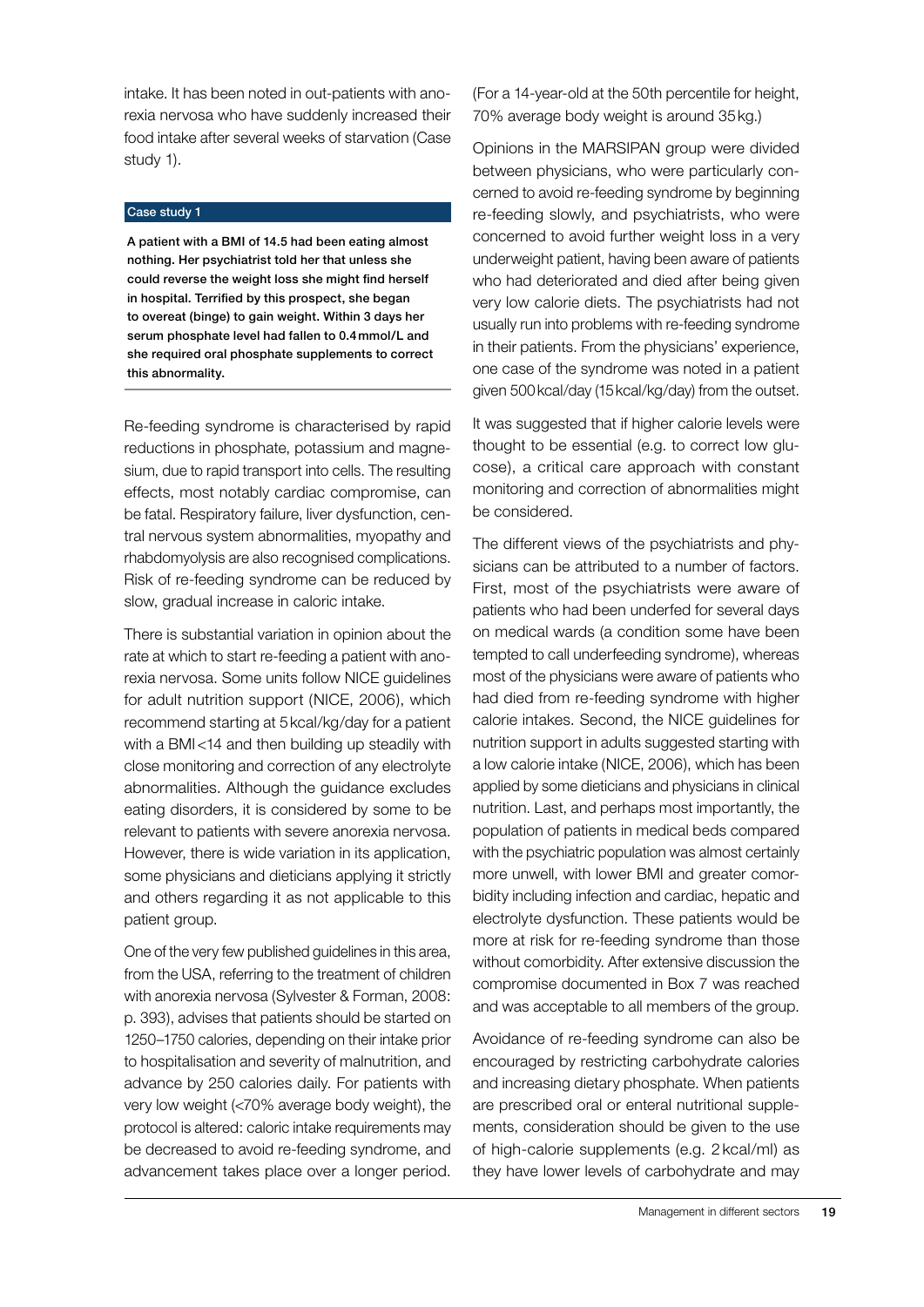#### Box 7 Management of re-feeding

- In SEDUs, re-feeding syndrome with a calorie intake of 20kcal/kg/day is rare. However, it can occur and we have learnt of a fatal case in a SEDU using this approach. Patients with known risk factors for re-feeding syndrome, namely very low BMI, pre-existing electrolyte or renal abnormalities, infection and other medical complications, should be given fewer calories (5–10kcal/kg/day) but frequently assessed (at least 12 hourly) so that calories can be increased in the absence of re-feeding syndrome and underfeeding syndrome can be avoided. Electrolytes and clinical state need careful monitoring and transfer to a medical unit may be required if, for example, phosphate falls to <0.4mmol/L.
- In medical in-patient settings, too, it is sometimes prudent to use lower starting intakes (e.g. 5–10kcal/ kg/day), especially in the presence of severity indicators (Appendix 5). If low initial calorie levels are used (5–15kcal/kg/day), clinical and biochemical review should be carried out twice daily, with calories increased in steps to 20kcal/kg/day within 2 days unless there is a contraindication.
- The decision to initiate low-calorie feeding should be made in consultation with an expert physician in clinical nutrition and a nutrition support team. Minor or even moderate abnormalities of liver function (e.g. alanine transaminase up to ten times the upper limit of the normal range) should not delay increased feeding (Hanachi et al, 2013).

therefore be less likely to produce re-feeding syndrome. Moreover, the diet should be rich in phosphate (e.g. milk) to help avoid the syndrome. The total fluid intake can easily exceed safe levels, and the recommendation is a maximum total of 30–35 ml/kg/24 h of fluid from all sources, as re-feeding oedema is well recognised.

### **Behavioural** management of eating disorders on medical wards

Behavioural problems are among the most difficult and urgent to sort out. A key factor is the provision of adequate psychiatric and medical nursing staff to manage the challenging and risky behaviours in which patients with eating disorders often engage (Box 8).

Patients with anorexia nervosa are subject to an extreme compulsion to pursue thinness. This compulsion has been likened to addiction to heroin and patients will take terrible risks in order to satisfy it. They may deny that they have the compulsion, to others and sometimes to themselves, and hardly be aware of their behaviours. These behaviours include falsifying weight by means such as drinking water before weighing, wearing weights or other items and gripping the weighing machine with long toes to increase weight. They may engage in obsessive exercise such as running up and down hospital towers (following notices often displayed on hospital stairs encouraging exercise to promote health), standing, wiggling toes and generally walking around. They may wear very little clothing

#### Box 8 Behavioural management of patients with eating disorders

- 1 If weight gain is less than expected, suspect that sabotaging behaviours may be going on.
- 2 Early in the admission schedule, a meeting should be arranged between the medical consultant, medical nurse, psychiatric (SEDU) consultant or, if not available, liaison psychiatry consultant to decide on how to achieve treatment aims. Document the meeting clearly in the notes. Schedule regular follow-up meetings including the consultant psychiatrist.
- 3 If a nutrition support team (physician, nurse, dietician, pharmacist, clinical biochemist) is available, appropriate members of the team should meet with the psychiatric team (consultant, trainee psychiatrist, psychiatric nurse) to plan and monitor care.
- 4 Involve the patient and (usually) family in a further discussion to explain the treatment plan.
- 5 Ideally, employ a nurse from the SEDU to supervise and train one-to-one nurses who usually should be registered mental health nurses aware of the problems occurring in patients with eating disorders.
- 6 Write a management plan to be transferred between nurses with proper handover.
- 7 Members of the psychiatric and medical team should meet regularly (one to two times per week) to discuss progress and revise the plans. If there are clear problems, another meeting of senior team members should be scheduled and the plan revised.
- 8 Be prepared to use mental health legislation if necessary.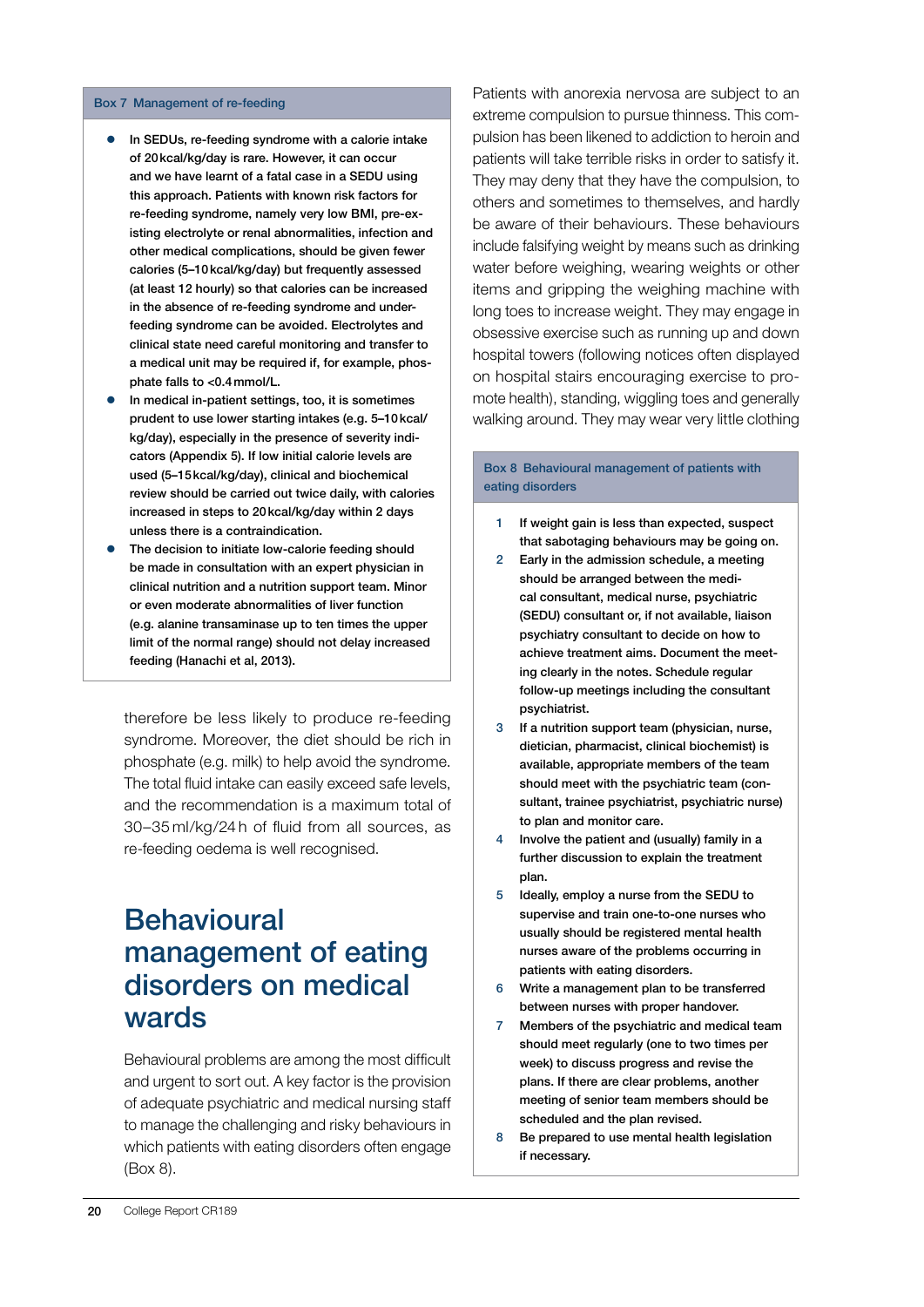in order to shiver. They may sabotage attempts at feeding by disposing of food, running nasogastric feed into the sink or a pillow and turning off drips. They may try and run away. They may vomit in the toilets. They may recruit friends and relatives to dispose of food or provide it for binges. A patient engaging in these behaviours can be very difficult to manage. At the same time, such behaviours may contribute to deterioration and sometimes death. Discovering that a patient is doing these or other things sometimes leads to a sense of exasperation and anger (not to mention emotional stress) among staff, particularly as they may feel they might be criticised as a result. The patient should be regarded as being under an irresistible compulsion and, unless their mental state changes, they are powerless to alter their behaviour. They may promise to stop, but are likely to break that promise. Staff on psychiatric units are used to patients, especially if detained under the Mental Health Act, disagreeing with treatments and attempting to sabotage them by spitting out tablets and absconding from the ward. On medical units the set-up is aimed at providing essential treatment to generally willing and cooperative patients with, usually, inadequate staff numbers. The seriously ill patient with anorexia nervosa has a potentially fatal condition and also is subject to behaviours that sabotage treatment.

These problems are not straightforward to deal with. Staff working on SEDUs attempt to address them by increasing staff numbers, by agreeing a 'contract' with the patient, by confining patients to areas that can be more easily observed, by locking toilets and bedrooms, and by observing patients during therapeutic activities such as group therapy. Patients who continue to sabotage their care may be observed one to one (occasionally a higher ratio is required) for 24h a day. This is also used for suicidal patients. The most important factor contributing to the success of one-to-one observation is the training and experience of the staff involved. A staff member, often from an agency, who knows neither the ward nor the issues encountered in eating disorders is unlikely to be successful in preventing a patient from engaging in all behaviours alluded to earlier. The most successful examples brought to the attention of the MARSIPAN group were those in which there was close collaboration with the SEDU:

'On the whole, our patients who are transferred to the medical ward do well, and don't have the opportunity to sabotage their treatment because of the system we have of working with one particular physician, with clear protocols and one-to-one nursing by a registered mental health nurse experienced in eating disorders.' (Eating disorders psychiatrist)

#### Who should pay for special nursing?

One issue that comes up repeatedly is the question of whether medical or mental health services should cover the cost of special nursing. The costs can be very high, some patients requiring longterm one-to-one or sometimes two-to-one nursing. In some units the SEDU budget is used for special nursing on medical wards, in others funding comes out of the medical ward budget. Given that this is a relatively uncommon and potentially life-threatening situation that involves two or three services, it would not be unreasonable to ask commissioners to pay for the extra costs involved rather than leaving it to one service to cope with a substantial hit on its budget. This will need to be negotiated locally and preferably in advance.

#### Families

Family members of severely ill patients with anorexia nervosa can be even more distressed than relatives of patients with non-psychiatric life-threatening conditions. This may in part be caused by the common feelings of guilt and anger experienced by relatives that can cause them to become extremely upset and sometimes angry with staff.

The distress the family experience is partly caused by not being valued or recognised in their caring role. It is equally vital that the staff stress to the patient how valuable family input can be and that collaborative care can be instrumental in good recovery. Most carers value information that is about the patient's condition and day-to-day care, which can be conveyed with the consent of the patient.

The problem that many families report is lack of information. In psychiatric units and SEDUs this often arises from overenthusiastic defence of patient confidentiality. Even if the patient has said they do not want their family to be given information, the family can still be seen and counselled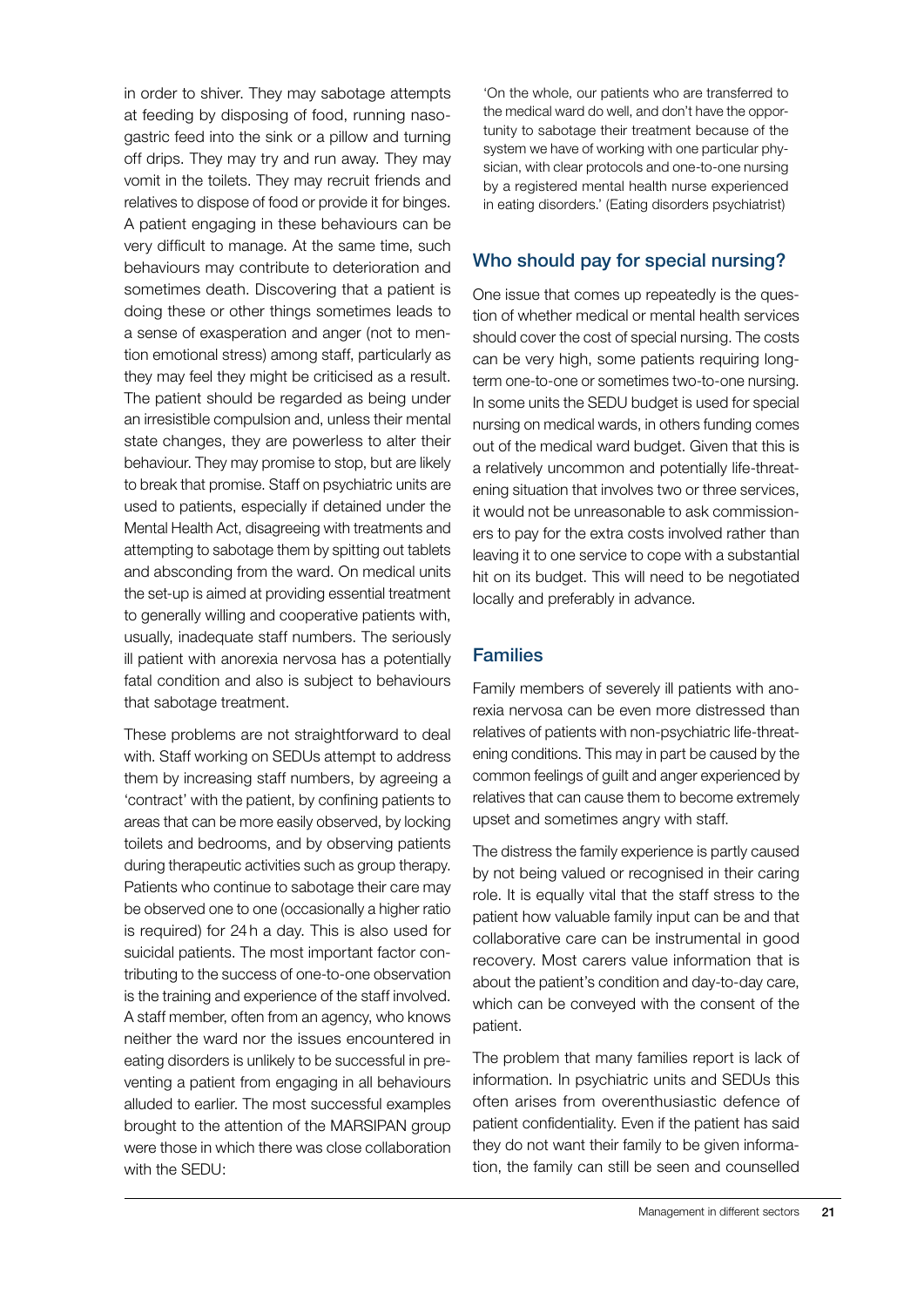in general about any issue they wish to raise, as long as information coming from the patient is not divulged. On medical wards the communication problem seems more likely to be caused by limited availability of staff. It is always important where possible to hold a meeting with a family member, a senior member of the medical team and a relevant member of the psychiatric or eating disorders team. Carers are likely to be less aggressive and abusive to staff if they feel that their voice is being heard (Case study 2). *The Triangle of Care* (Carers Trust, 2013) emphasises the indispensible roles of patient, professional and carers in the management of mental health problems and is highly recommended.

#### Case study 2

A young man with anorexia complicated by a nutritionally induced psychosis was in a general medical ward. His mother contacted the ward several times a day and made complaints against several nurses, including allegations that they were sexually interfering with her son. A meeting with her, the ward manager and the eating disorders psychiatrist was held every week to discuss his progress. Although his mother's anxiety continued to be high, it was more contained and, as issues were addressed in the meeting, her complaints reduced.

Sometimes the best efforts of staff to explain and reassure fail and relatives' behaviour threatens to harm the patient's treatment (Case study 3).

#### Case study 3

A young woman of 18 was admitted to a clinical nutrition unit with severe anorexia nervosa. Her mother frequently smelt of alcohol and there were major arguments on the ward between the patient and her parents, who were fighting each other for custody of the patient. The grandfather (a doctor) made private arrangements for her to be seen by another doctor and also disclosed to the patient a distressing piece of information regarding her family. In this chaotic atmosphere, direct communication between the team and the family was very difficult.

In this (eventually fatal) case, clear boundaries needed to be drawn to separate warring parties and individuals should have been seen alone to answer questions and establish rules. The presence of an eating disorders specialist or another psychiatrist can be very helpful, but the process is time consuming and difficult on a busy medical

unit. A patient may need to be placed under the appropriate provision of the relevant mental health legislation (e.g. to provide nasogastric feeding against the patient's will or prevent them from exercising) and the nearest relative may object. In such a case, the social worker can apply to the county court for the nearest relative to be set aside and the Section 3 can then go ahead. Relatives and others can also be excluded if their presence is deemed to be counter-therapeutic.

More often, however, the family is consumed by concern over the health of the patient and regular meetings can keep them informed and allow them to influence treatment in an extremely helpful way (Case study 4).

#### Case study 4

A young woman was admitted to an in-patient unit with severe malnutrition and self-harm. Her parents were seen regularly as a couple so that they could remain informed about her progress and provide information helpful to the team. The patient was aware of the meetings and agreed to them. She gradually improved and when more physically healthy was able to join family meetings and begin to address some of the family issues.

#### Criteria for transfer back to the SEDU

It is extremely important that patients do not stay in medical settings longer than necessary because of the ever-present possibility that they may sabotage treatment, especially as they feel a bit better owing to rehydration and improvement in electrolytes. Every time the team meets, the question should be asked of whether a particular patient presents clinical problems demanding resources that are not available on the SEDU. If the answer is no, the patient should usually be transferred back to the SEDU without delay. This should occur even if an unexplained abnormality (such as abnormal thyroxine or liver function tests) has been discovered. The abnormality can be handed over and followed up in the psychiatric setting with the help of the physician liaising with the eating disorders service.

It should be added, however, that SEDU beds are not always immediately available and the management of the patient may need to be continued on the medical ward for longer than ideal. Under these circumstances we recommend the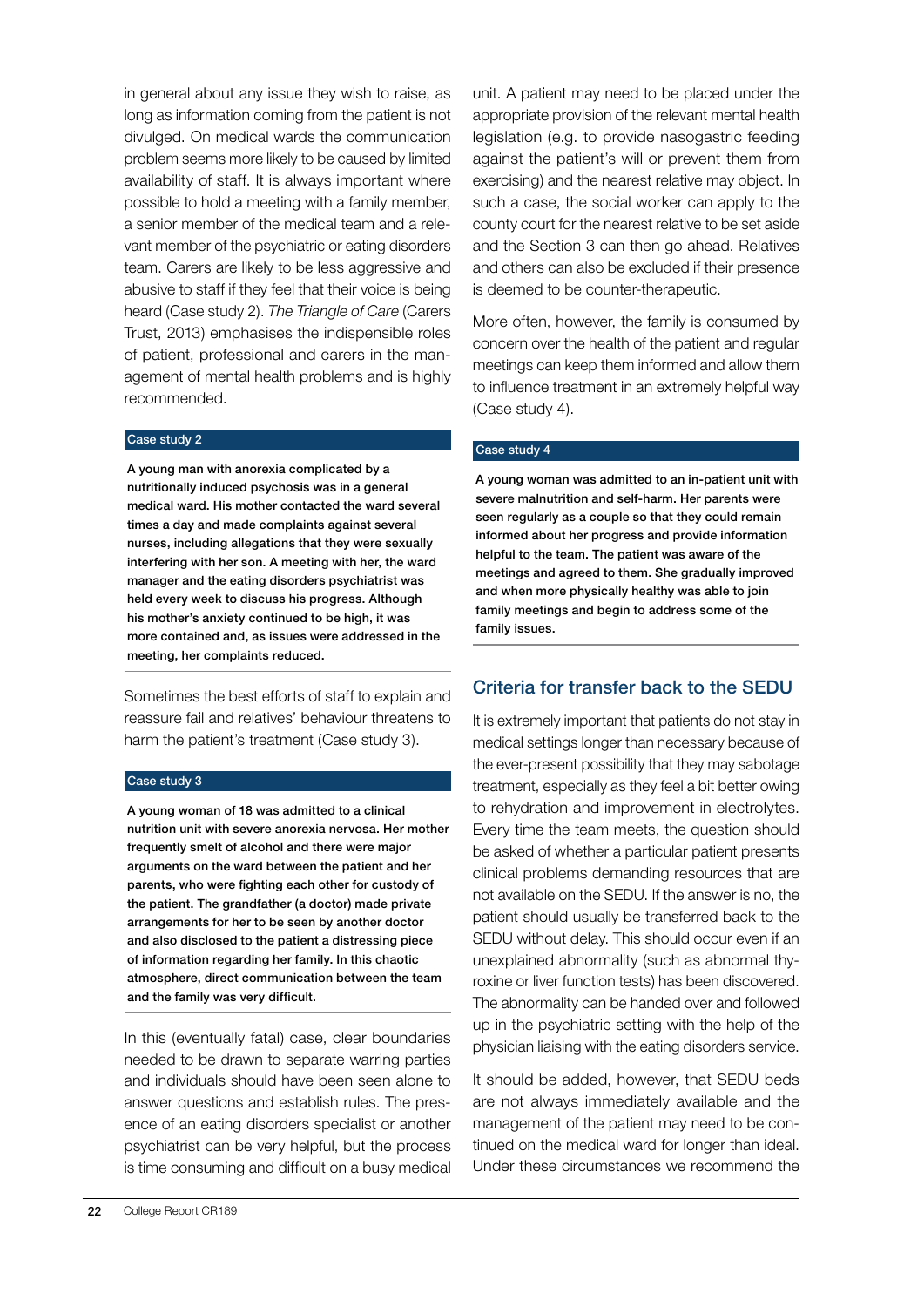procedure described in Box 9. General psychiatric units should be open to the possibility of patients awaiting a SEDU bed being treated in their unit. This may involve continuing nasogastric feeding, in which case the continued support of the medical team is essential.

Last, patients are sometimes admitted to a medical bed in a poor physical state (e.g. BMI=12, K=2.5mmol/L). We are aware of many cases in which such a patient has been discharged home as soon as the potassium is in the normal range. We regard this as a dangerous practice that is often motivated by the need to clear beds rather than by the clinical needs of the patient (see p. 18, point 8).

We advise that a patient with severe anorexia nervosa (BMI <15) should not be discharged without the physician in charge consulting with an eating disorders psychiatrist or, if not available, with a liaison or general adult psychiatrist to assess physical and psychiatric risk factors.

#### Patients admitted to intensive care or high-dependency units

Patients in intensive care or high-dependency unit settings can become a little easier to manage in one way as their treatment-sabotaging behaviours can become less apparent, perhaps because they are more physically ill. The need for a multidisciplinary approach remains, however, and regular meetings between medical staff (including all members of the nutrition support team if one exists) and psychiatric, preferably eating disorders, staff should continue. As patients improve, their problematic behaviours can return and this will need to be watched for carefully by staff dealing with the patient, as psychiatric nurses may not be employed at this stage. Transfer back to the general ward may be a time of increased risk. The level of treatment-sabotaging behaviours can increase and it is at this point that psychiatric nursing must be reintroduced and closely monitored.

#### The role of commissioners in supporting medical in-patient services for MARSIPAN patients

We recommend that medical in-patients who require it should have access to a physician with

#### Box 9 Transfer of patients from medical wards

Criterion for transfer: clinical problems can be managed on a SEDU. If a SEDU bed is not immediately available,

- $\bullet$  obtain an opinion from the eating disorders specialist on management of the patient's psychological and behavioural problems, especially those that might sabotage weight gain; this opinion should be followed up by regular visits to continue until the patient can be taken over;
- establish a regular meeting between medical and nursing ward staff and liaison psychiatry staff, initially to establish and then to implement the eating disorders specialist's advice and to decide what to do if the patient's state is deteriorating;
- establish a clear procedure for supervising 'special' (one-to-one) nurses that identifies when supervision is failing to prevent damaging behaviours;
- consultant physicians and psychiatrists in the medical, liaison psychiatry and the SEDU should have each other's contact details and be in touch, especially if the patient's state gives rise to substantial concern;
- if physical state allows, consider transfer to a psychiatric in-patient bed, with nasogastric tube in place if appropriate and ongoing support from the medical team, for instance in the event that the nasogastric tube is pulled out.

When to reconsider discharge/transfer:

- if potassium, magnesium or phosphate has been corrected with an intravenous infusion, the patient may still have low total body electrolyte levels and be at risk of rapid falls of one or the other after discharge, especially if purging behaviours resume;
- we advise close electrolyte monitoring in the few days after such treatment;
- consider a liaison psychiatry assessment before discharge.

special expertise in nutrition, backed by a nutrition support team and associated with and supported by a specialist in eating disorders psychiatry. It is difficult to estimate how many such beds should be available and the need might vary depending on local eating disorders services. We appreciate that not all acute hospital trusts will be able to reach the level of provision we recommend, and suggest that hospitals unable to provide this should identify a nearby hospital with such provision so that patients can be transferred if required.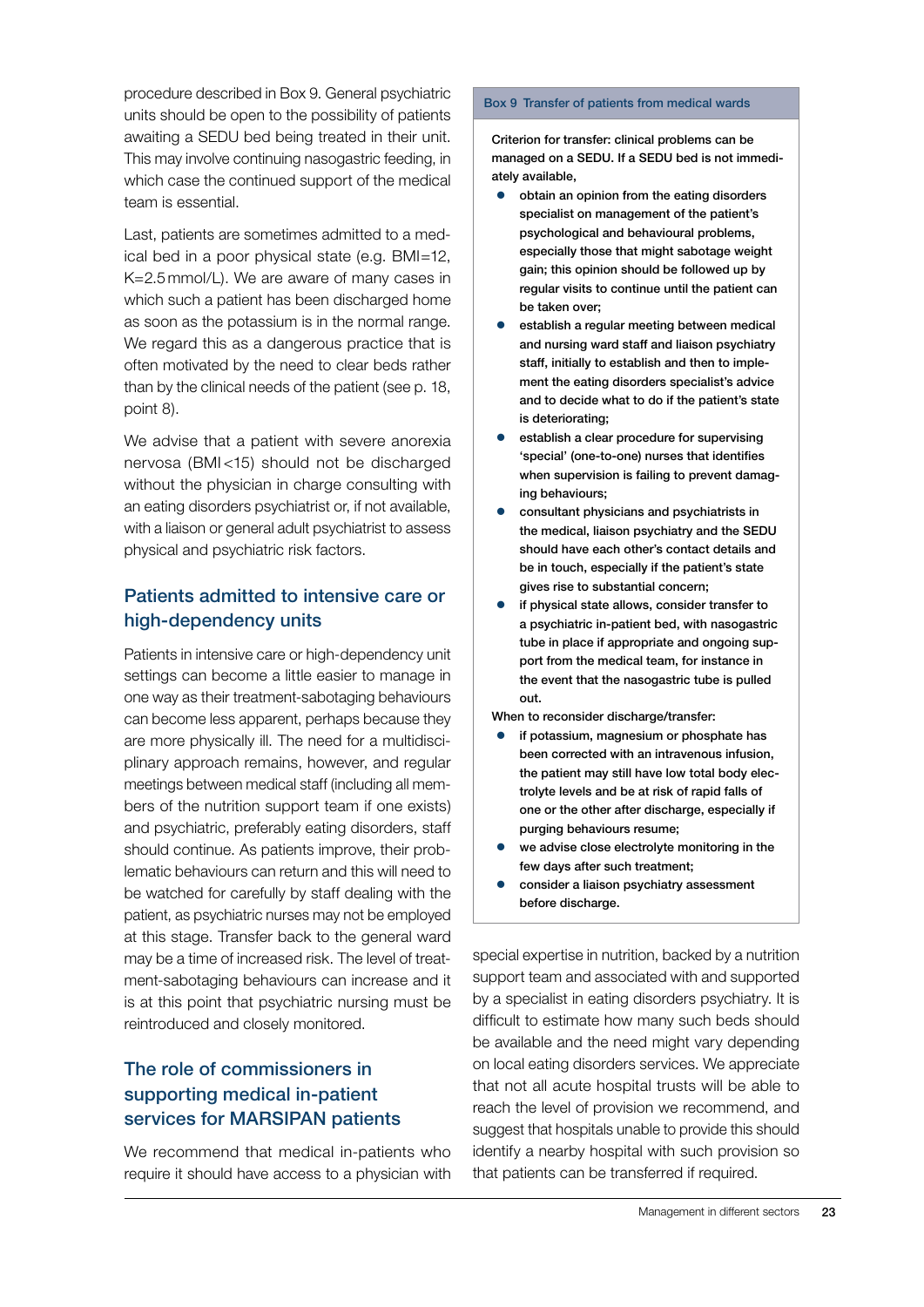## Management in SEDUs

#### Medical expertise on the SEDU

Medical, nursing and dietetic staff on SEDUs have a clear responsibility to gain and maintain an appropriate level of knowledge of nutritional problems and their avoidance and treatment. For doctors this means medical knowledge at a higher level of sophistication than is usually encountered or required in psychiatry. A therapist treating an out-patient who is vulnerable to nutritional or other medical problems must have regular as well as urgent contact as required with a medically trained specialist in addition to therapy supervision. There is a risk that paying attention to psychosocial aspects of the patient's difficulties can inadvertently draw attention away from the need to monitor and manage the medical risks of eating disorders. All team members seeing individuals should develop systems of practice that guard against that risk. Medical eating disorders staff should, as part of their postgraduate training, attend a course in clinical nutrition, such as that organised by the Academy Nutrition Group Academy Nutrition Group (Intercollegiate Course on Human Nutrition, www.aomrc.org/intercollegiate-group-on-nutrition/icgn-courses.html). Areas of expertise include assessment of nutritional state, clinical risk, prevention and treatment of re-feeding syndrome and management of oral and nasogastric feeding. Our view is that, because of the difficulty of addressing behavioural problems on a general medical unit, patients should be treated on a SEDU unless services required in their management are not available. This means that for some units, more medically ill patients will be treated in the SEDU than before and medical expertise among SEDU staff may therefore need to be at a higher level. Some patients will need transfer, for example to evaluate potentially serious symptoms. However, they should be returned to the SEDU as soon as possible, as long as the medical services they require are available there (Appendix 3).

#### The psychologist on the SEDU

The psychologist has the very important role of leading on the psychological work that needs to take place, modified by the patient's physical state and by the location of care. As well as advising

on the level and type of psychological intervention appropriate to the patient at any one time, the psychologist also shares the role of engaging, reassuring and educating carers who may become extremely distressed when their relative is in a severely ill state.

#### Dedicated physician

To maximise medical expertise in the SEDU, we advise that a specific consultant physician, preferably with an interest in nutrition, is identified as a link for the SEDU. Ideally, a service-level agreement should be negotiated between trusts for a specified number of sessions with a consultant physician who would have the role of advisor to the SEDU staff and also be available for teaching and discussion, as well as consultation about individual patients. The physician should be available to discuss abnormal results, and to supervise and teach on-call doctors who may be placed in the position of advising SEDU staff.

#### Criteria for transfer to a SEDU

Patients who do not require the specialist expertise and equipment available on medical units should in general be transferred back to the SEDU. The decisions will need to be taken with reference to local provision as well as the clinical state of the patient. Facilities not generally available on SEDUs are listed in Box 2 (p. 13) and those that should be provided are listed in Box 10.

#### Practical considerations

The majority of patients in SEDUs have their own rooms. However, medically compromised patients may require some modifications so as to allow special beds (with a ripple mattress, facilities for raising foot and head, and other features), drip stands for nasogastric feeding, special flooring (e.g. wooden to protect against spilt feed) and similar alterations.

#### Sedation of resisting or agitated patients

Sedation may be a difficult problem in a resisting patient (for general guidance, see Fricchione *et al*, 2008). It is rare for a severely ill patient to engage in active resistance to attempts to feed them, but it does happen.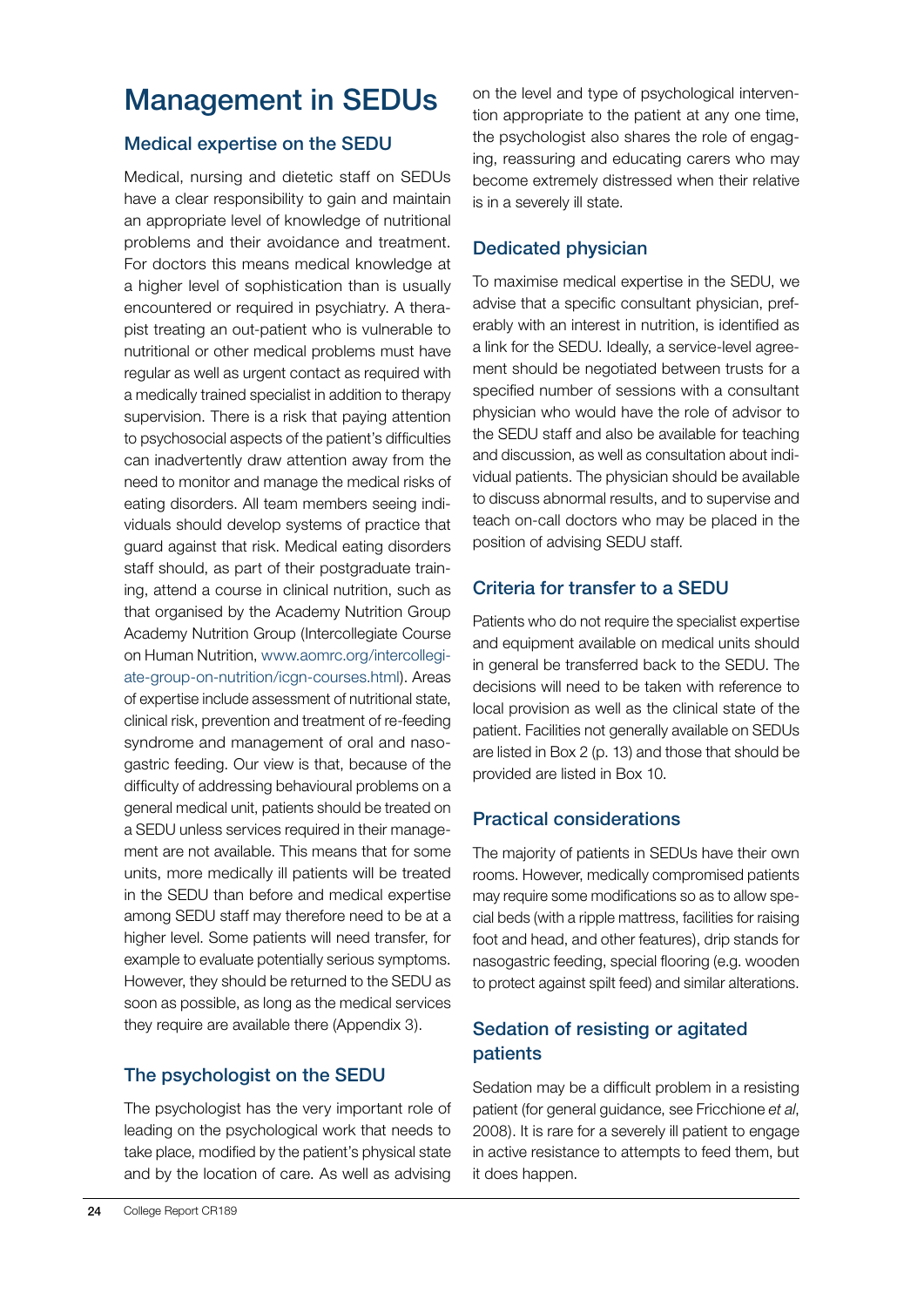#### Box 10 Services provided by the SEDU

We suggest that SEDUs be ready to provide all of the following services (they were found to be provided in the majority of the SEDUs that we surveyed):

- **•** nasogastric insertion and feeding
- daily biochemical tests
- frequent nursing observations
- $\bullet$  prevention of symptomatic behaviours (water drinking, absconding, exercising, etc.)
- daily ECGs (and expertise at reading them)
- sedation of a resisting patient
- use and management of the Mental Health Act
- treatment of pressure sores
- immediate cardiac resuscitation.

We understand that some units would need to extend their range to meet these requirements. For example, some units currently do not admit patients under the Mental Health Act, but we would not regard this as acceptable in a service that may be the only specialist unit in a particular part of the country.

There are many medical problems that could arise when a dose of a sedative drug is given to a severely nutritionally compromised patient.

We requested information on practice by eating disorders psychiatrists and received a number of responses from different units (Appendix 6). Overall, the practice can be summarised thus:

- $\bullet$  medications used include oral and parenteral benzodiazepines and oral olanzapine
- $\bullet$  preference is to use the lowest dose possible because of the risk of physical complications, especially hypotension and respiratory arrest, in a profoundly malnourished patient
- $\bullet$  frequent monitoring in medical intensive care for the most severely compromised patients
- $\bullet$  some units have reported using two or three nurses continuously to restrain a resistant patient (e.g. continually pulling out a percutaneous endoscopic gastrostomy (PEG) tube)
- close working between psychiatrists, physicians and anaesthetists is essential.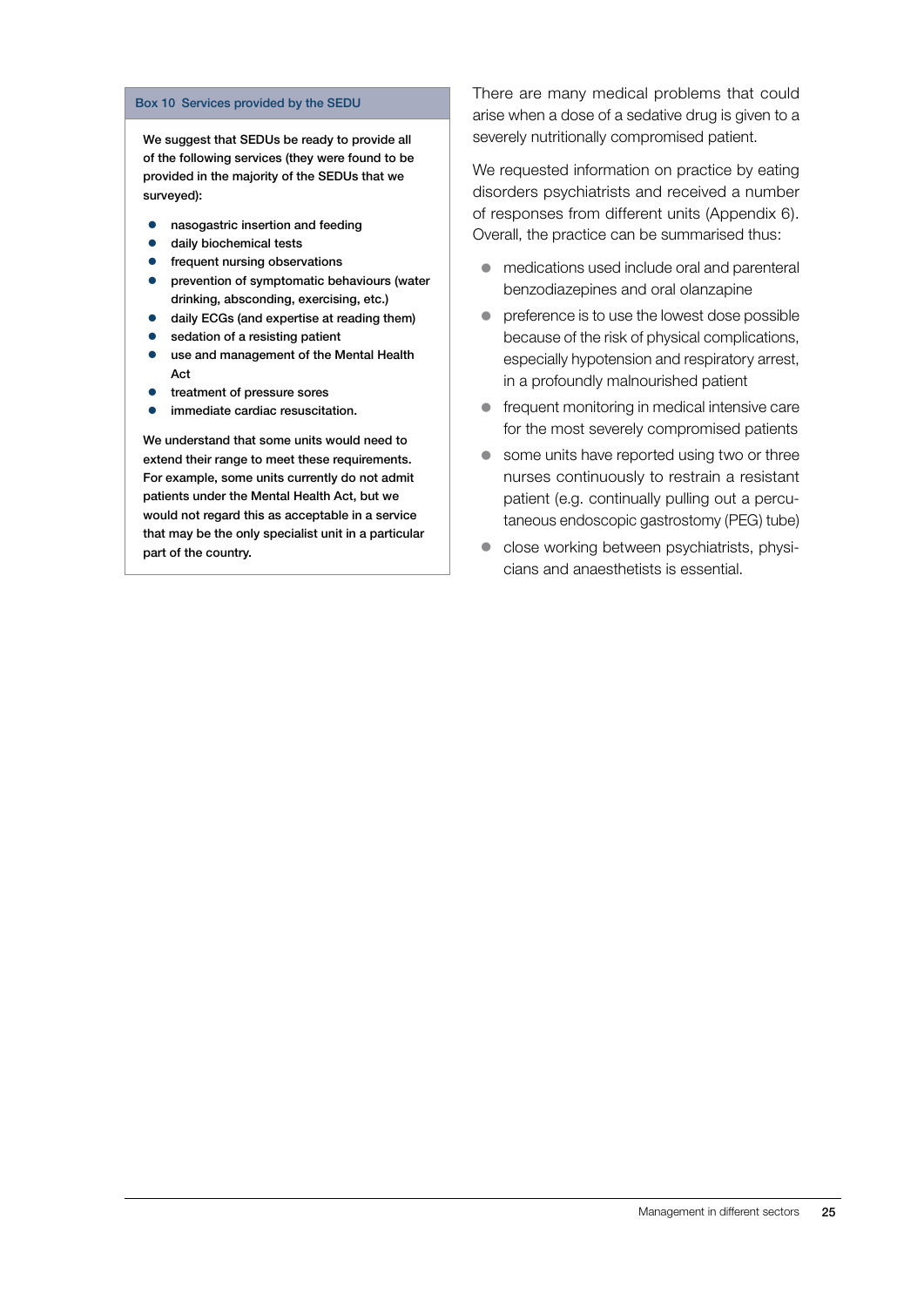## <span id="page-27-0"></span>| Treatment of children and adolescents under 18

This report has concentrated on the needs of seriously ill adults with anorexia nervosa. However, the needs of children cannot be fully separated. Some medical units are admitting children as young as 14 and their adult-oriented physicians require help from both psychiatric and paediatric services to manage them appropriately. Similarly, several SEDUs admit patients as young as 13 and their needs are often being managed by clinicians with adult-oriented training. Many of the issues will be

similar but some, such as the rate of physical deterioration, can be frighteningly different. Moreover, the legal issues attending the involuntary treatment of children are substantially different from those relevant to adults. We welcome the publication of guidance along the lines of this document with special attention to the needs of patients under 18 (*Junior MARSIPAN*; Royal College of Psychiatrists, 2012*a*).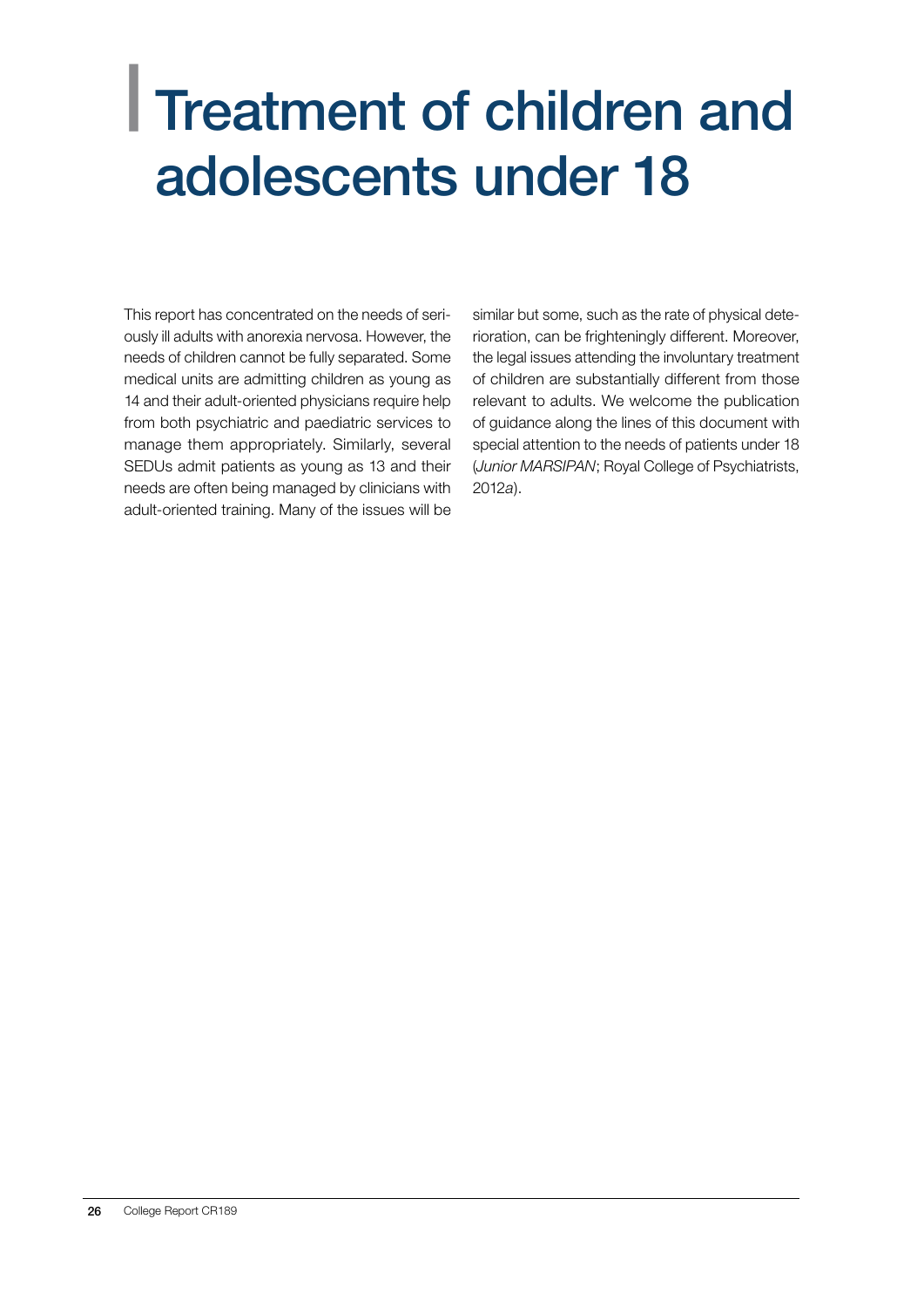## <span id="page-28-0"></span>| Areas with limited local eating disorders provision

## Responsibilities of health commissioners

The Royal College of Psychiatrists' (2012*b*) report on eating disorders recommended that:

'…specialist eating disorders services should be led by a consultant psychiatrist and need to be multidisciplinary…at least another 39 consultant [whole-time equivalents] WTEs are required to bring the country average up to 1.2 WTE per 1 million population.'

'The broad composition of a specialist eating disorders service for a population of 1 million people should be 1.2 WTE consultant psychiatrists, 2.4 WTE senior and junior psychiatric trainees, 5.4 WTE psychological therapists, 28.8 WTE nurses, 1.2 WTE dieticians, 3.6 WTE occupational and creative therapists, 4.2 WTE administrators and 0.6 WTE house-keepers.'

We urge all purchasers to ensure as soon as possible that people living in their areas have access to a specialist eating disorders service with a consultant psychiatrist in eating disorders who can act as a source of support for both general and liaison psychiatry services and physicians providing care for patients in the MARSIPAN category.

## Responsibilities of local providers

Lack of accessible specialist eating disorders provision is a substantial problem for sparsely populated areas, for those separated from the mainland as well as for those far from the nearest SEDU.

We propose the following principles of service provision.

- 1 Identify a local psychiatrist with training in eating disorders and a local physician with training in nutrition.
- 2 If either of the above is unavailable, the primary care trust or equivalent should identify suitable consultants and arrange for them to be trained by a recognised expert. They should be joined by a dietician and a nurse to form a local MARSIPAN group.
- 3 Develop a clear local policy on MARSIPAN patients, to include identification, resuscitation and preparation for transfer to a suitable unit with experience in the field.
- In places such as Northern Ireland, requiring air travel to access SEDUs, acute medical units require help to deal with patients who are at risk of sabotaging their treatment. There should be a high level of eating disorders input with frequent visits from a doctor or nurse from a specialist eating disorders service, and active supervision of any nurses providing one-to-one observation of the patient to make them fully aware of behaviours to look for and what to do if they observe them.
- 5 Use of air ambulance: there is some limited experience in places such as Northern Ireland with no SEDU available. Patients are admitted to a suitable bed and medically stabilised before transfer by air ambulance to a unit on the mainland. It is clear, however, that because these patients are so frail, they cannot be allowed to sabotage their treatment, so use of the Mental Health Act and combined medical treatment, psychiatric monitoring and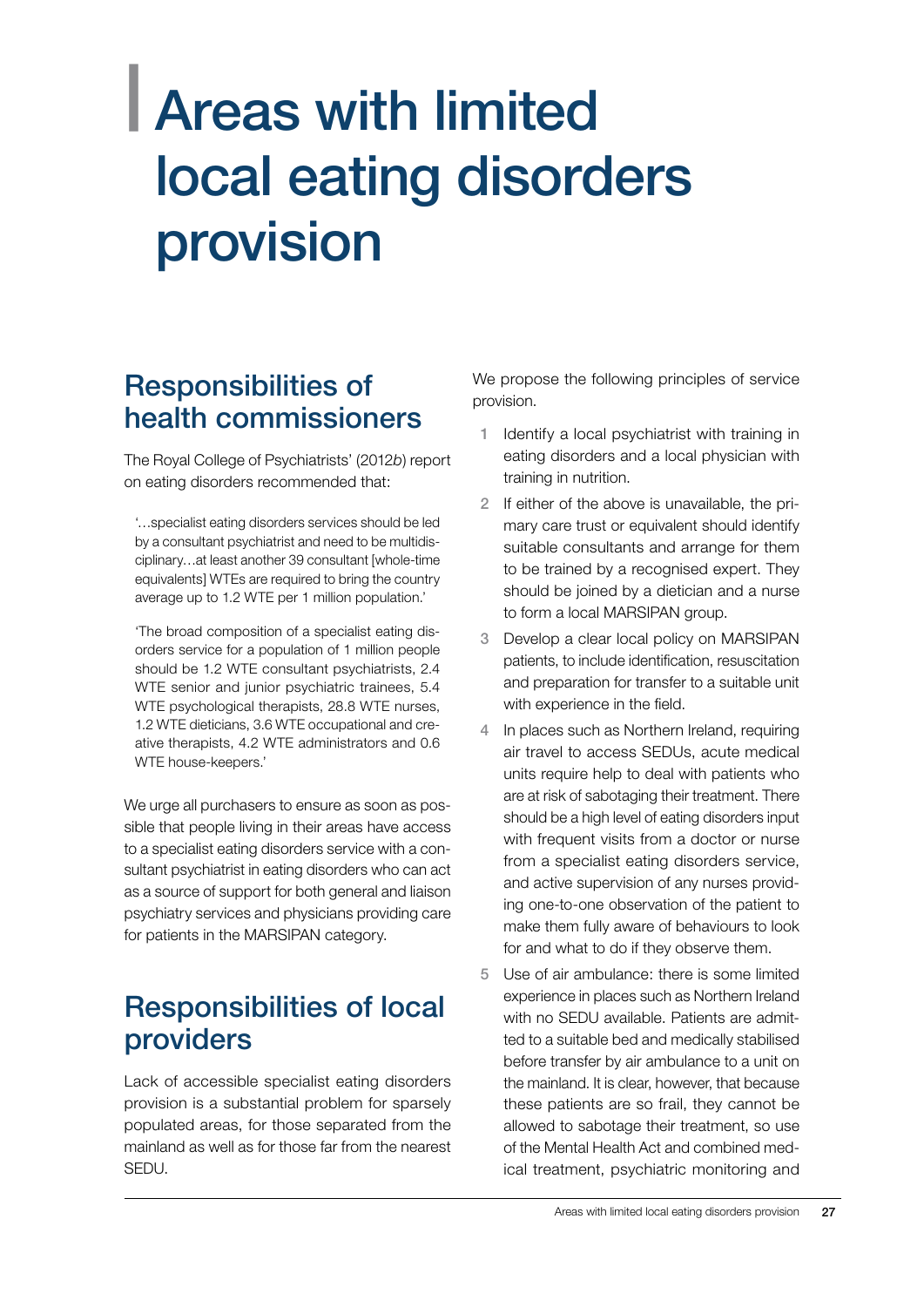restraint may be required. Owing to the rarity of this situation, such intensive care is not usually available and this is a substantial gap in provision which could have very serious consequences for the patient involved. We recommend that occasional high-dependency care should be available, funded separately by the local National Health Service funding

body, to provide intensive medical and psychiatric care for such patients.

6 On the mainland, given the exposure to cold that may accompany air ambulance travel, the advantage of a shorter journey should be weighed against the safer environment of a road ambulance with a longer journey time.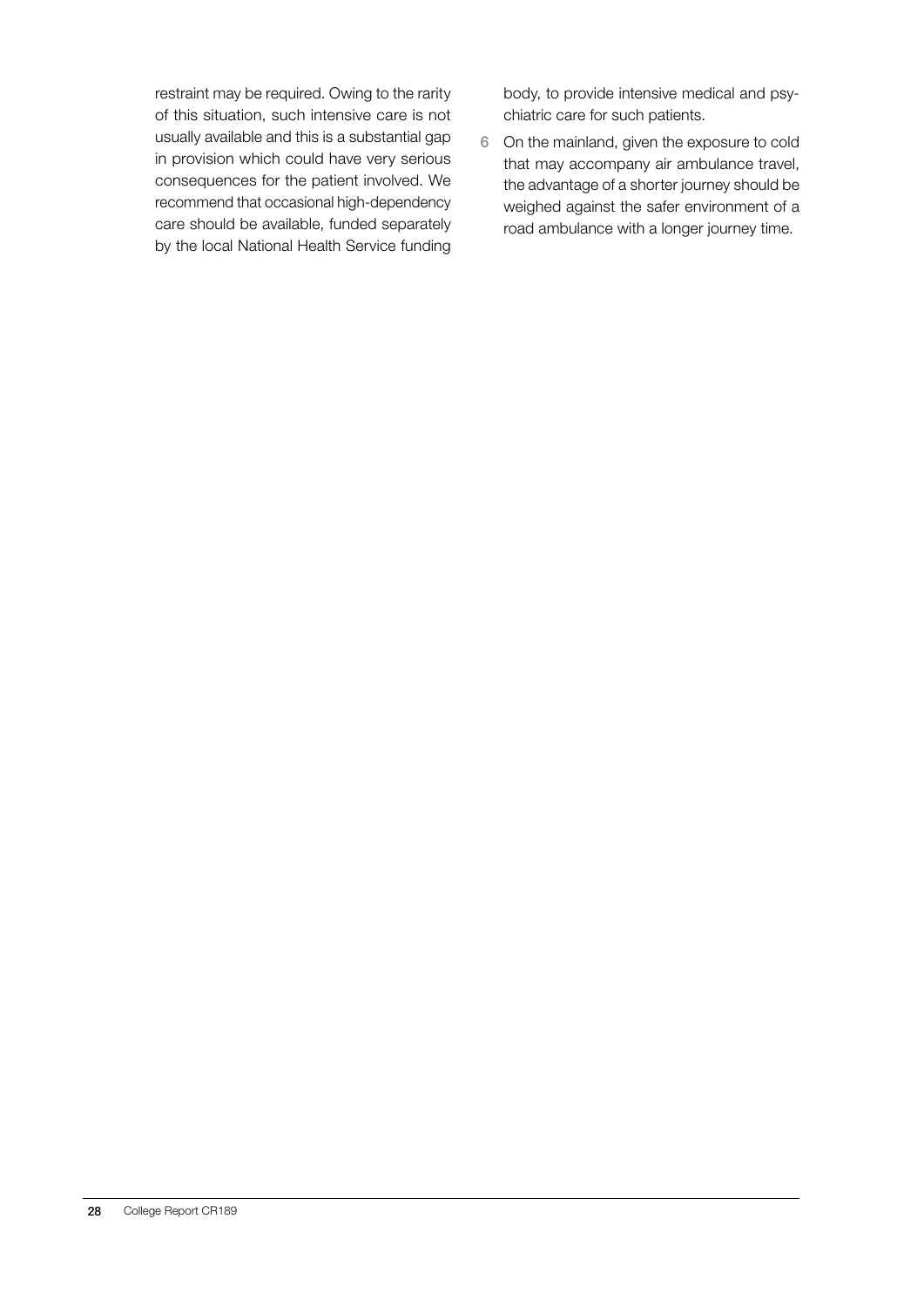# <span id="page-30-0"></span>| Audit and review

## Case reporting

We would welcome the introduction of a case reporting system for patients such as those described here.

The Royal College of Psychiatrists, BEAT and the National Patient Safety Agency wish to collate information on all deaths from eating disorders so that the maximum possible can be learnt from these tragic events. The contact for this is Dr John Morgan (jmorgan@sgul.ac.uk). All clinicians are urged to provide information, as many cases are missed because the eating disorder is not cited on a death certificate.

## Local governance

Each medical and eating disorders unit must monitor the quality of provision for the management of severely ill patients with anorexia nervosa. A clear policy should be generated jointly and available in each setting. Any serious incident or 'near miss' should be investigated jointly and a report issued that highlights any necessary changes in psychiatric or medical services or in liaison psychiatry. Such recommendations should be followed up within a reasonable time frame, for instance 3–6 months, to establish that the changes have occurred.

## Quality review of services available

The Royal College of Psychiatrists has established a nationwide quality network for eating disorders (CCQI QED), in which SEDUs are being assessed for quality of service provision. It may be possible to include arrangements for the medical care of patients seen in SEDUs in the quality network assessment.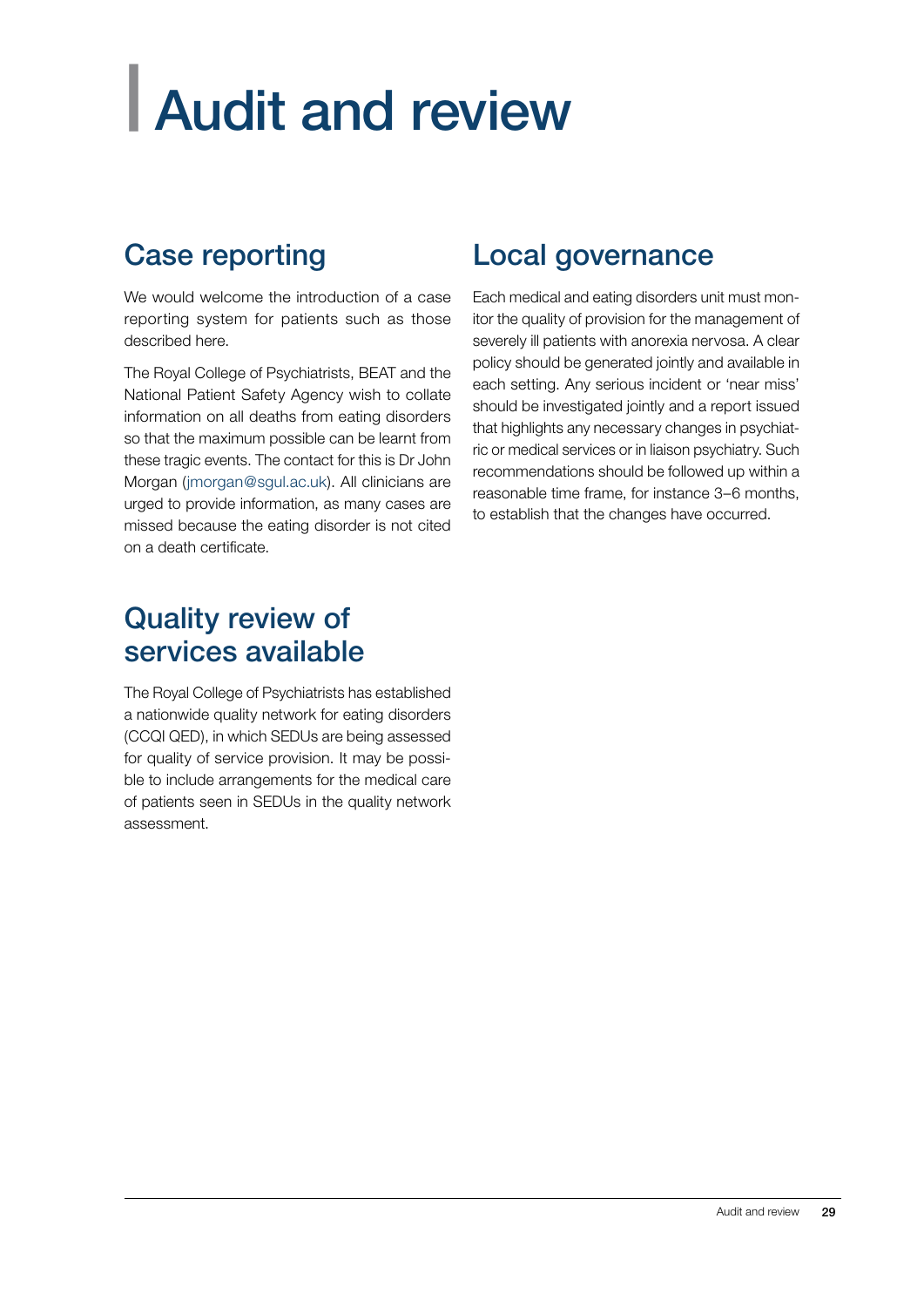## <span id="page-31-0"></span>| Appendix 1. Cases reported to the MARSIPAN group

We reproduce here extracts from messages the MARSIPAN group received from a number of colleagues (the list is not exhaustive). In each case we propose the likely problem that caused the outcome reported.

### Failure to use the Mental Health Act

'A few years ago a male patient died, most likely related to his anorexia nervosa. He had been assessed by two psychiatrists and the team looking after him were advised he couldn't be force-fed.' (Physician)

'I am ... concerned at that "grey" area when a … patient [with severe anorexia] ends up in accident and emergency, refusing treatment, food or indeed even liquid. I wonder if your group [MARSIPAN] would be able to secure more willingness to admit these patients against their will by medical teams? We have had our daughter in accident and emergency for 24 hours on one occasion, 11 of those hours waiting for the duty psychiatrist who then said he couldn't section her despite a cannula being inserted ready for her imminent collapse/coma.' (Parent of young woman with anorexia nervosa)

This shows that some clinicians (including psychiatric staff) are unaware that compulsory treatment is sometimes (albeit rarely) indicated to save the life of a patient with anorexia nervosa.

### Physician and GP apparently providing palliative care in severe anorexia nervosa

'I would be grateful for opinions on a patient with anorexia nervosa who has a BMI of 9.4 currently under the care of a physician. She is in her mid-fifties with anorexia nervosa since adolescence. She has somehow in the past evaded and refused specialist psychiatric input. She is not being referred to our service as she is essentially being treated by the physician and general practitioner (GP) as having a terminal condition.' (Eating disorders psychiatrist)

This indicates that some clinicians take the view that palliative care is sometimes indicated in anorexia nervosa when the patient has not had a course of intensive treatment.

### Psychiatry seems to disappear from the scene

'Two to three times a year I get a frantic phone call about keeping some young girl alive. We have had two deaths in 10 years from memory. The problem is that the ward is full of patients with Crohn's disease and the general medical component has lots of heavy-nursing-dependent elderly patients. Also, psychiatry seems to disappear from the scene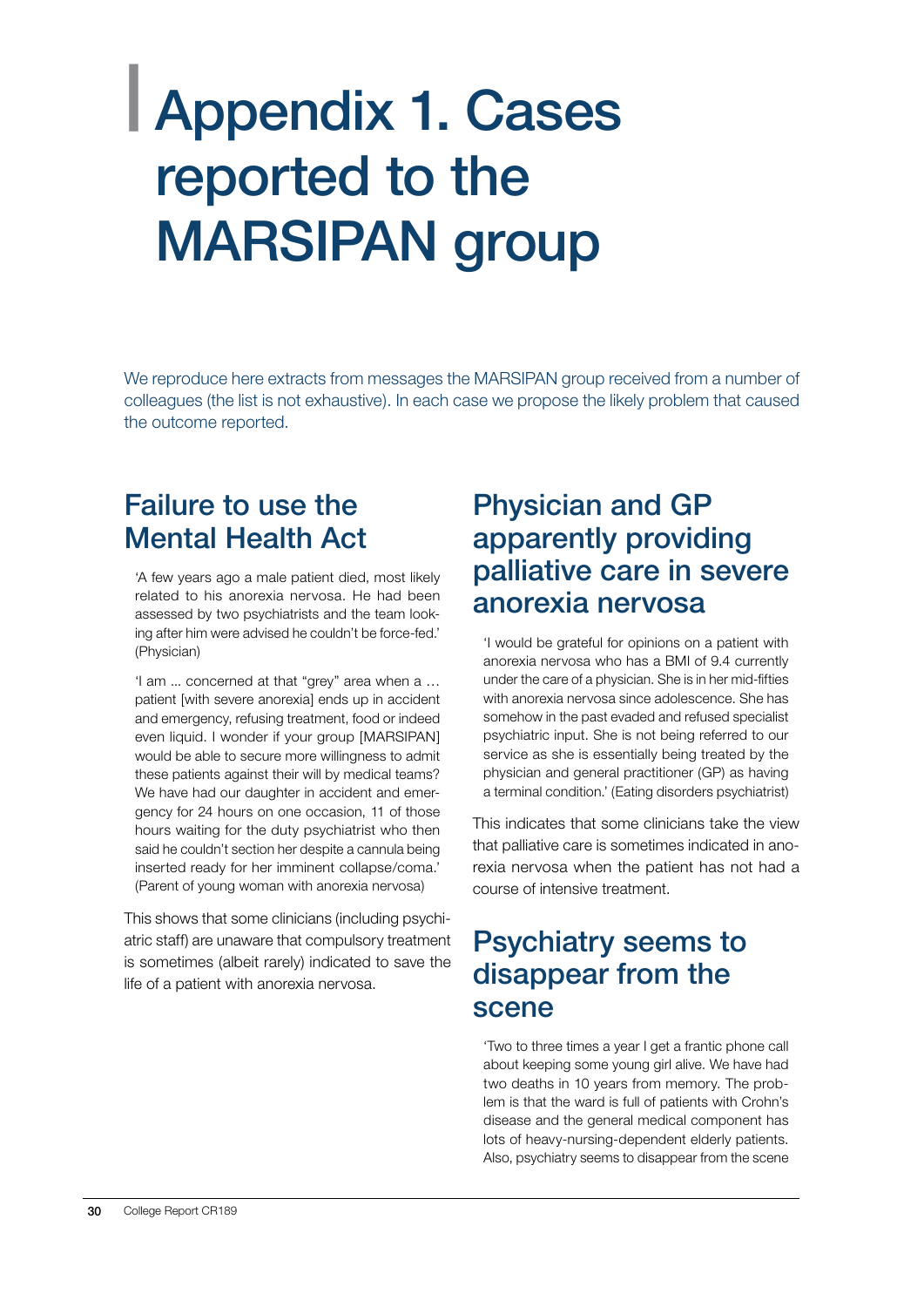once the patient is in such a poor physical shape.' (Physician)

This shows that treating patients with anorexia nervosa in medical wards is difficult and that physicians sometimes feel unsupported by psychiatric colleagues.

## Failure to control eating-disordered behaviours can be fatal

'A 24-year-old female (BMI 11) on a general medical ward, who prior to a planned move to an eating disorders unit exercised by standing and wiggling her toes and fingers for the whole weekend, day and night, in front of two 'special nurses', before collapsing and dying from hypoglycaemia on the Monday morning.' (Eating disorders psychiatrist)

This indicates that severity of physical state can be underestimated and that non-specialist psychiatric nurses may be unprepared to challenge behaviours (such as micro-exercising, as here) in patients with anorexia nervosa that can contribute to a fatal outcome.

'A 19-year-old female patient (BMI 10) with renal failure on a medical ward who turned off her dextrose drip, intended to rehydrate her and restore renal function, because having read the bottle she thought it had too many calories. She died within a few hours.' (Eating disorders psychiatrist)

This shows how powerful the drive for thinness can be.

## Collapse of local eating disorders services

'We meet a lot of these cases and indeed have just submitted a case series of 14 seen in 1 year to a medical journal as an abstract. One of these died but nearly all had quite severe electrolyte disturbances, renal failure, etc. The high number may reflect the fact that our local eating disorders services have pretty much collapsed in the past couple of years.' (Physician)

This points to problems with local eating disorders services as well as the major medical problems faced by patients with severe anorexia nervosa.

### Collaborative relationships can improve the outcome

'If any [patient with anorexia] is admitted for any reason to the trust…the site manager…directs the admission to the gastroenterology ward. I am made aware of the patient and usually take over. I have a very good working relationship with the eating unit psychiatrist and we always talk about emerging medical problems.' (Physician)

This shows that the systems can work.

## Shortcomings in medical management

'[The patient] was looked after by the general physicians who had no clue as to the severity of her illness (despite an abnormal ECG, abnormal biochemistry and a BMI that must have been about 12). They did virtually nothing and the family said they were "discriminatory" against her…The cause of death was given as septicaemia but I doubt this.' (Physician)

This indicates that medical management of patients with severe anorexia nervosa in medical wards is sometimes less than satisfactory.

## Failure to recognise refeeding syndrome

'An 18-year-old female who died after admission with re-feeding syndrome undetected by the medical team. The general psychiatric team had refused referral to a specialist service.' (Eating disorders psychiatrist)

The problems highlighted here are failure to recognise re-feeding syndrome and possible mismanagement by the psychiatric team.

## Overcautious re-feeding: underfeeding syndrome

'We have someone with BMI around 10 at the moment and the dietician wanted to start with 220 calories per day – the medical consultant and I both over-ruled and started with around 1000, because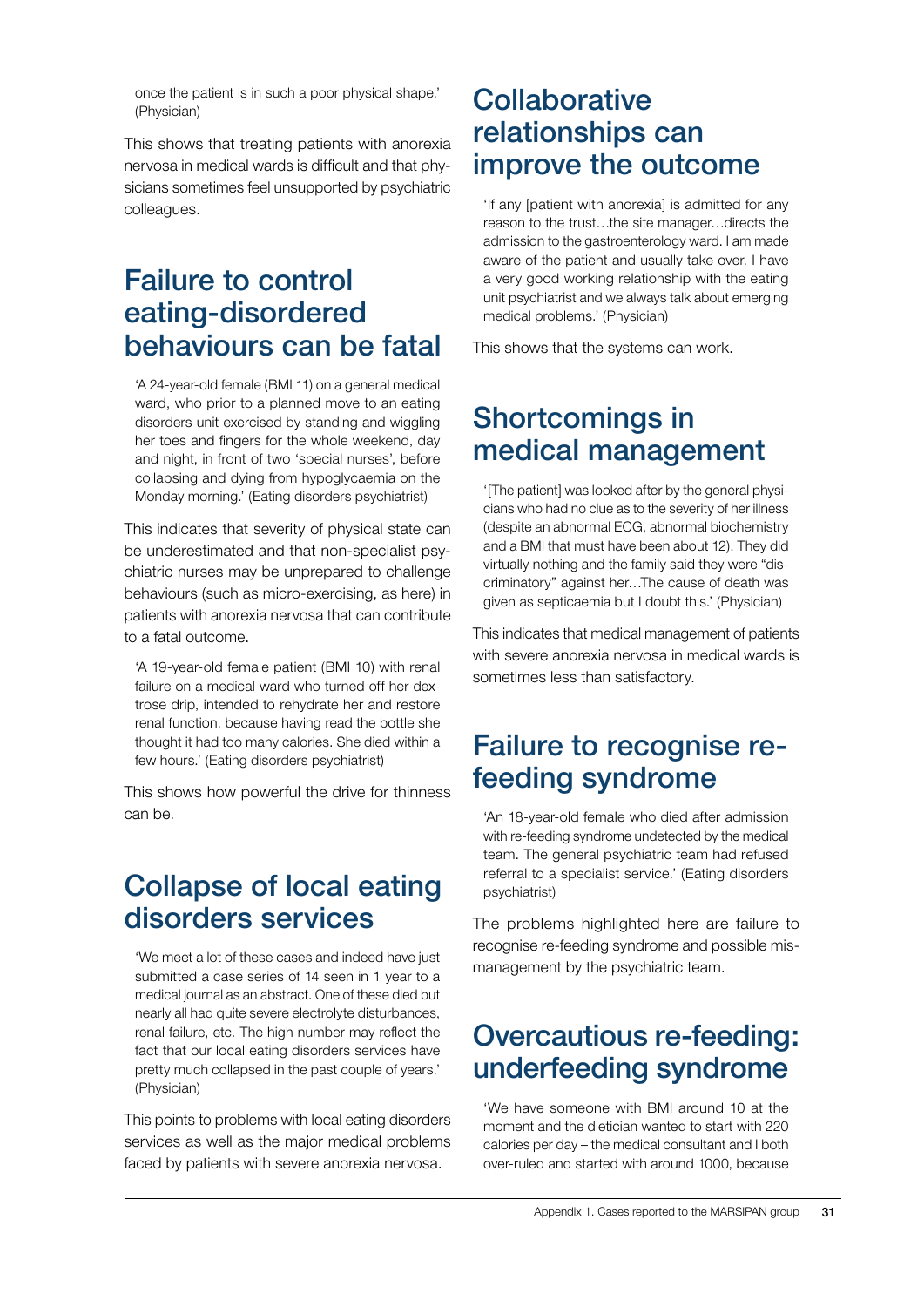she was having repeated severe hypoglycaemia.' (Eating disorders psychiatrist)

This indicates the very difficult balance between providing enough calories to prevent hypoglycaemia and weight loss, yet not provoking a dangerous re-feeding syndrome.

'A female patient of 20 years with BMI of 13 was transferred from the eating disorders ward to a local accident and emergency because of chest pain. In accident and emergency cardiac causes were excluded but she was admitted to a medical ward where she was given a very low calorie intake, around 200 calories per day. She remained in the ward while mild liver abnormalities were investigated and died after 5 days in hospital.' (Eating disorders psychiatrist)

This shows that inappropriate investigation of mildly abnormal test results can lead to inappropriately prolonged general hospitalisation and that very low calorie regimen without early and frequent monitoring and review may contribute to a fatal outcome in patients with anorexia nervosa (underfeeding syndrome).

## Self-induced fatal refeeding syndrome at 15kcal/kg/day

'A male anorectic in his mid-thirties was admitted because of critical further weight loss and some mild electrolyte abnormalities on a Friday afternoon. He had a weight of 36kg, a BMI of about 13 and had lost about 3kg in the past 2 weeks with very little recent food intake. His potassium was 3.1mmol/L, his phosphate was 0.6mmol/L and my nutrition support team felt he was at very high risk of re-feeding problems. They recommended that he be started on just 10kcal/kg/day, i.e. a target of 350kcal in 24h, but with blood tests on Saturday morning to check on K, Mg and PO $_{\scriptscriptstyle 4}$  levels, so that this could be doubled if no problems had arisen. The team wanted to do this via controlled nasogastric feeding but he refused, although he was happy to accept 30ml of 1kcal/ml sip-feed administered and observed to be drunk by the nurses 2-hourly, day and night. He was also given high oral doses of phosphate and potassium supplements. On Saturday morning, he was well and his blood tests showed normal K, Mg and  $PO_4$  levels and his 2-hourly sip-feeds were increased to 40ml as planned, with the aim to repeat the same process on Sunday morning. However, he was found dead in bed at about 6am on Sunday morning, apparently having persuaded

the night staff to let him have more sip-feed since he 'had decided to take more so that he could get out of hospital quickly'. They had thought it was helpful to agree to his wishes. We think he had consumed two cartons sometime between 11.00pm and his death.' (Nutrition physician)

Correct management of the patient's re-feeding risk was sabotaged by the patient who increased his initial intake beyond a safe level.

## Fatal re-feeding syndrome induced at 15kcal/kg/day

'A 37-year-old alcoholic with chronic pancreatitis but no liver disease presented with about 20% weight loss over 3 months and a BMI of 16. Her recent intake had been very poor due to pain and probably included a lot of alcohol. She had diabetes but did not have hyperglycaemia on admission. Her intestinal absorption was probably poor. Her amylase on admission was normal as were her urea and electrolytes, but nevertheless it was recognised that she was dehydrated since her urea was normal rather than very low. Her phosphate was 0.8, her magnesium was not measured.

The case preceded the publication of the NICE guidance and she was not reviewed by a senior dietician or the nutrition support team. A nasogastric tube was inserted and she was commenced on approximately 15kcal/kg/day. She was also given intravenous normal saline. However, 8h after commencing her feed she became breathless and over 20min she became hypoxic and had a cardiac arrest in ventricular fibrillation from which she could not be resuscitated. A blood sample taken during the first few minutes of her acute decline was later reported as showing potassium 2.0mmol/L and phosphate 0.2mmol/L. Her blood glucose was 5.0mmol/L.' (Nutrition physician)

This is a case of a patient with multiple pathologies for whom a very slow introduction of nutrition might have averted a fatal outcome.

## Failure to diagnose medical condition with fatal outcome

'A 24-year-old teacher presented to the GP several times over 8 months with a history of nausea,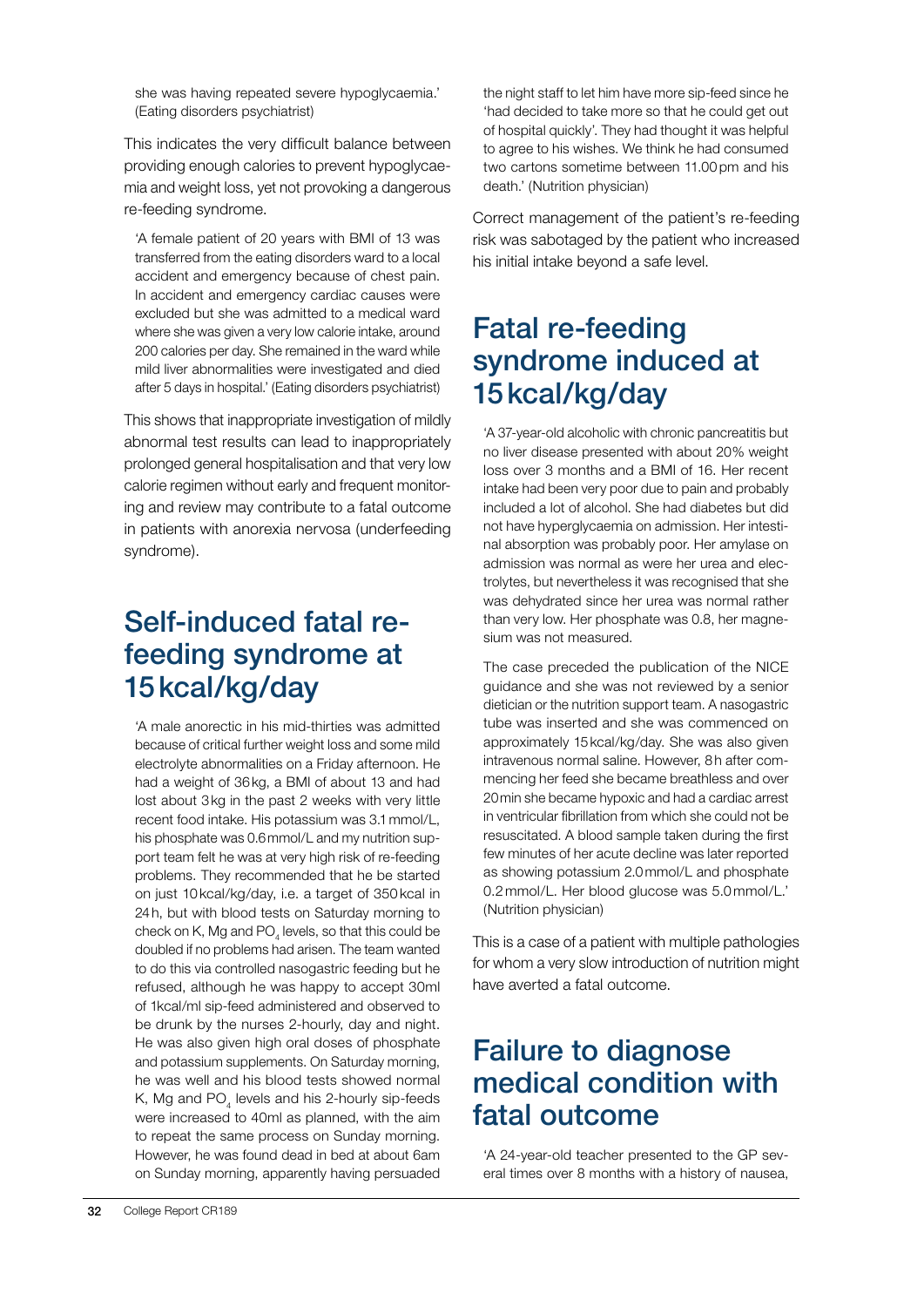vomiting and 6kg weight loss (to a BMI of 17.2), with some associated anxiety. She was vomiting several times each week, but not every day and was eating slowly, with difficulty finishing meals. She was anxious at mealtimes and chose not to eat in company, other than her parents. She had also felt very fatigued, faint and light-headed and had consequently given up work. The GP performed blood tests showing Na 126mmol/L, K 4.8mmol/L, albumin 44g/L, and normal renal, liver and thyroid function. She was eventually referred to eating disorder services but did not 'fulfil the criteria for having an eating disorder'. Over the 2 weeks following this appointment she was prescribed various anti-emetics, Dioralyte™ and diazepam by the primary care team and became progressively bed-bound and sleepy. She then had a cardiac arrest at home, had hyperkalaemia, hyponatraemia and acidosis on admission to hospital and was declared dead the following day; BMI at post-mortem was 14.8.

In retrospect, there was a 2-year history of increasing skin pigmentation and preference for salty foods. Autoimmune Addison's disease was subsequently confirmed.' (Parents)

Both GPs and eating disorder (as well as other) physicians require a high level of diagnostic expertise in order to evaluate atypical cases presented to eating disorder services. Any patient with unexplained low sodium or high potassium should have screening tests for adrenal insufficiency, which typically has a very non-specific presentation that could mimic disordered eating. Other pointers might include skin pigmentation, history of other autoimmune disease and significant hypoglycaemia.

## Failure to correct hypoglycaemia

'A 20-year-old was admitted to a medical unit with a BMI of 10.8, moderate hypoglycaemia (blood glucose <4mmol/L) and liver abnormalities. He was not fed for 4 days while his liver was investigated. He was transferred to another medical unit where he developed severe hypoglycaemia (blood glucose <2mmol/L), which was left untreated, and he developed terminal hypoglycaemic coma.'

Hypoglycaemia is a potentially fatal complication of anorexia nervosa and must be treated as a matter of urgency. While initial caution in re-feeding can be justified, calories must be increased within 12–24h so that underfeeding syndrome is avoided. Liver abnormalities are common in severe anorexia nervosa and must not divert attention from the patient's nutritional needs.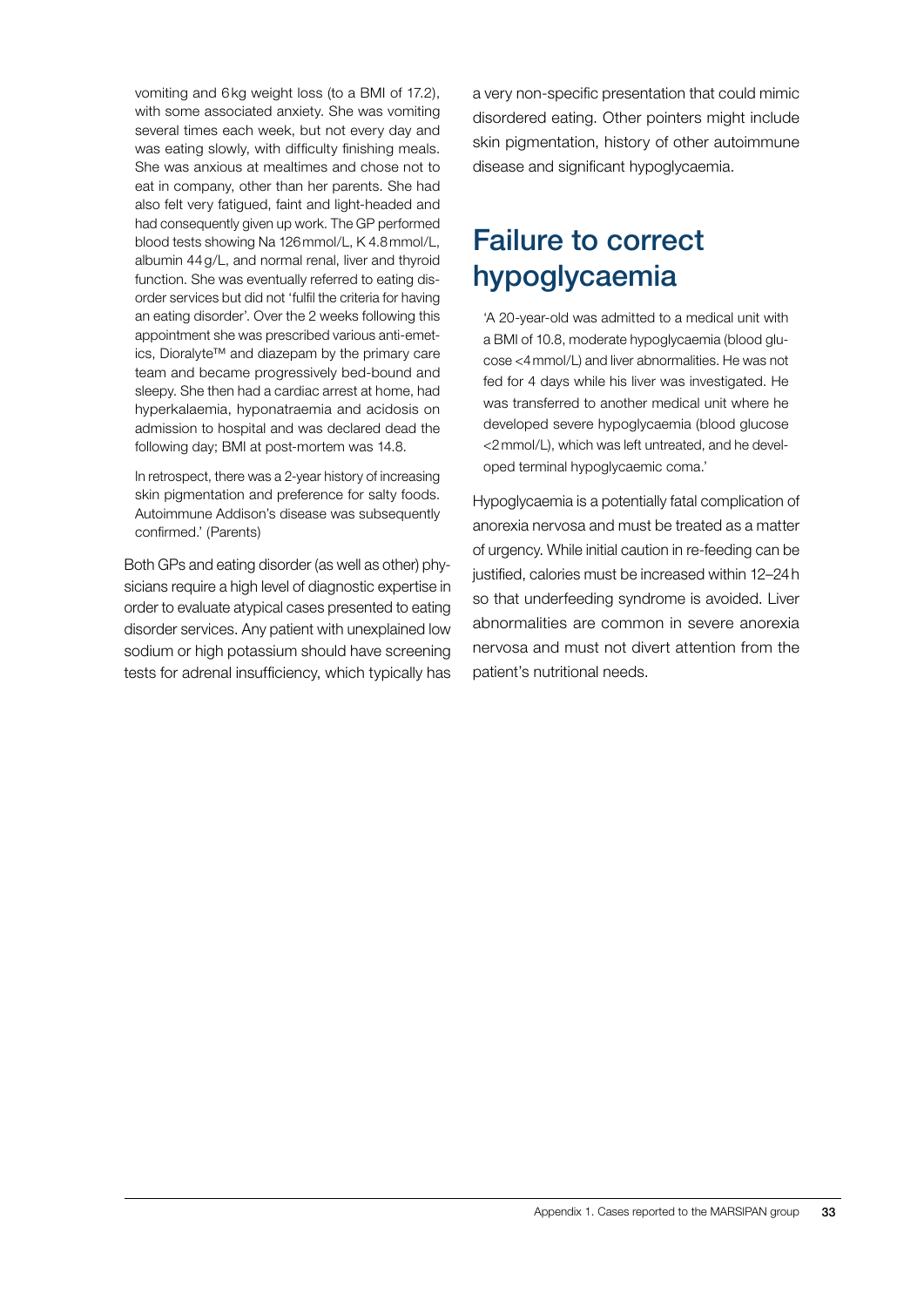## <span id="page-35-0"></span>| Appendix 2. Modified Newcastle guideline for MARSIPAN cases

## Guidelines for the management of really sick patients with anorexia nervosa (MARSIPAN) on general psychiatric wards or medical wards

- 1 Introduction
	- 1.1 This protocol has been developed to offer guidelines in the care of a recently admitted patient with severe anorexia nervosa (defined as body mass index less than 15) for the physicians, psychiatrists, nursing staff and dieticians involved in their care.
	- 1.2 Nasogastric feeding is associated with significant physical risks, including re-feeding syndrome. Therefore, nasogastric feeding should usually be commenced on a medical ward. Once medically stable, the patient can be transferred to a psychiatric ward. The timescale for this can vary, but because of the difficulties managing patients' behaviour on medical wards it should not normally extend beyond a few days. Some special eating disorders units (SEDUs) may be able to initiate nasogastric feeding if adequate medical monitoring can be provided.
	- 1.3 By the nature of their illness, MARSIPAN patients require care from various professionals and regular multidisciplinary review is vital to coordinate this care.
	- 1.4 Consider admission to a medical intensive care unit or high dependency unit especially if the patient is very unwell.
- 2 Physical health issues (joint medical and nursing care)
- 2.1 On admission
- 2.1.1 Physical examination a comprehensive physical examination is required including checking for bradycardia and postural hypotension, hepatomegaly and the SUSS test (Fig. 1) (see the first MARSIPAN report). Abnormalities in any of these clinical signs are important indicators of physical risk.
- 2.1.2 Physical investigations: These are outlined in Table 1. On the ECG, prolongation of the QTc interval to more than 450ms, bradycardia of <40bpm and changes compatible with ischaemia (T inversion and ST depression or elevation) are thought to be significant risk factors.
- 2.1.3 Nursing assessment and care plan formulation
	- { Bed rest: required in view of compromised physical state of patient.
	- { Fluids: often patients drink large amounts of fluid causing dangerous overloading and electrolyte disturbance, therefore fluid balance should be carefully monitored and excessive intravenous provision avoided.
	- { Supervise showers and washes: owing to patient's compromised physical state, to monitor for abnormal behaviours.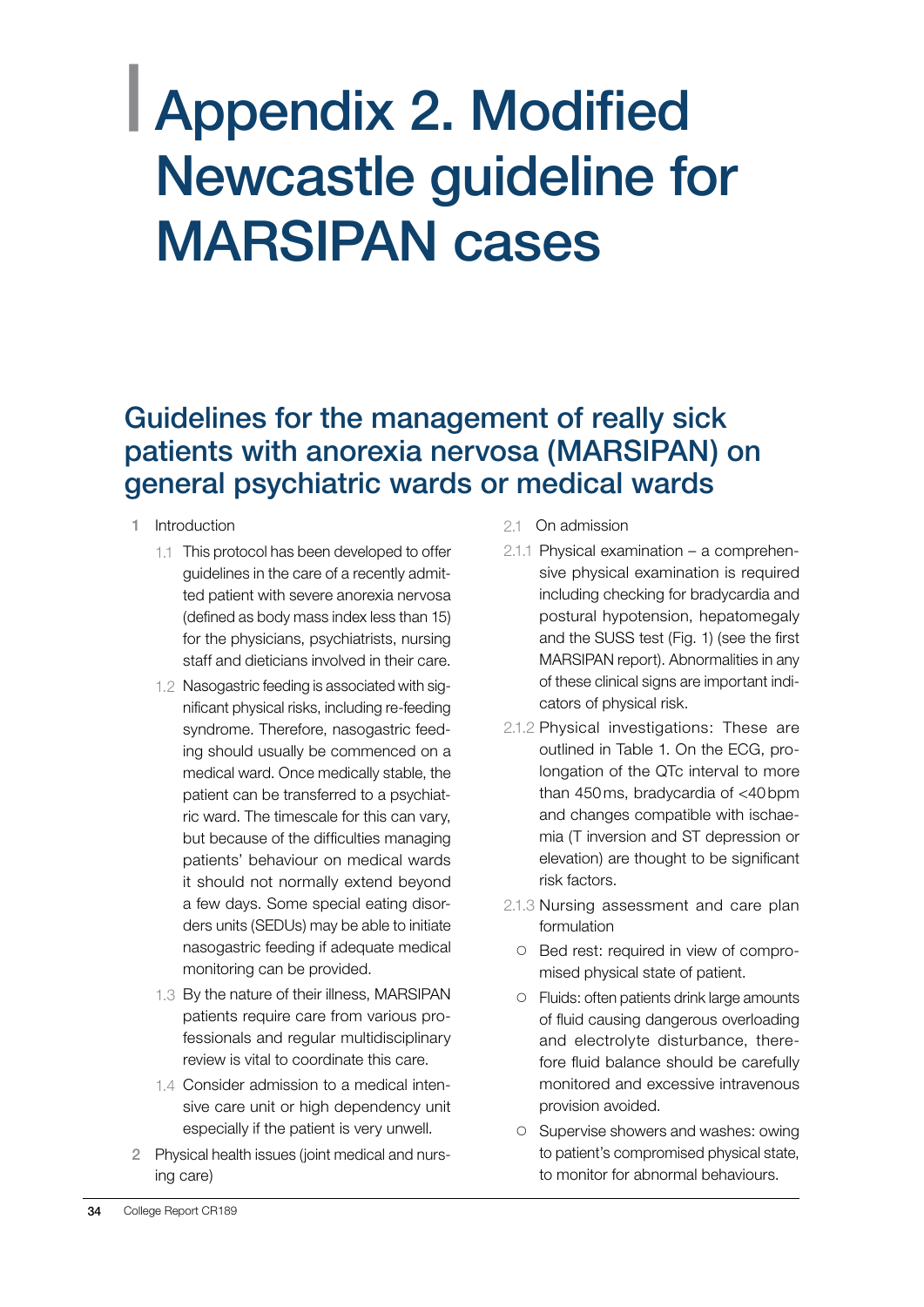



1. Sit-up: patient lies down flat on the floor and sits up without, if possible, using their hands.

2. Squat–Stand: patient squats down and rises without, if possible, using their hands.

Scoring (for Sit-up and Squat–Stand tests separately) 0: Unable

1: Able only using hands to help

2: Able with noticeable difficulty

3: Able with no difficulty

#### Fig. 1 The SUSS (Sit up–Squat–Stand test). From Robinson (2012).

| Table 1 Physical investigations for seriously ill patients with anorexia nervosa during re-feeding |                                                                                                                                                                                                                                                                                                                                                                                                                                                                                                                                                                                                                                                                                                     |  |  |
|----------------------------------------------------------------------------------------------------|-----------------------------------------------------------------------------------------------------------------------------------------------------------------------------------------------------------------------------------------------------------------------------------------------------------------------------------------------------------------------------------------------------------------------------------------------------------------------------------------------------------------------------------------------------------------------------------------------------------------------------------------------------------------------------------------------------|--|--|
| <b>Baseline</b>                                                                                    | Weight - early morning weight after voiding<br><b>ECG</b><br>Lab tests:<br><b>FBC</b><br>Urea, creatinine and electrolytes (sodium, potassium, chloride and bicarbonate);<br>phosphate, calcium, magnesium, albumin; CRP; LFTs; amylase<br>(urine biochemistry - sodium, potassium, chloride, osmolality, creatinine - may be<br>useful in hypokalaemia, hyponatraemia or altered hydration status)<br>Glucose (by POCT on a glucose meter on the ward and/or laboratory method)<br><b>Thyroid function</b><br>Iron, ferritin, vitamin B <sub>12</sub> and folate<br>Some units may choose to measure the following micro-nutrients: zinc, copper,<br>selenium, Vitamin A/E, carotene,<br>Vitamin D |  |  |
| Daily (clinical judgement)                                                                         | Urea and electrolytes, phosphate, calcium, magnesium – daily for 1 week, then<br>reduce to twice weekly (if normal)<br>Glucose by POCT method before main meals (confirmed if low by lab glucose, in line<br>with local policy)                                                                                                                                                                                                                                                                                                                                                                                                                                                                     |  |  |
| <b>Twice weekly</b>                                                                                | <b>FBC</b><br><b>LFTs</b><br>Weight                                                                                                                                                                                                                                                                                                                                                                                                                                                                                                                                                                                                                                                                 |  |  |
| <b>Monthly</b>                                                                                     | <b>ECG</b><br>Copper, zinc (if required)                                                                                                                                                                                                                                                                                                                                                                                                                                                                                                                                                                                                                                                            |  |  |
|                                                                                                    | All tests may be repeated more frequently if abnormal.                                                                                                                                                                                                                                                                                                                                                                                                                                                                                                                                                                                                                                              |  |  |

CRP, C-reactive protein; ECG, electrocardiogram; FBC, full blood count; LFT, liver function test; POCT, point of care testing.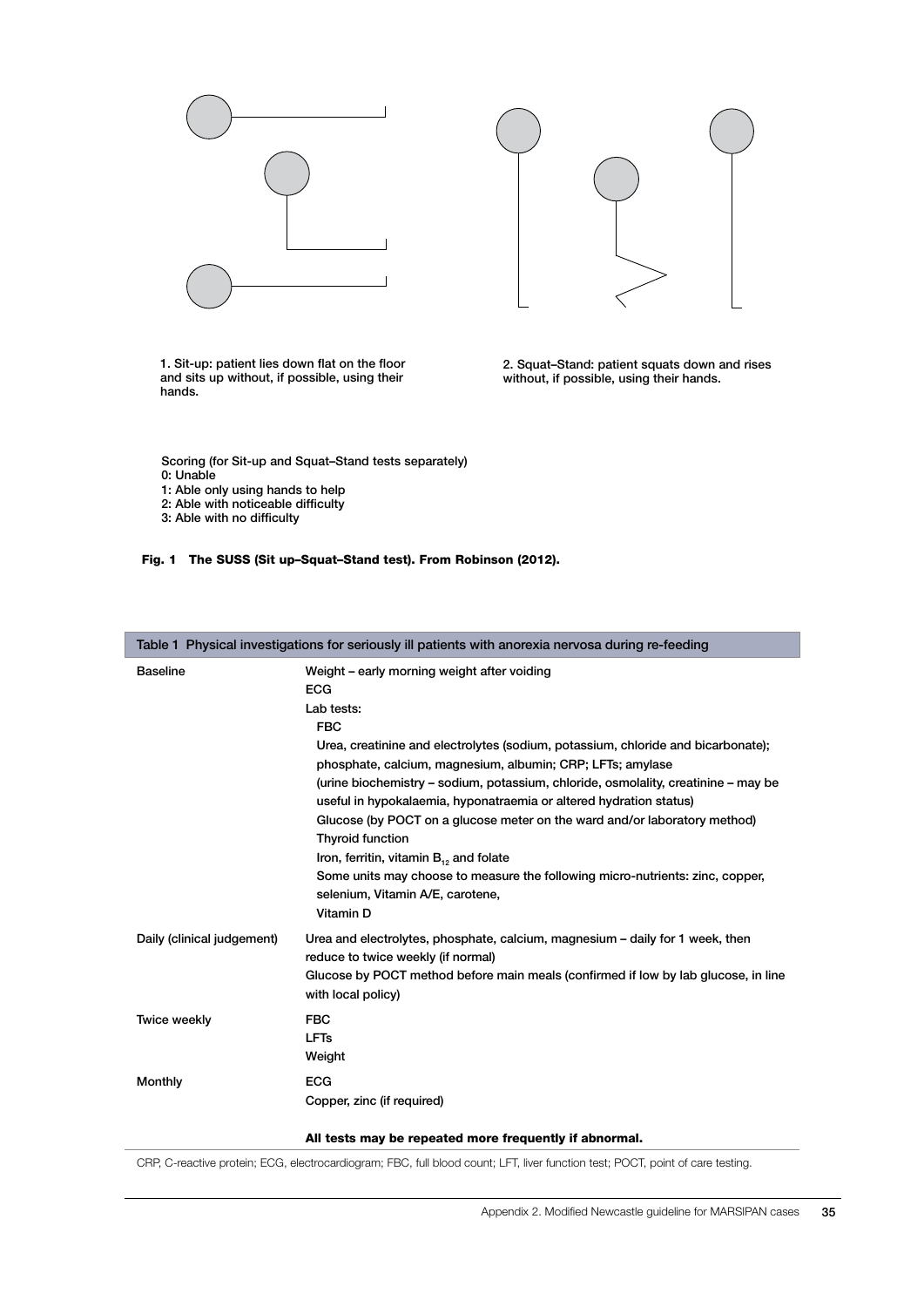- { Toilet supervision: owing to patient's compromised physical state, to monitor for abnormal behaviours.
- { Meals: patients should be encouraged to take an appropriate diet, in consultation with dietetic staff, alone and to supplement nasogastric feeding.
- { Leave: patients not under the Mental Health Act cannot legally be prevented from leaving the ward. However, it should be recognised that they may be using these opportunities to exercise and in other ways sabotage weight gain.
- { Physical observations: patients are vulnerable to hypothermia and hypoglycaemia; as well as carrying out physical observations, ensure room is kept warm (Table 2).
- 3 Mental health issues
	- 3.1 On admission, mental state examination is required, focusing on ideas of selfharm and/or suicide as well as ideas and behaviours aimed at weight loss. Mental state examination should be kept under review throughout the patient's treatment.
	- 3.2 Professionals are aiming for a collaborative stance in the management of the patient and aiming for the patient to be able to manage their own physical health needs, including adequate nutrition as a long-term aim.
	- 3..3 The Mental Health Act Commission Guidance Note is a useful reference guide (Mental Health Act Commission, 1997; Care Quality Commission, 2008). Anorexia nervosa is a mental disorder

| Table 2 Points to consider in care plan formulation |                                                                                                                                                                                                        |                                                                                                                            |  |
|-----------------------------------------------------|--------------------------------------------------------------------------------------------------------------------------------------------------------------------------------------------------------|----------------------------------------------------------------------------------------------------------------------------|--|
|                                                     | Severe anorexia nervosa                                                                                                                                                                                |                                                                                                                            |  |
|                                                     | BMI <13 high risk                                                                                                                                                                                      | BMI 13-15 moderate risk                                                                                                    |  |
| <b>Bed rest</b>                                     | 24h for most patients (consider deep vein<br>thrombosis prophylaxis)<br>Risk assessment for tissue viability<br>Liaise with tissue viability nurse regarding a<br>special mattress                     | Periods of bed rest may be introduced<br>Rest in social settings                                                           |  |
| <b>Fluids</b>                                       | Input and output to be measured<br>(supervised)<br>Liaise with dietician<br>Water supply in room to be turned off<br>to reduce fluid overloading if this is<br>problematic                             | Liaise with dietician regarding fluid balance<br>May need to consider turning off water to<br>reduce fluid overloading     |  |
| Showers/<br>washes                                  | Supervised washes ONLY within bedroom<br>area recommended                                                                                                                                              | Supervised showers recommended to<br>monitor physical well-being and activity                                              |  |
| <b>Toilet</b>                                       | Supervised to ensure physical safety and<br>accurate fluid balance                                                                                                                                     | Unsupervised (but fluid balance monitoring<br>may be required)                                                             |  |
| <b>Nutrition</b>                                    | Liaise with dietician regarding nasogastric<br>feeding<br>Supervised (and up to 30 min post-meal<br>supervision)<br>All meals to be advised by dietician<br>Monitor for effects of re-feeding syndrome | Supervised (and up to 30 min post-meal<br>supervision)<br>All meals to be advised by dietician                             |  |
| Leave                                               | No leave when on medical ward                                                                                                                                                                          | Short periods in wheelchair where<br>appropriate (depending on physical well-<br>being)<br>No unaccompanied leave          |  |
| Physical<br>observations                            | Blood pressure, pulse and core temperature<br>(four times daily)<br>Blood glucose four times daily before meals<br>using BM machine and finger prick                                                   | Blood pressure, pulse and core temperature<br>(twice daily)<br>Blood glucose (daily - depending on<br>physical well-being) |  |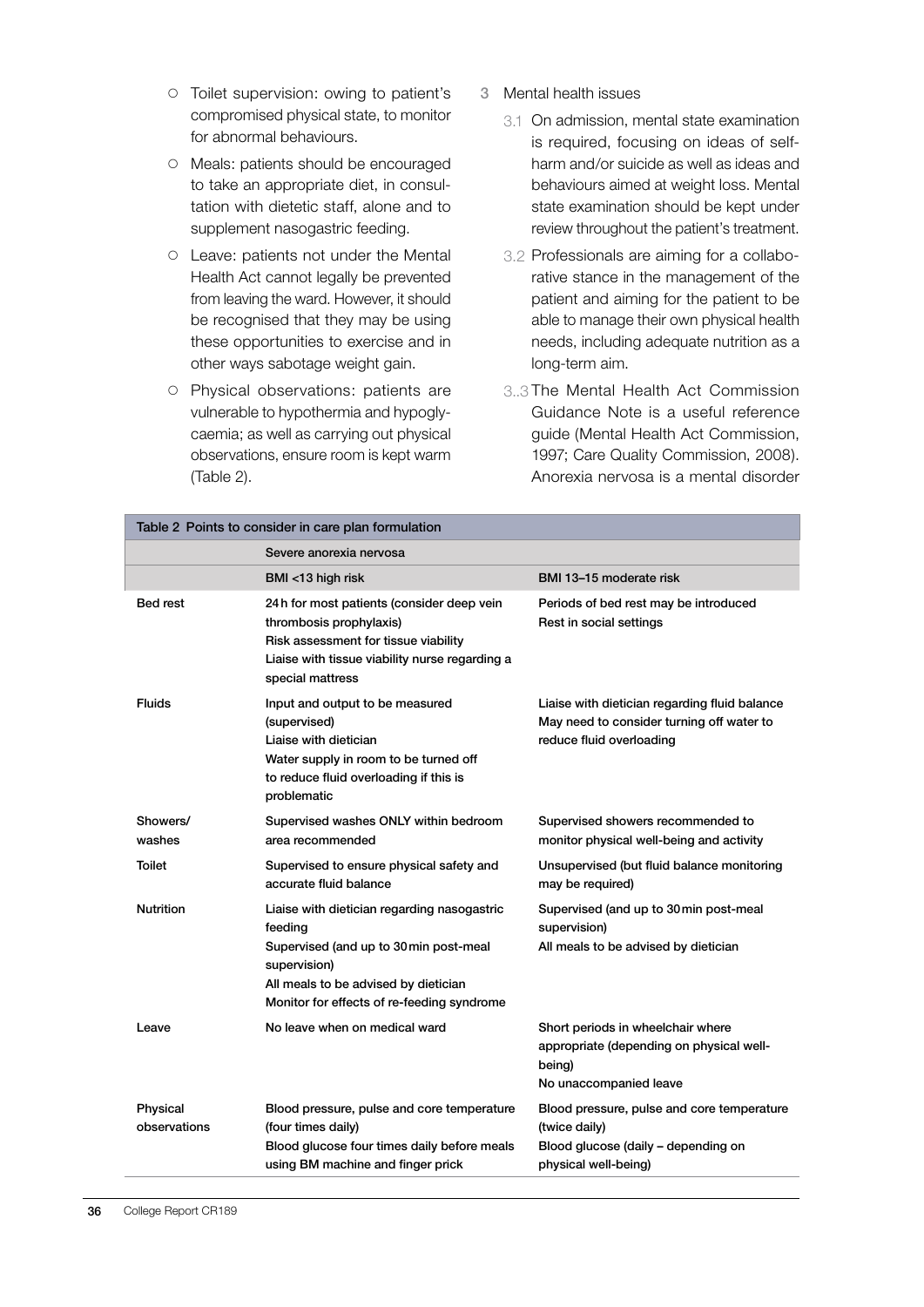- within the terms of the Mental Health Act 1983 (and equivalent legislation). For patients with severe anorexia nervosa who are physically ill and who are refusing treatment, use of the Mental Health Act (or equivalent) should be considered.
	- 3.4 Eating disorders often co-occur with depression and/or obsessive–compulsive disorders. Common practice in the treatment of these comorbid illnesses is the use of selective serotonin reuptake inhibitors (SSRIs). However, if the patient is already on alternative treatment to which they are responding well, this need not be altered as long as their cardiac function is stable, as well as their liver function tests. If a patient is not already on psychotropic medication, it is recommended not to start treatment until they are medically stable. It may also be appropriate to consider use of the Mental Health Act (or equivalent) when there is comorbid depression, including significant risk of suicide.
	- 3.5 Indications for liaison with psychiatric colleagues regarding the necessity for constant nursing observation may include:
		- ${\circ}$  tampering with feed or infusion
		- { self-harm
		- $\circ$  extreme distress
		- $\circ$  aggression
		- { excessive exercise (including covert behaviour and 'micro-exercising').
	- 3.6 Patients on constant observation can be very challenging to nurses. Behaviours such as falsifying weight, disposing of feed and exercising on the bed must be identified and addressed effectively by staff.
- 4 Re-feeding of patients
	- 4.1 Nasogastric feeding (Fig. 2) is associated with significant physical risks, including re-feeding syndrome. Re-feeding

syndrome is characterised by fluid and electrolyte shifts, the consequences of which can include hypophosphataemia, hypokalaemia, hypomagnesaemia, altered glucose metabolism, sodium and water dysregulation, and liver dysfunction. This may affect many body systems and even cause death. Hence, nasogastric feeding should be commenced on a medical ward unless adequate monitoring and treatment is available on a SEDU. Advice on the safe implementation of nasogastric feeding can be found on the National Patient Safety Agency website (National Patient Safety Agency, 2005; 2009).

### Notes on intravenous electrolyte replacement

- 1 Intravenous electrolyte infusions should always be given via an electronic infusion pump.
- 2 ECG monitoring may be indicated.
- 3 All serum electrolytes should be measured at least daily in patients receiving intravenous replacement and dosages should be adjusted accordingly. Low serum levels of potassium phosphate or magnesium at baseline (i.e. before re-feeding) represent very low total body stores of these predominantly intracellular ions, and prolonged administration of relatively large doses may be required to normalise serum levels.
- 4 Intravenous replacement should usually be carried out under the supervision of a physician.
- 5 Specialist medical or biochemical advice may be required in cases of severe fluid and electrolyte depletion.
- 6 Beware of possibility of renal impairment with urea and creatinine which appear to be only modestly elevated, and the danger of serious electrolyte disturbance during rehydration.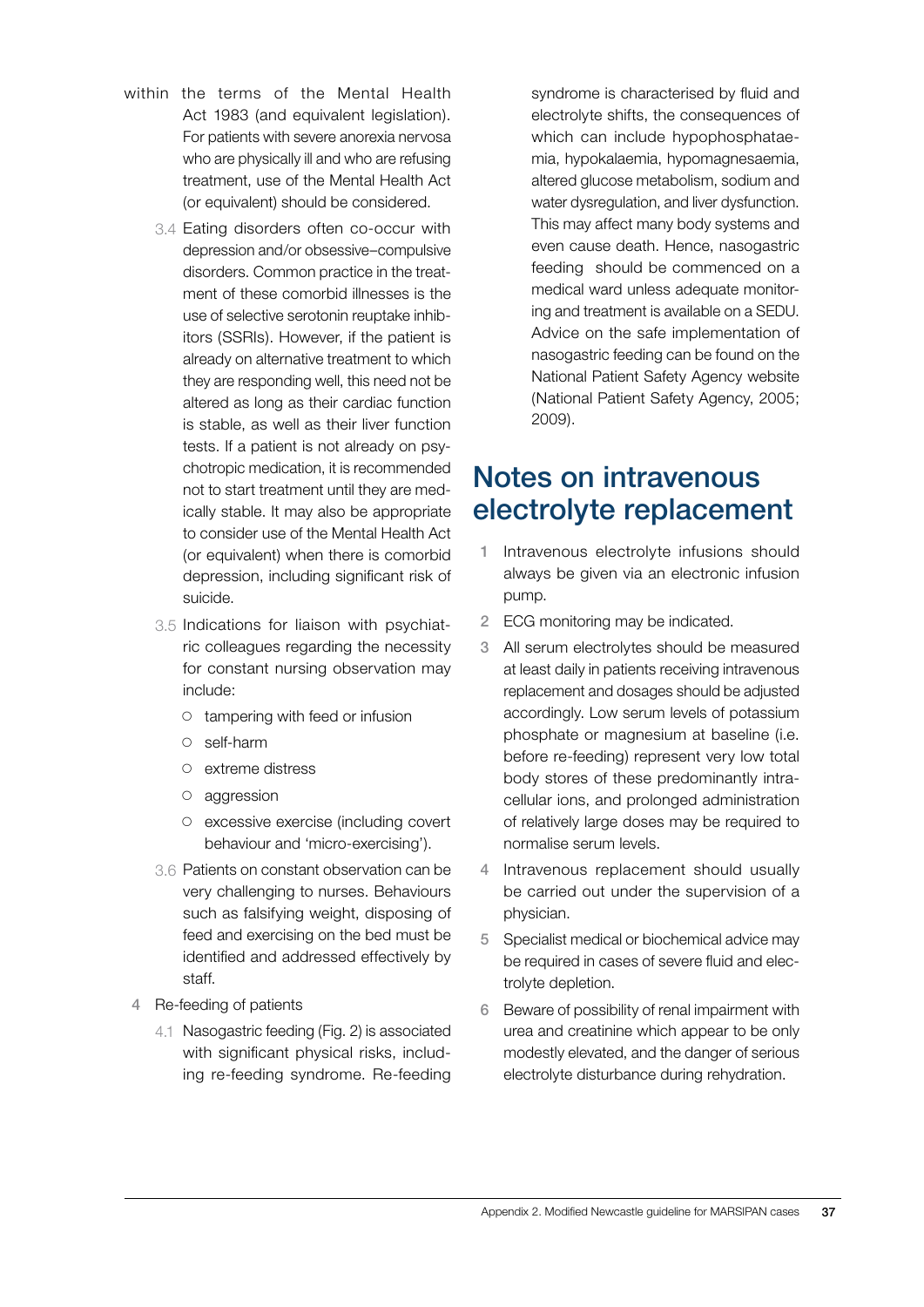

a. First 24h, limit calorie intake to between 5 and 20kcal/kg/day, depending on clinical risk factors. For initial feeding at over 15kcal/ kg/day, increase energy intake by 10–20% every 2–3 days until basal metabolic requirement (BMR) intake is achieved. If low initial calorie levels are used (5–15kcal/kg/day, Box 7, p. 20), clinical and biochemical review should be twice daily with calories increased in steps to 20kcal/kg/per day within 2 days unless there is a contraindication. Once BMR intake is established and the patient is physically stable, it is recommended that 10% is added if bed-bound and 15–20% if mobile. Once this is achieved, an extra 400kcal can be added to facilitate weight gain. Careful monitoring of blood glucose is essential during this period. Note that hypoglycaemia, pyrexia or hypothermia, and either a rise or fall in white blood count may indicate hidden infection rather than lack of food.

#### Fig. 2 Nasogastric re-feeding in patients with severe anorexia nervosa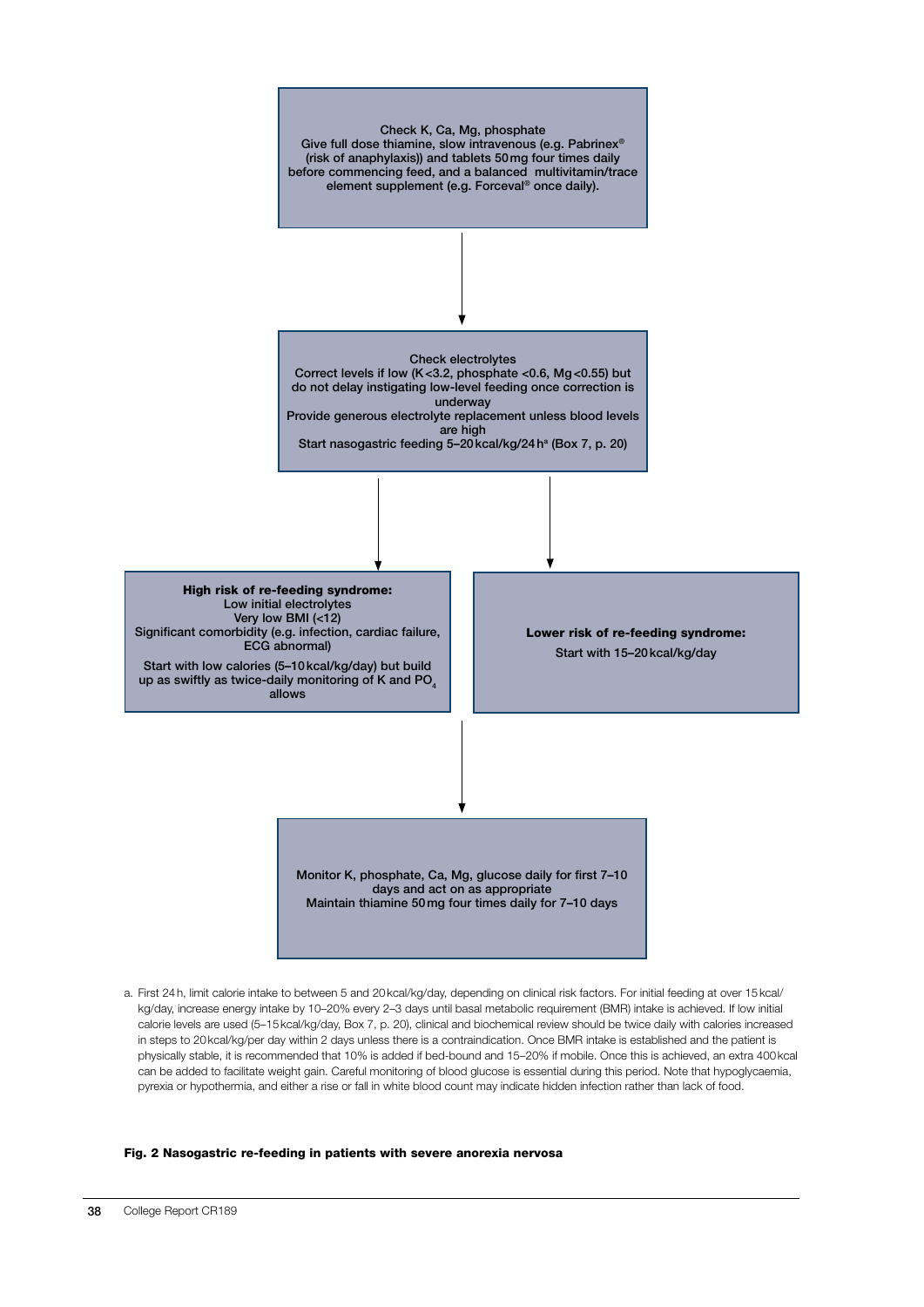## <span id="page-40-0"></span>| Appendix 3. Healthcare provision in UK eating disorders units

In 2009, members of the Royal College of Psychiatrists' Eating Disorders Faculty were sent a questionnaire asking about care provision in their eating disorders units. It transpired that the 10 eating disorders units in the UK were able to provide the following medical and psychiatric care:

- nasogastric insertion and feeding: 8 units
- $\bullet$  intravenous infusion: 3 units
- $\bullet$  artificial ventilation: 0 units
- daily biochemistry: 10 units
- frequent nursing observations: 10 units
- prevention of symptomatic behaviours (e.g. water drinking, absconding, exercising): 9 units
- 24-hour cardiac monitoring: 1 unit
- central venous line: 1 unit
- total parenteral nutrition: 0 units
- $\bullet$  sedation of a resisting patient: 9 units
- $\bullet$  use and management of the Mental Health Act (or equivalent legislation): 8 units
- $\bullet$  treatment of pressure sores: 8 units
- immediate cardiac resuscitation: 9 units
- cardiac resuscitation ('crash') team: 4 units
- treatment of serious medical complications, for example pneumonia: 0 units
- $\bullet$  daily electrocardiograms (not requested in the survey, but mentioned by 6 respondents): 5 units.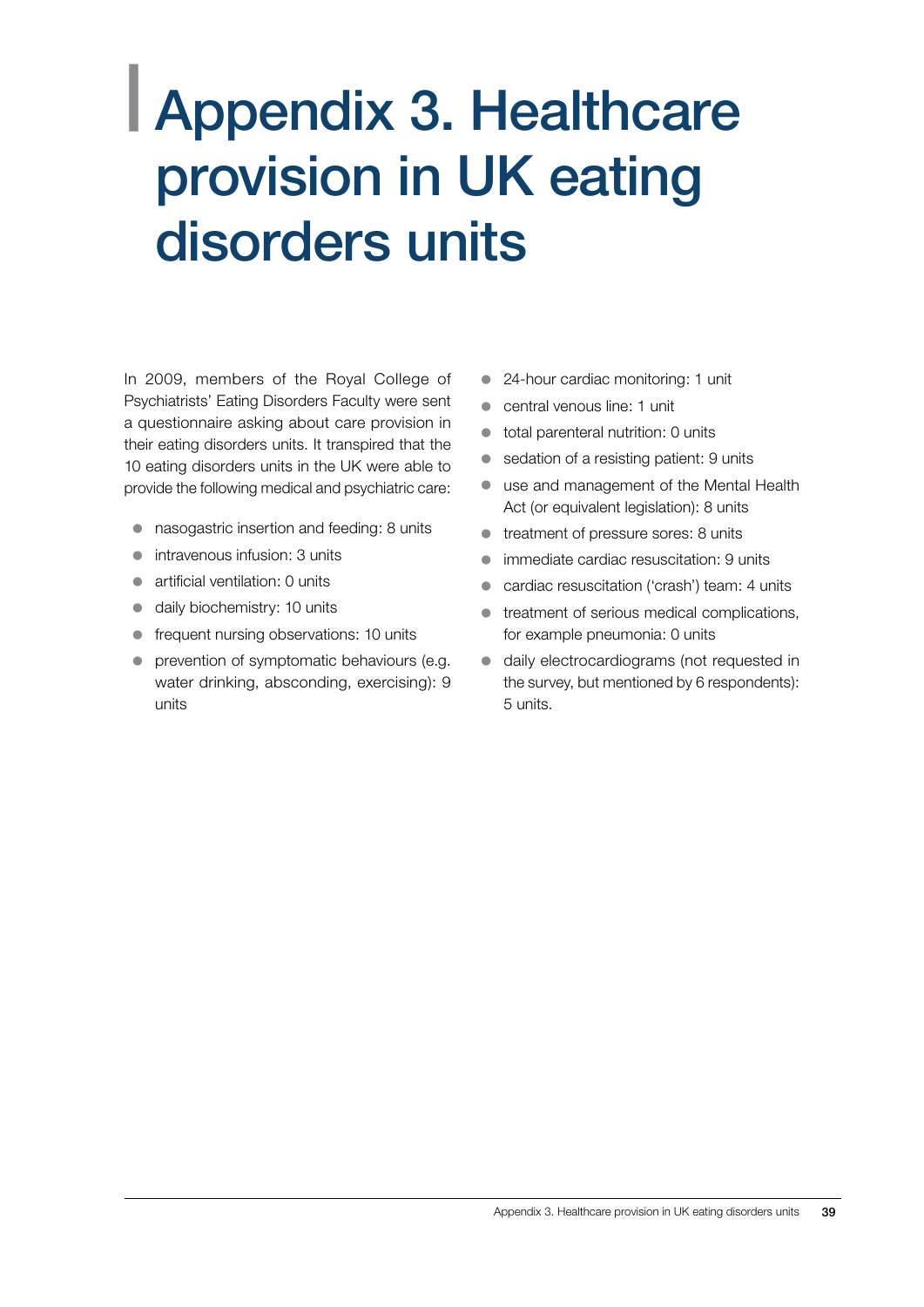## <span id="page-41-0"></span>| Appendix 4. Compulsory treatment

## The mental health acts

Different acts and procedures pertain to Northern Ireland and Scotland and appropriate guidance should be consulted there; see the *Mental Health Act Code of Practice*.

Some of the information we received suggested misconceptions about compulsory treatment.

The 2007 amendments to the Mental Health Act 1983 allowed for compulsory treatment under Section 3 of the Act on the grounds that:

(a) [the patient] is suffering from [mental disorder] of a nature or degree which makes it appropriate for him to receive medical treatment in a hospital; and

 $(b)$  ...

(c) it is necessary for the health or safety of the patient or for the protection of other persons that he should receive such treatment and it cannot be provided unless he is detained under this section.'

Section 3 requires a recommendation from a psychiatrist, a second recommendation from another doctor (generally the general practitioner (GP) or another psychiatrist) and an application from an approved mental health practitioner (formerly an approved social worker).

Moreover, a patient already in hospital (e.g. in a hospital medical ward) can be detained under Section 5(2) by the doctor in charge of their care for up to 72h, while assessment under Section 2 or 3 is arranged.

A person who is a voluntary patient in hospital can be legally detained there if a registered medical practitioner provides the Mental Health Act managers with an appropriate report.

It has been clarified in the Mental Health Act that anorexia nervosa is a mental disorder (Care Quality Commission, 2008) and that feeding (including

nasogastric feeding and a nasal loop to impede removal if required) is regarded as treatment for the disorder, and so is permissible against the patient's will under the Act. Such treatment is lawful under Sections 2 and 3. Under other circumstances it may be necessary to administer urgent life-saving treatment under common law.

It is sometimes difficult to accept that a highly intelligent and articulate person who promises to adhere to treatment may in fact be completely unable to do so as a result of a potentially fatal drive for thinness. In fact, English law is more inclusive than law in other countries, such as Italy where patients with anorexia nervosa have to be more physically ill to be compulsorily detained.

When a patient is on a medical ward, the consultant physician, before the 2007 amendments to the Mental Health Act 1983, used to be able to act as the responsible medical officer, to be in charge of compulsorily detained patients on a medical ward. This is no longer the case. The professional (now termed the responsible clinician) in charge of a detained patient needs to be an approved clinician. This role is only open to psychiatrists and certain other professionals after special training and experience. This means that to have a detained patient in a medical ward, a responsible clinician has to be appointed. If this does not occur, the detention is illegal and the ward staff could be sued for assault if any treatment is enforced.

A responsible clinician (in this context, in practice, a consultant psychiatrist) can be recruited in one of two ways:

1 When the patient is placed on the section, the bed is found within the mental health trust and the patient is immediately sent on leave (under Section 17 of the Mental Health Act, or equivalent) to the medical ward. The responsible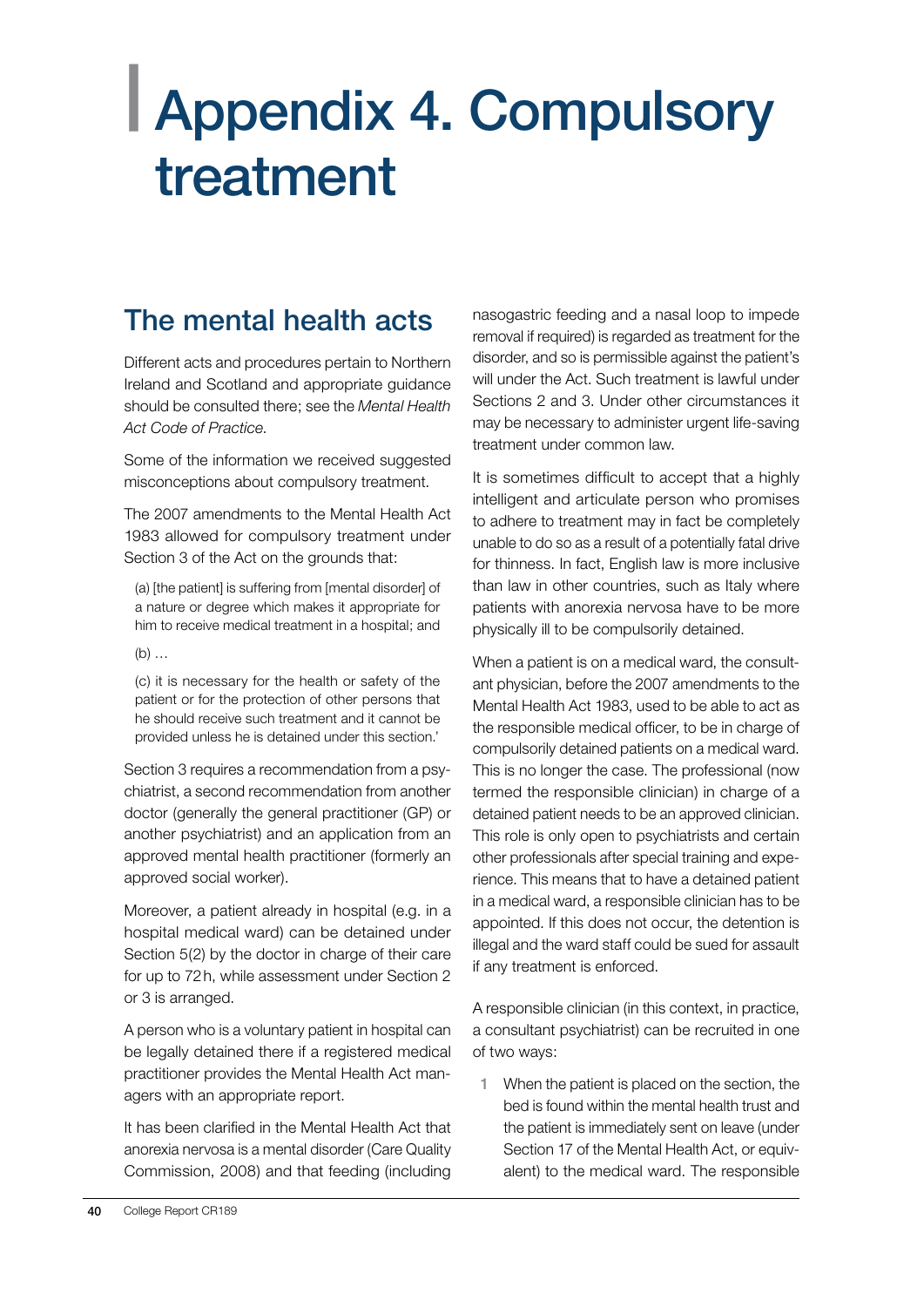- clinician is now one of the mental health trust consultants and advises on treatment while the patient is in the acute trust on Section 17 leave.
- 2 A psychiatrist from the mental health trust admits the patient to the medical ward under their consultant care, perhaps jointly with a medical consultant. This psychiatrist could be (and would preferably be) a specialist in eating disorders psychiatry but could also be, for example, a consultant liaison psychiatrist or the catchment area consultant psychiatrist, responsible for the patient's home address or GP area. This option would require that the consultant psychiatrist is granted an honorary contract with the acute trust. Both solutions would require that the psychiatrist attend the ward to see the patient and consultant with the ward staff as often as necessary to manage care effectively.

It should also be noted that a hospital in which compulsory treatment is used must be registered with the Care Quality Commission.

### Mental capacity and consent

The Mental Capacity Act 2005 is distinct from the Mental Health Act. In the latter, the question is: Does the patient have a mental disorder that is both harmful and requires in-patient care? In consideration of mental capacity, the question is: can this patient make an informed decision about proposed treatment at present?

The following is adapted from the Code of Practice of the Mental Capacity Act 2005 (Department for Constitutional Affairs, 2007). It applies to people over 16, but see the Code (para. 12.8–12.20) for 16- and 17-year-olds.

- Stage 1: Does the person have an impairment of or a disturbance in the functioning of their mind or brain?
	- $\circ$  Mental illness is one of the listed causes of impairment. Anorexia nervosa is a mental illness and so it could lead to loss of capacity.
- Stage 2: Does the impairment or disturbance mean that the person is unable to make a specific decision when they need to? A person is unable to make a decision if they cannot:
	- $\circ$  understand information about the decision to be made
	- $\circ$  retain that information in their mind
	- $\circ$  use or weigh that information as part of the decision-making process, or
	- $\circ$  communicate their decision (by talking, using sign language or any other means).

Assuming the patient is conscious, they are likely to meet tests 1, 2 and 4. However, because of the patient's mental disorder, which may cause extreme drive for thinness, even if life-threatening, capacity to meet test 3 may be impaired. Thus, the patient may not have the capacity to decide whether or not to accept treatment (e.g. nasogastric feeding).

Note that capacity is assessed by whoever is providing the intervention (a physician, dietician or psychiatrist in the case of nasogastric feeding). However, if capacity is uncertain, a formal evaluation of capacity by, for example, a psychiatrist or a psychologist may be required.

Patients refusing treatment may appear to possess capacity if judgements are made using the same framework as might be applied in schizophrenia or dementia. However, capacity assessments need to consider the values and beliefs of the individual with considerable subtlety, and this can be challenging for psychiatrists not used to assessing capacity in individuals with eating disorders. As a result, there can be considerable variation in practice across the UK. Where doubt exists, seeking a second opinion from an eating disorders specialist is strongly recommended.

## Consent to treatment in young people

Young people under 16 are sometimes admitted to adult wards, although this is usually discouraged. Assessing competence is informed by the 'Gillick decision':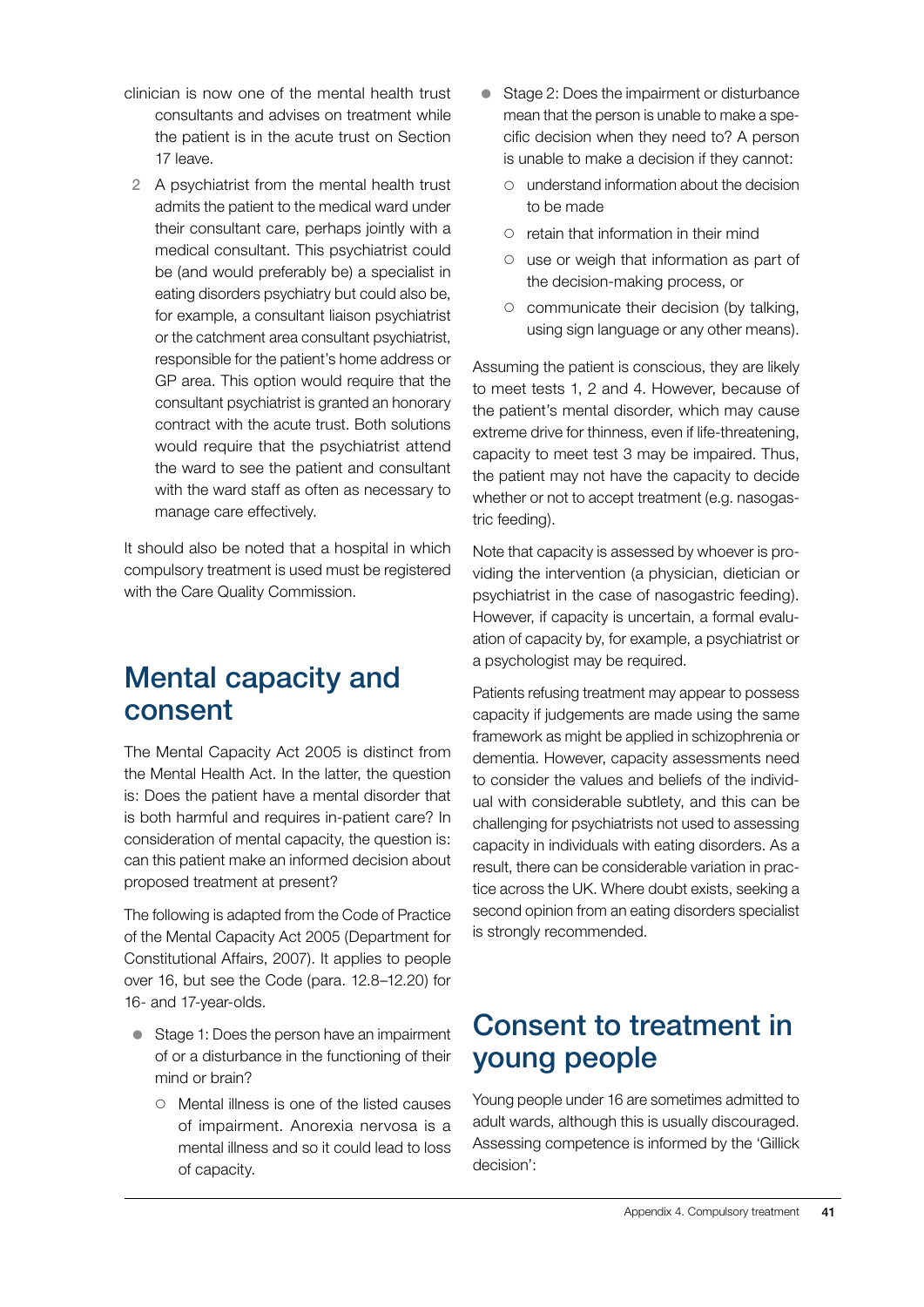'For many years the criteria that have been referred to as the test for Gillick competence have provided clinicians with an objective test of competence. This identifies children aged under 16 who have the legal capacity to consent to medical examination and treatment, providing they can demonstrate sufficient maturity and intelligence to understand and appraise the nature and implications of the proposed treatment, including the risks and alternative courses of actions' (Wheeler, 2006).

Further discussion of the complex area of consent for children is outside the scope of this report and includes the Children Act 1989, parental consent and the application of the Mental Health Act to children. More detailed discussion will be found in Junior MARSIPAN (Royal College of Psychiatrists, 2012*a*) and in Robinson & Nicholls (in press).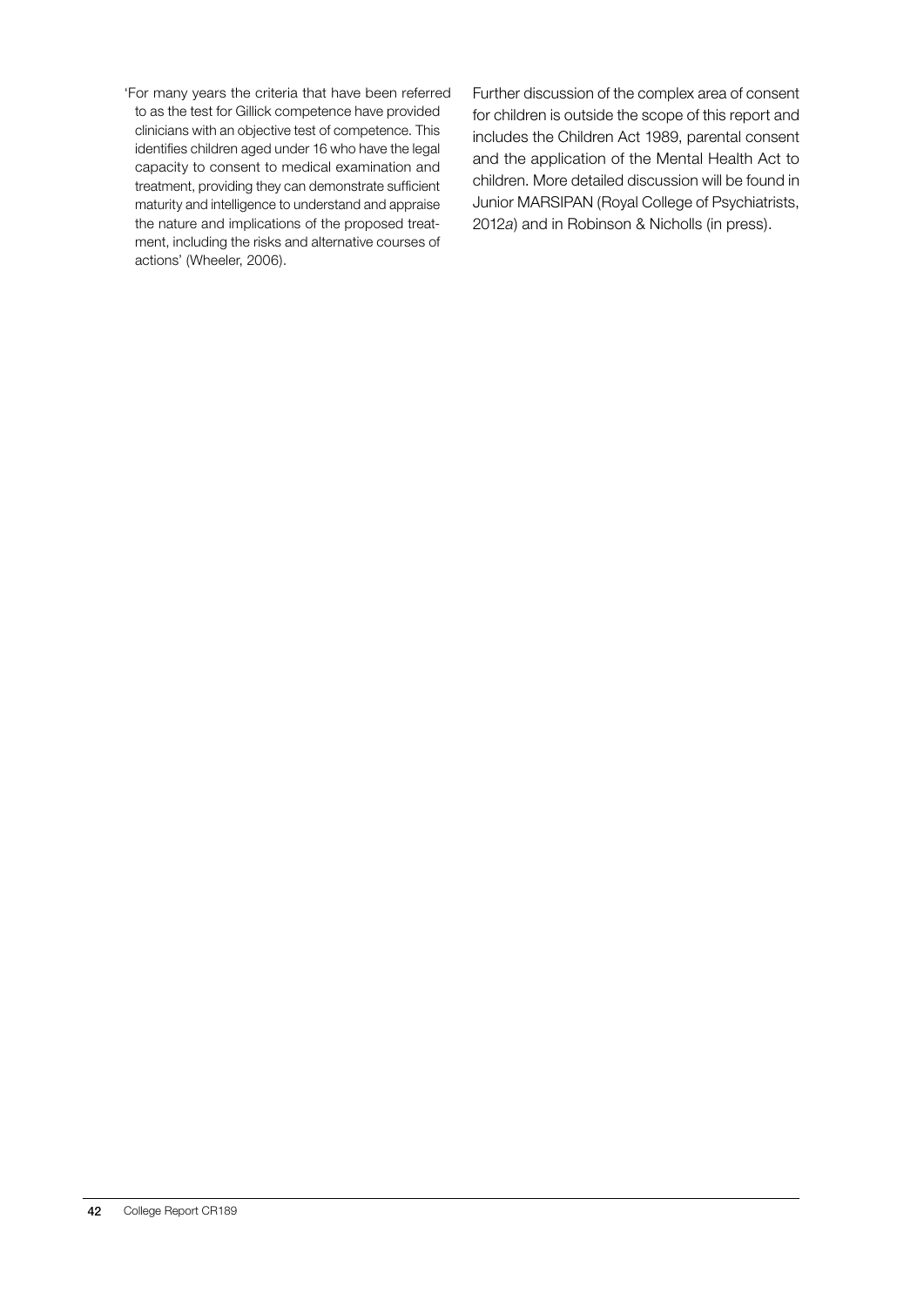## <span id="page-44-0"></span>| Appendix 5. Initial lowcalorie feeding rates in anorexia nervosa

We asked physicians and psychiatrists in the MARSIPAN group as well as others from the Royal College of Psychiatrists' Eating Disorders Faculty electronic mailing list to indicate how many calories they would provide for a patient with anorexia nervosa weighing 32kg, who had not eaten for 3 weeks before admission. The mean (and s.e.m.) results were:

- $\bullet$  those on medical units: 412.3 (66.4) kcal/day (13kcal/kg/day)
- $\bullet$  those on eating disorders (psychiatric) units: 825 (65) kcal/day (25.8kcal/kg/day).

The means are significantly different (*P*<0.001). It emerged that for doctors working in specialist eating disorders units, an average starting intake of 20 kcal/kg/day had been found to be safe. However, for those working in medical wards, that starting intake had sometimes been associated with fatal re-feeding syndrome, and a lower starting intake commencing at 5–10kcal/kg/day was suggested with early review (12 to maximum 24h) to ensure that any problems generated are corrected and allowing feeding rates to increase. That rate must increase to 15–20kcal/kg/day within 48h unless there are continuing biochemical and clinical problems that preclude such an increase.

The view was expressed that lower calorie intakes were sometimes appropriate under the following circumstances:

- significant ECG abnormalities
- substantial electrolyte abnormalities at baseline (before feeding starts)
- active comorbidities, infections etc.
- significant comorbidities, especially cardiac, including heart failure
- $\bullet$  very low initial weight (BMI<12) may require fewer calories initially
- patient has not yet started thiamine and other vitamin replacements
- $\bullet$  when beginning enteral (e.g. nasogastric) feeding.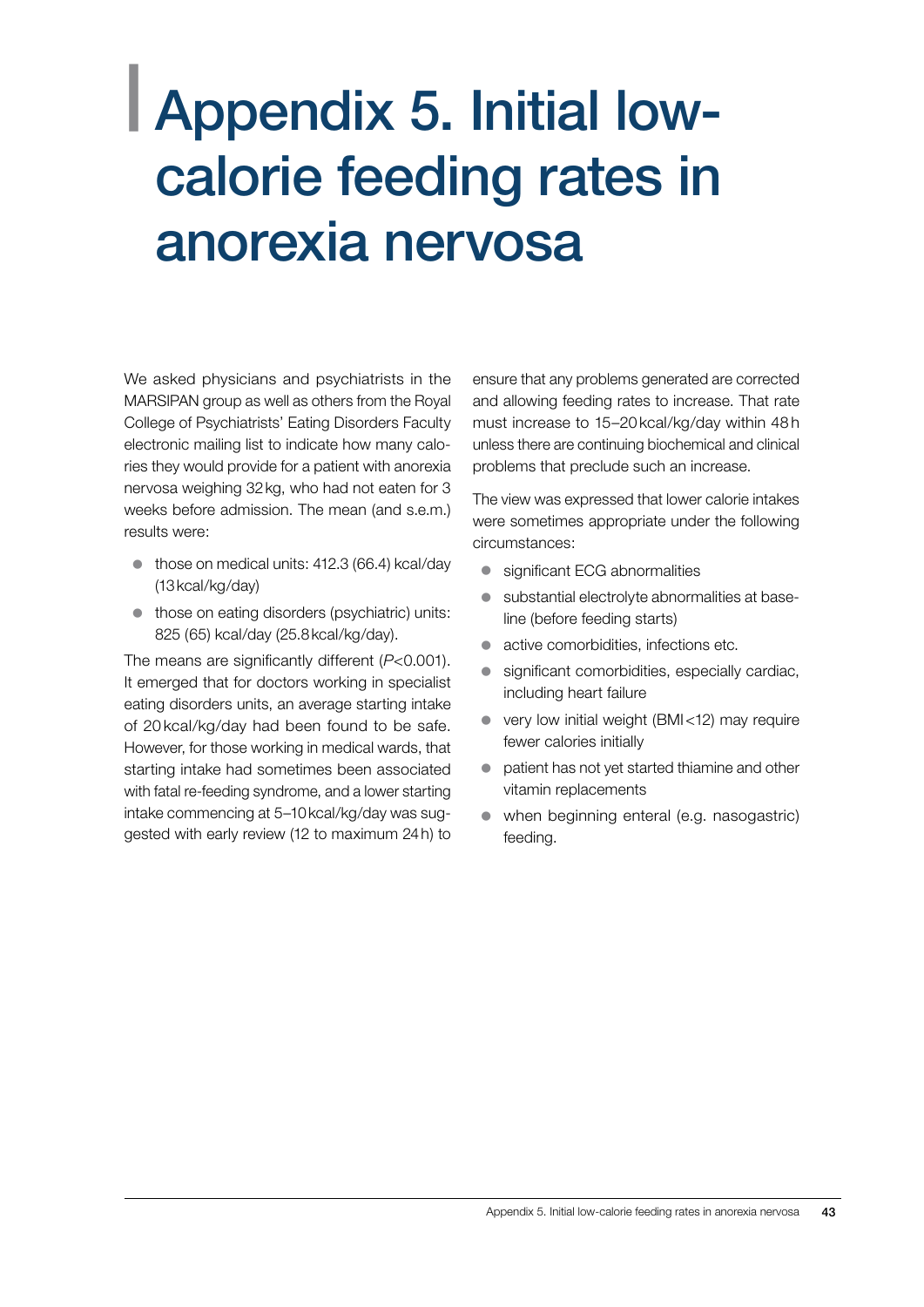## <span id="page-45-0"></span>| Appendix 6. Drug treatment during assisted nutrition

When providing sedative medication to facilitate assisted nutrition in extremely agitated and treatment-resistant patients, there are several points to consider:

- $\bullet$  drug uses specifically for assisted nutrition should be kept to a minimum
- $\bullet$  benzodiazepines are the drug of first choice; other drugs may have significant effects on blood pressure and cardiac rhythm
- wherever possible, drugs should not be prescribed on a regular or long-term basis but for specific occasions
- $\bullet$  a drug regime should be tailored to avoid the development of tolerance (short-term use, drug holidays etc); drug use should be closely monitored and formally reviewed at least weekly.

We surveyed eating disorders psychiatrists' use of sedative medication through the Faculty of Eating Disorders in 2009 and received information from six units.

#### Unit 1

- Chlorpromazine oral 100–200 mg four times daily, plus diazepam building up to 15mg four times daily
- For patients with lower BMI use only diazepam because of hypotension risk

#### Unit 2

- Benzodiazepines
- $\bullet$  Olanzapine 2.5 mg daily on intensive therapy unit

#### Unit 3

- **Lorazepam intramuscular or nasogastric,** 0.25–5mg up to four times daily
- Sometimes add haloperidol
- Olanzapine oral

#### Unit 4

- Intramuscular lorazepam 1 mg
- p.r.n. clonazepam oral
- Olanzapine oral

#### Unit 5

- $\bullet$  Clonazepan oral up to  $4mg$
- Olanzapine oral up to 20mg

#### Unit 6

- Oxazepam with or without olanzapine oral
- $\bullet$  Titrate the dose carefully against response and conscious level
- Use one-to-one or two-to-one nursing
- $\bullet$  In intensive therapy/high-dependency unit can use intravenous benzodiazepines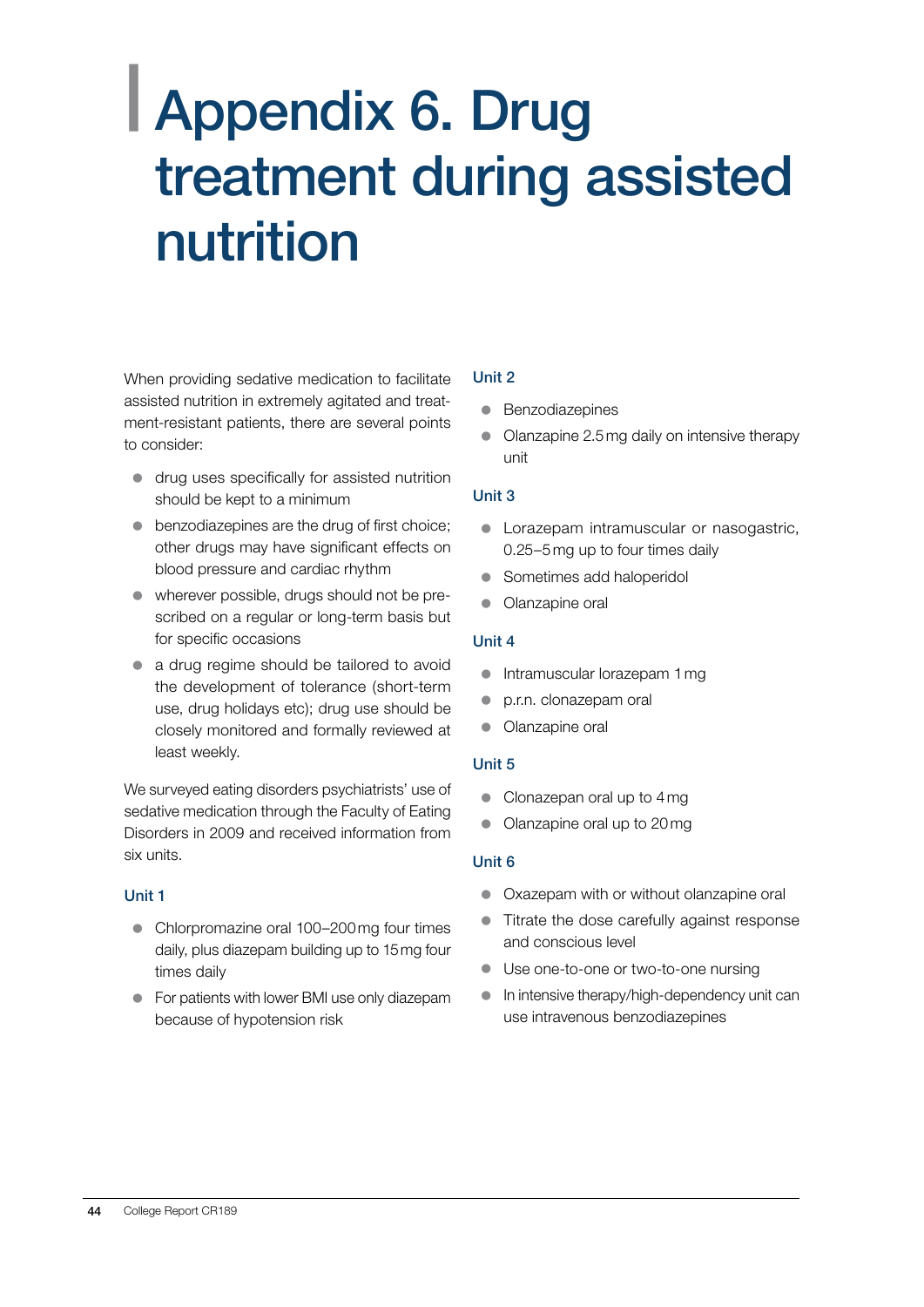## <span id="page-46-0"></span>| Appendix 7. MARSIPAN: key points for hospital staff

Overleaf is a reproducible page for hospital staff. It should be made available at induction for all frontline staff (A&E, medicine, psychiatry) and be automatically accessed whenever a patient with severe anorexia nervosa presents.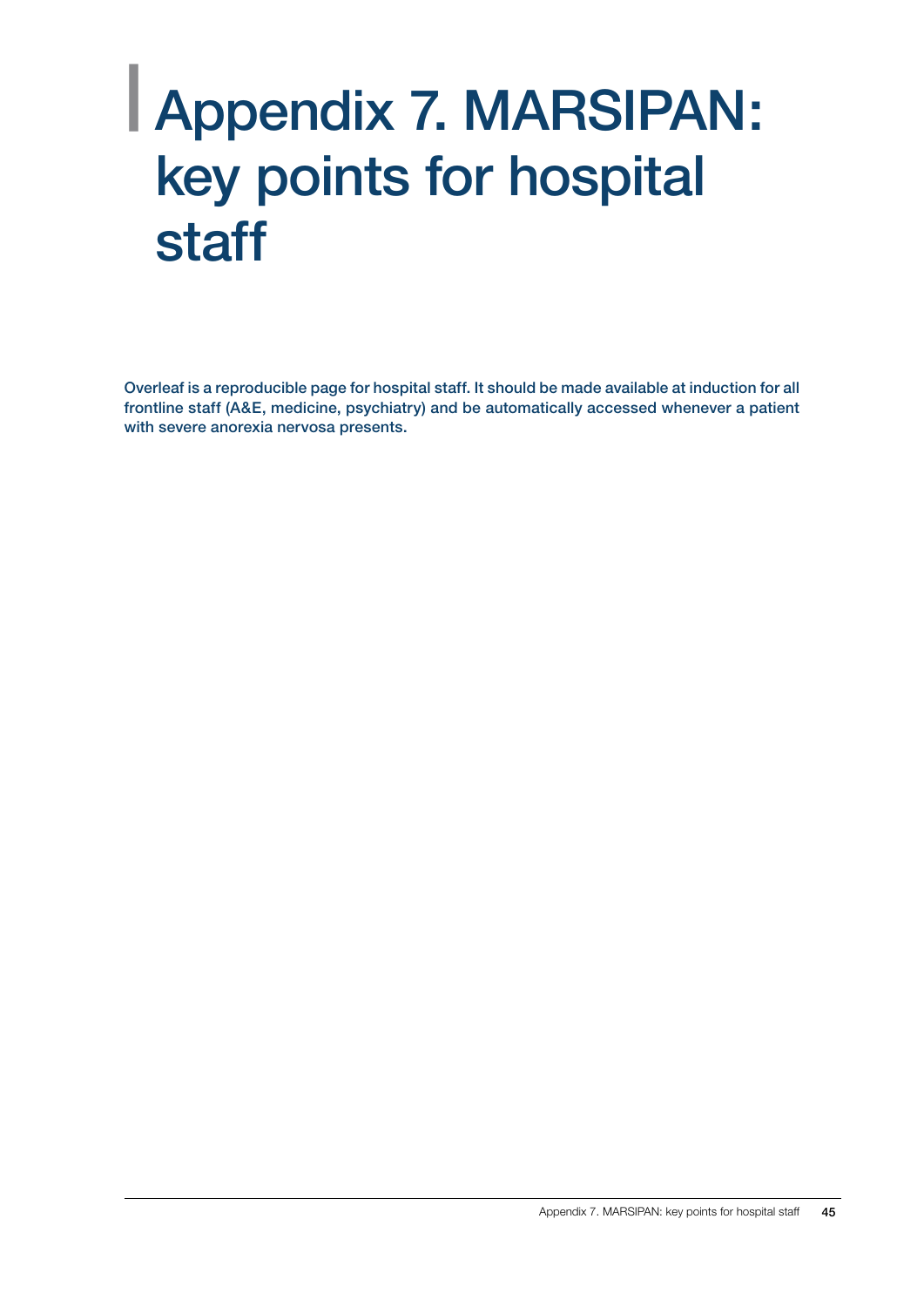#### Management of Really Sick Patients with Anorexia Nervosa: key points for hospital staff to distribute at induction and make available on intranet

#### 1 Physical assessment

- Patients near to death often look well
- $\bullet$  BMI range: <13 or rapid weight loss (>1kg per week) high risk
- Physical examination, including muscle power (SUSS test)
- $\bullet$  Blood tests: especially electrolytes, glucose, phosphate, Mg, liver function tests, full blood count
- Electrocardiogram, especially QTc interval, also ST and T-wave changes.
- Do NOT discharge patients at high risk without specialist consultation.
- Even mild hypokalaemia in eating disorders probably signifies low total body potassium and more severe hypokalaemia can recur after discharge with fatal results.

#### 2 Nutritional issues

- $\bullet$  Consult a medical expert in nutrition if possible
- Replace thiamine early and prescribe a vitamin and mineral supplement
- Avoid re-feeding syndrome by slow re-feeding and close monitoring in vulnerable patients



1. Sit-up: patient lies down flat on the floor and sits up without, if possible, using their hands.

Scoring (for Sit-up and Squat–Stand tests separately) 0: Unable

- 1: Able only using hands to help
- 2: Able with noticeable difficulty
- 3: Able with no difficulty

• Avoid underfeeding syndrome by frequent (12hourly) reassessment and increasing calories as soon as safe.

#### 3 Psychiatric issues

- Transfer to a specialist eating disorders unit (SEDU) if possible
- Regular liaison with a psychiatrist (eating disorders, liaison or community)
- $\bullet$  Be aware of sabotaging behaviour such as falsifying weight, water drinking, exercising
- Use only experienced and trained nurses to observe.
- $\bullet$  If staff inexperienced in management of anorexia nervosa are recruited (e.g. agency nurses), provide a concise management plan to follow.
- z Consider Mental Health Act section if patient fails to improve.

#### 4 Consult the *MARSIPAN* report

 $\bullet$  A free version of the report is available for download at the Royal College of Psychiatrists' website (www.rcpsych.ac.uk/files/pdfversion/ CR162.pdf)



2. Squat–Stand: patient squats down and rises without, if possible, using their hands.

Fig. 1 The SUSS (Sit up–Squat–Stand test). From Robinson, 2012.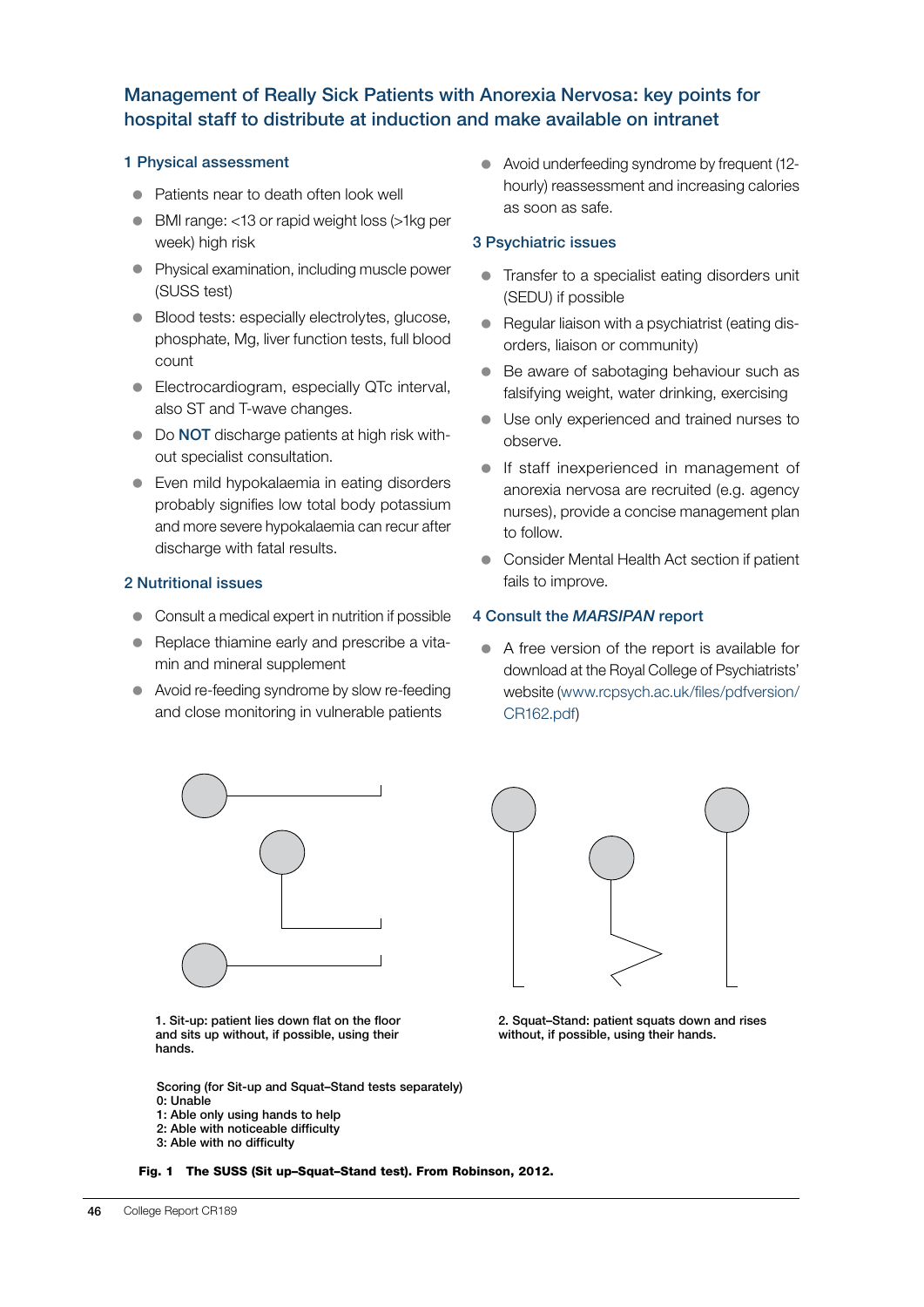## <span id="page-48-0"></span>| Appendix 8. MARSIPAN implementation in UK localities, 2010–2014†

This is a report of a survey by the Royal College of Psychiatrists' Eating Disorders Faculty Executive Committee carried out in November 2012 (Dr Jessica Morgan), concentrating on adult services.

Two years after producing the MARSIPAN report, we wrote to 14 regional representatives covering London, South East England, South West England, East England, Trent, West Midlands, North East England, Yorkshire, North West England, Wales, Scotland and Northern Ireland as well as to the clinical lead from North Wales. We received 10 responses (none from central London), illustrating a wide range of progress in implementing the MARSIPAN guidelines. I have grouped the responses into three categories of 'very good', 'satisfactory' and 'room for improvement'.

## 'Very good'

There were six responses showing very good implementation of MARSIPAN recommendations. They mostly came from the north of the UK. Within these areas, MARSIPAN had been identified as a key area for development over the previous 2 years and in some it was classed as a Commissioning for Quality and Innovation (CQUIN), or similar, target by specialist commissioning. In all of them, the specialist eating disorders unit had initiated development of a multidisciplinary MARSIPAN group aimed at addressing the needs of MARSIPAN patients. These groups usually consisted of a consultant psychiatrist in eating disorders, a gastroenterologist for a nutritional support team, an eating disorders dietician, a nutritional support team dietician, commissioners (in some) and other interested clinicians.

These MARSIPAN groups had developed a shared clinical care pathway for the early identification and management of MARSIPAN patients as well as specific guidelines to be used in non-specialist centres such as 'Nutritional management, over a weekend in a district general hospital without specialist eating disorders input'. The pathways also recognised the essential need for joint working between physician and psychiatrist.

These groups met approximately every 6 months to review the pathway and compliance with it, with respect to individual cases and, in some groups, a system for auditing compliance with the pathway was in place or being developed.

Some of these sites recognised the need and usefulness of involving liaison psychiatry and most were involved in the dissemination of knowledge of MARSIPAN beyond the specialist units where patients often present, for example the A&E department of a district general hospital. Some were providing training to professional groups who were more likely to require knowledge of MARSIPAN, such as gastroenterology trainees, as well as training medical students, trainee physicians and trainee psychiatrists.

## 'Satisfactory'

In two services, clinical pathways had been developed for the implementation of MARSIPAN † recommendations. There had been a positive push Author: Dr Jessica Morgan.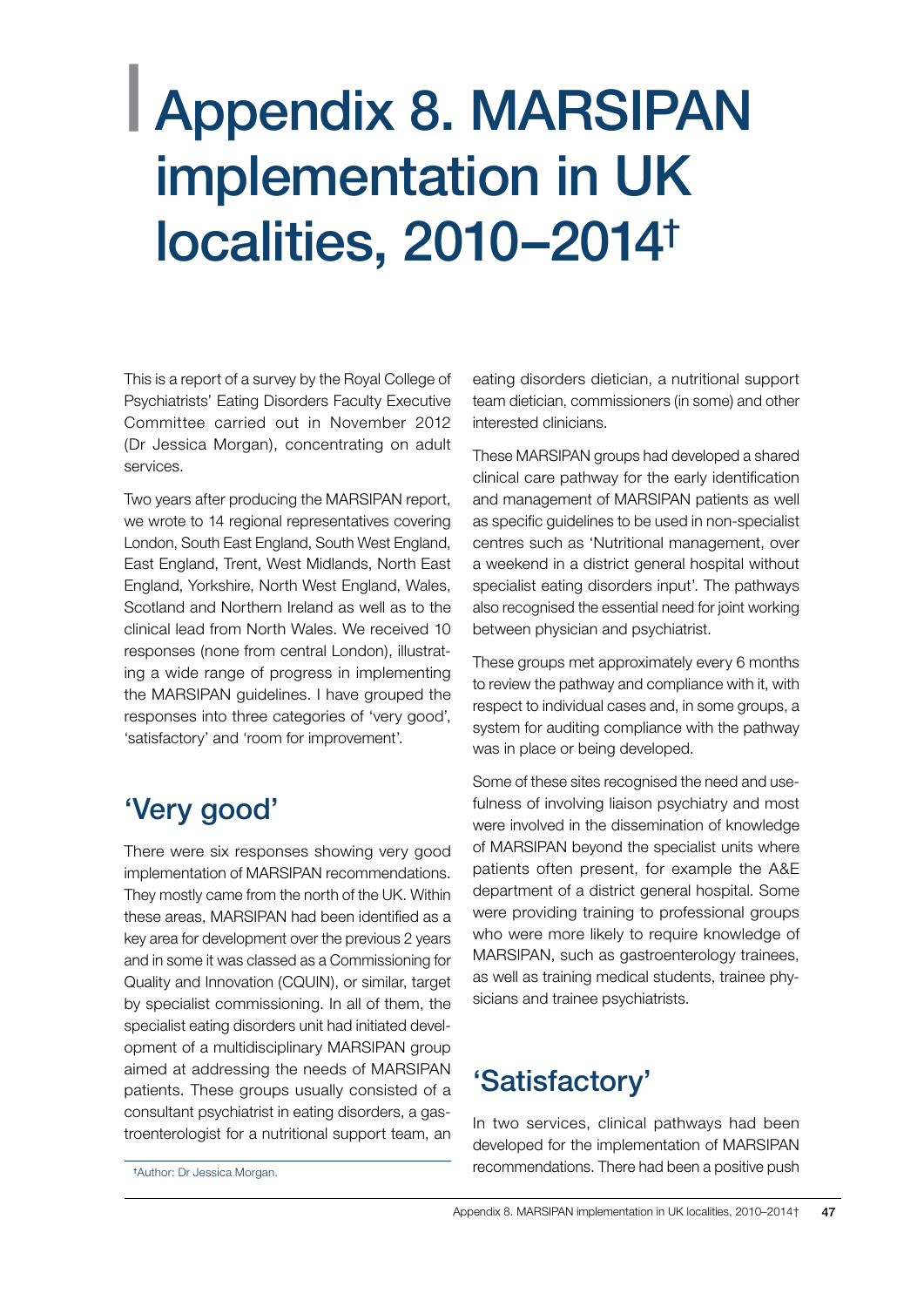from the commissioning angle as an incentive to provide this and it had been developed by the local eating disorders service; however, due to a combination of geography, lack of a specialist eating disorderd unit and lack of engagement of consultant physicians, the pathways had not been integrated into clinical care and there has been a lack of enthusiasm to plan for use of the pathway.

## 'Room for improvement'

Two responses were received that fell within this category. Generally, this was probably due to a combination of lack of a specialist eating disorders unit and wide geography. However, in one of these areas, the neighbouring specialist eating disorders unit provided a wide range of liaison services with acute medical wards when a MARSIPAN patient was admitted, prior to transfer to their unit. They had also widely used liaison teams in improving the care of MARSIPAN patients on medical wards and the local eating disorders service would offer advice to the wards when possible.

## Limiting factors

Three main issues that seemed to impede progress were:

- $\bullet$  the absence of a local specialist eating disorders unit
- $\bullet$  a wide geographical area, thus less likelihood of specialist services in general
- $\bullet$  less willingness of a gastroenterology team to engage in the process.

## Further suggestions

- Engage liaison psychiatry teams in facilitating the implementation of MARSIPAN.
- Include MARSIPAN at all levels of medical training.
- $\bullet$  Involve commissioners in areas where MARSIPAN implementation has been difficult to achieve.
- Raise the profile of MARSIPAN in professional and general media.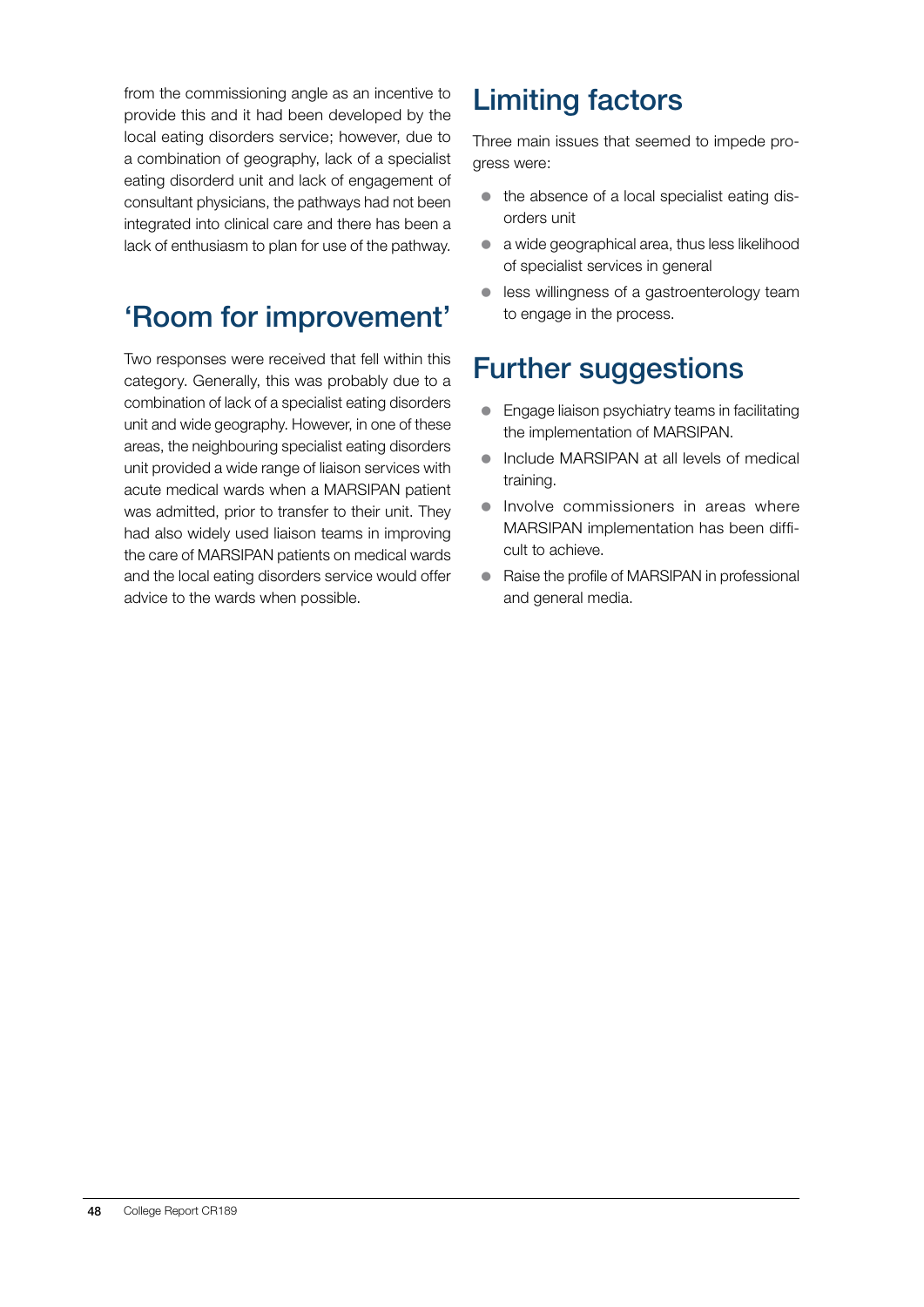## <span id="page-50-0"></span>| Appendix 9. MARSIPAN implementation 2010– 2014: other reported **activities**

The following information was reported from different sources to the chair of the MARSIPAN group.

### **Wales**

- MARSIPAN care pathways in some hospitals
- MARSIPAN groups established, but attendance variable
- Protocol written, not yet endorsed
- Identifying a consultant physician and a nominated ward responsible for treating patients with eating disorders in all Welsh general hospitals is an 'intelligent target'. Target has been achieved in most but not all areas.

## North West

- Links with nutrition support unit in Liverpool
- 6-monthly MARSIPAN meetings with:
	- $\circ$  two consultant psychiatrist in eating disorders
	- $\circ$  eating disorders dietician
	- $\circ$  consultant gastroenterologist(s)
	- $\circ$  gastroenterology dietician
- Full care pathway for MARSIPAN
- Regular review of all MARSIPAN and other complex cases
- Help for eating disorders staff to maintain skills (e.g. nasogastric tube management)
- Patients admitted to medical ward are nursed one-to-one by eating disorders service nurses
- $\bullet$  Audit of the group activities and impact
- MARSIPAN included as a CQUIN target by commissioners of in-patient care

## West Midlands

- Junior MARSIPAN group set up
- Local MARSIPAN lead for each hospital
- $\bullet$  Difficulties remain in liaison with adult medical services and during transition between child and adolescent and adult mental health services

### Durham, Darlington and **Tees**

- 2-day teaching session arranged following near miss events
- MARSIPAN pathways for adults and under 18-year-olds

## **Stafford**

'*Junior MARSIPAN* emphasises the importance of transition protocols, but I have had no success with this. The two cases I know with fatal outcomes died within 18 months of transition to a non-psychiatrist-led specialist adult service. How to implement *MARSIPAN* in those services is an interesting challenge.'

(Consultant psychiatrist, north of England)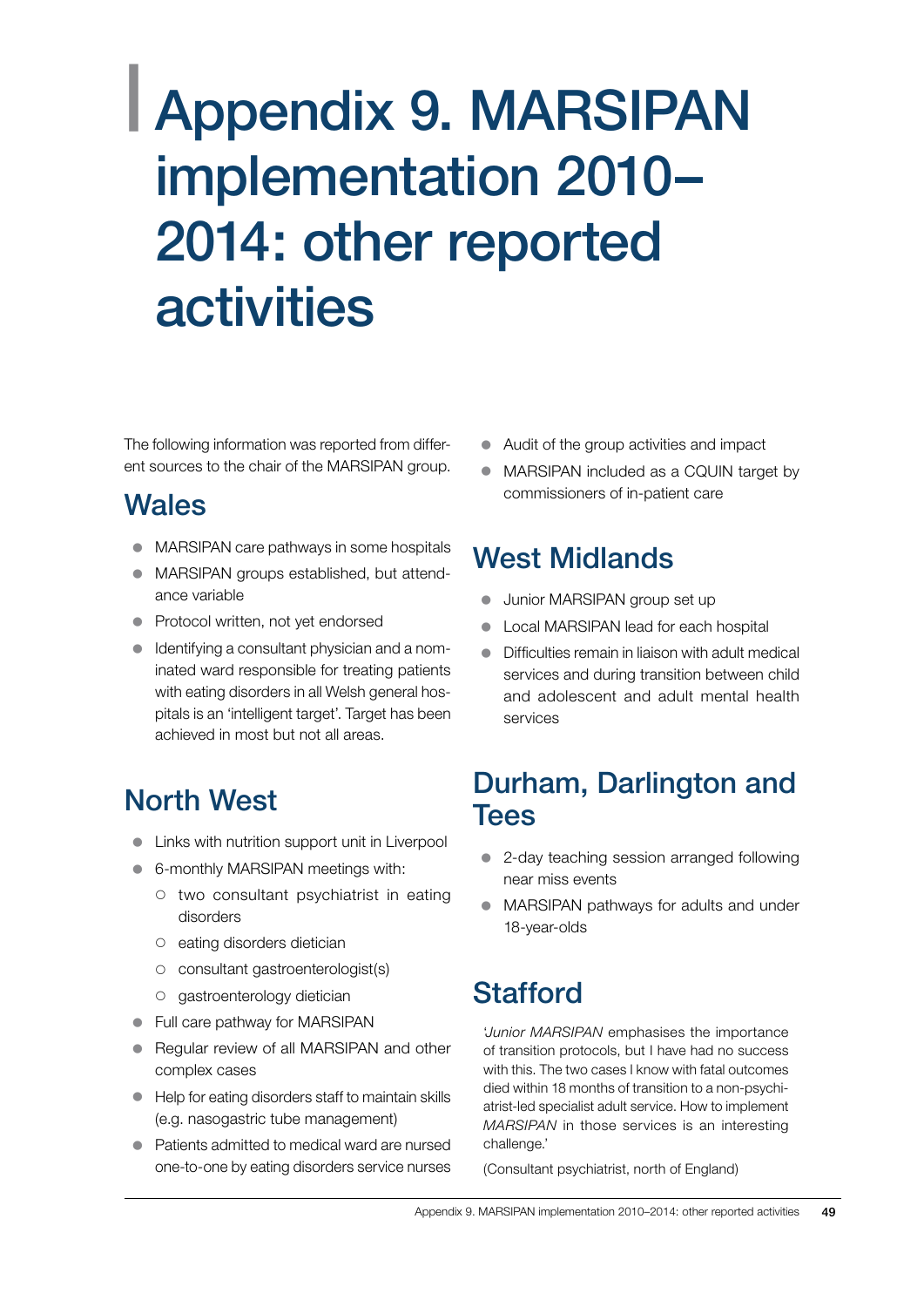## **Oxford**

- Local gastroenterologists are familiar with MARSIPAN
- Some meetings with nutrition support teams
- Grand round on MARSIPAN

## Northern Ireland

- There is no SEDU in Northern Ireland. The community eating disorders service has an 'in-reach' model, going to where the patient has been admitted and supporting staff there, including on medical wards. Medical admissions are focused on improvement of the patient's physical state until transfer to a psychiatric unit is possible. In one trust, a dedicated nurse-led programme has been developed in the in-patient psychiatric unit.
- No SEDU admissions have been required in one area for the past 4 years.
- A MARSIPAN training day for Northern Ireland eating disorders and medical services was held in February 2014.

## North London

- MARSIPAN group with local physicians, eating disorders specialists and dieticians at one large general hospital
- Audit of MARSIPAN implementation in several general hospitals in progress

### **Sussex**

- $\bullet$  Attempts to meet with local physicians so far unsuccessful
- Specialist eating disorders staff have trained liaison staff with good effect
- Local SEDUs have provided advice and liaison with medical wards (although not commissioned to do so)

## Dumfries and Galloway

In this area there is no nearby SEDU and the consultant psychiatrist has linked up with a consultant physician. Severely ill patients are admitted to the medical ward under the care of the consultant physician. The staff on the ward are trained in eating disorders management and, if required, staff will come from the eating disorders service to assist with meals during the day. There have been no SEDU admissions for 6 years.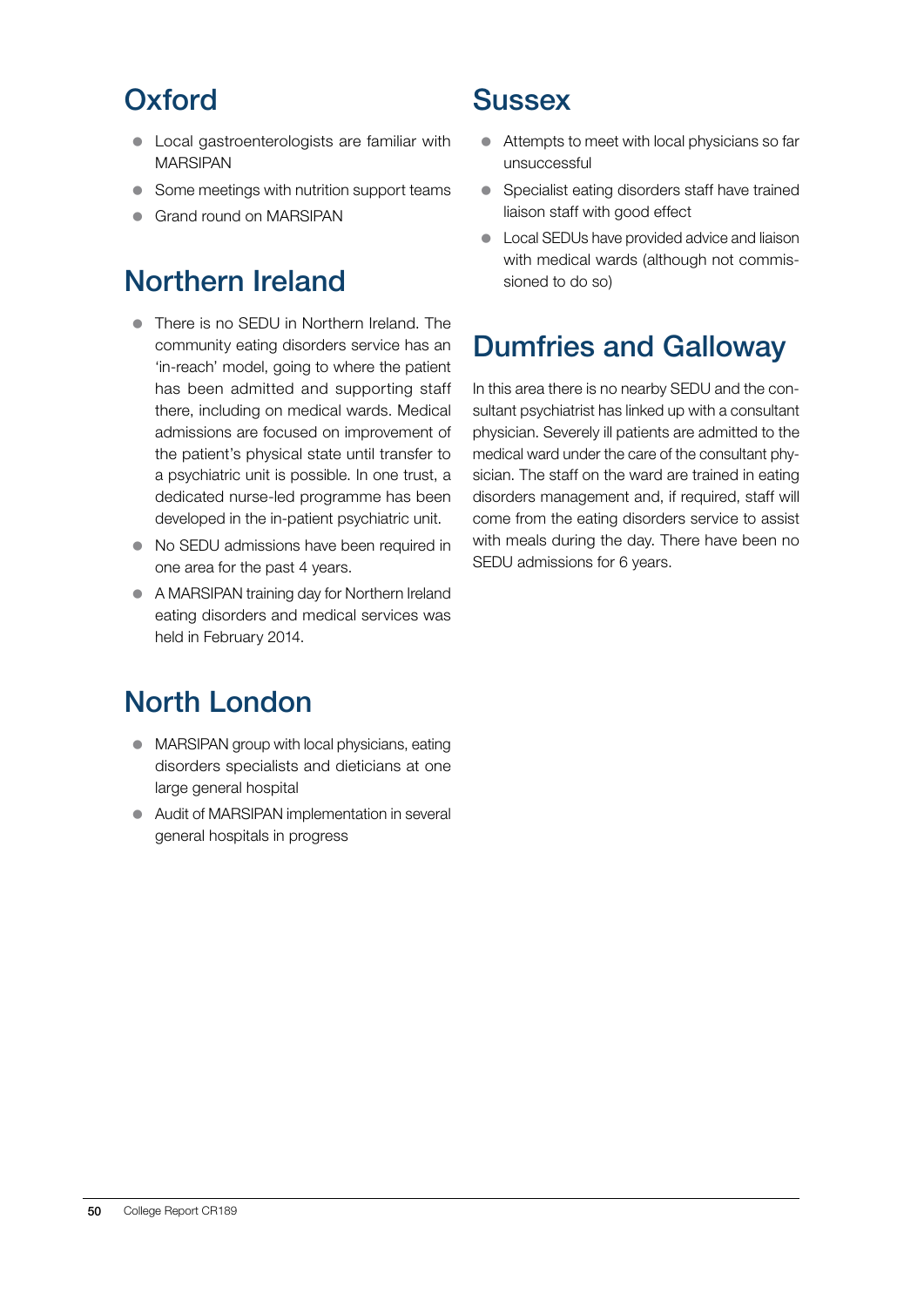## <span id="page-52-0"></span>| Appendix 10. Re-feeding in anorexia nervosa: information for ward staff†

## What is anorexia nervosa

Anorexia nervosa is a mental disorder where patients try to restrict their food intake to lose weight. It has the highest mortality of all mental disorders, generally due to the risks related to physical health. Patients usually believe that they are fat, despite efforts by others to convince them otherwise. They are terrified of gaining weight, not only fearing becoming fat but also fearing loss of control. This fear can lead to behaviours to avoid food such as vomiting after eating, consuming large amounts of laxatives, hiding food, lying about what has been eaten or excessive exercising. When encouraged to gain weight, patients will usually feel terrified and become distressed. Although psychological problems underlying anorexia nervosa generally require the patient to achieve some level of health before psychological therapy can address these problems directly, psychological work needs to take place at all phases of recovery, even at very low BMI. The nature of the work needs to be adapted to the patient's physical presentation.

## When is acute hospital admission needed for anorexia nervosa

Although the main treatment for anorexia nervosa should be undertaken by eating disorders services and generally based in the community, patients

down the sink, hiding food) † University Hospital Southampton NHS Foundation Trust. Authors: Dr Janet Butler and Dr Trevor Smith, 2012.

with severe anorexia nervosa require admission to an acute hospital when their life is at risk due to metabolic instability from malnutrition, rapid weight loss or frequent vomiting or laxative abuse.

## Re-feeding in an acute hospital: risks

#### Physical risks

- Re-feeding syndrome (rapid drop of phosphate, potassium or magnesium)
- Arrhythmias from abnormal or rapid correction of chronically abnormal electrolytes
- Death soon after discharge (if discharge occurs solely on the basis of electrolytes being corrected without consideration of the overall physical risk profile)
- Constipation
- Increased side-effects of medication.

#### Mental health risks

- $\bullet$  Distress (e.g. tearfulness, withdrawal, anger) is almost inevitable for the patient
- $\bullet$  Self-harm or suicide if the patient is unable to manage the distress associated with increased calorie intake (this may even be calories that seem negligible to staff, such as the sugar in 5% dextrose solution)
- Sabotaging food intake due to terror of weight gain (e.g. disconnecting nasogastric feed, tipping nasogastric feed or dietary supplements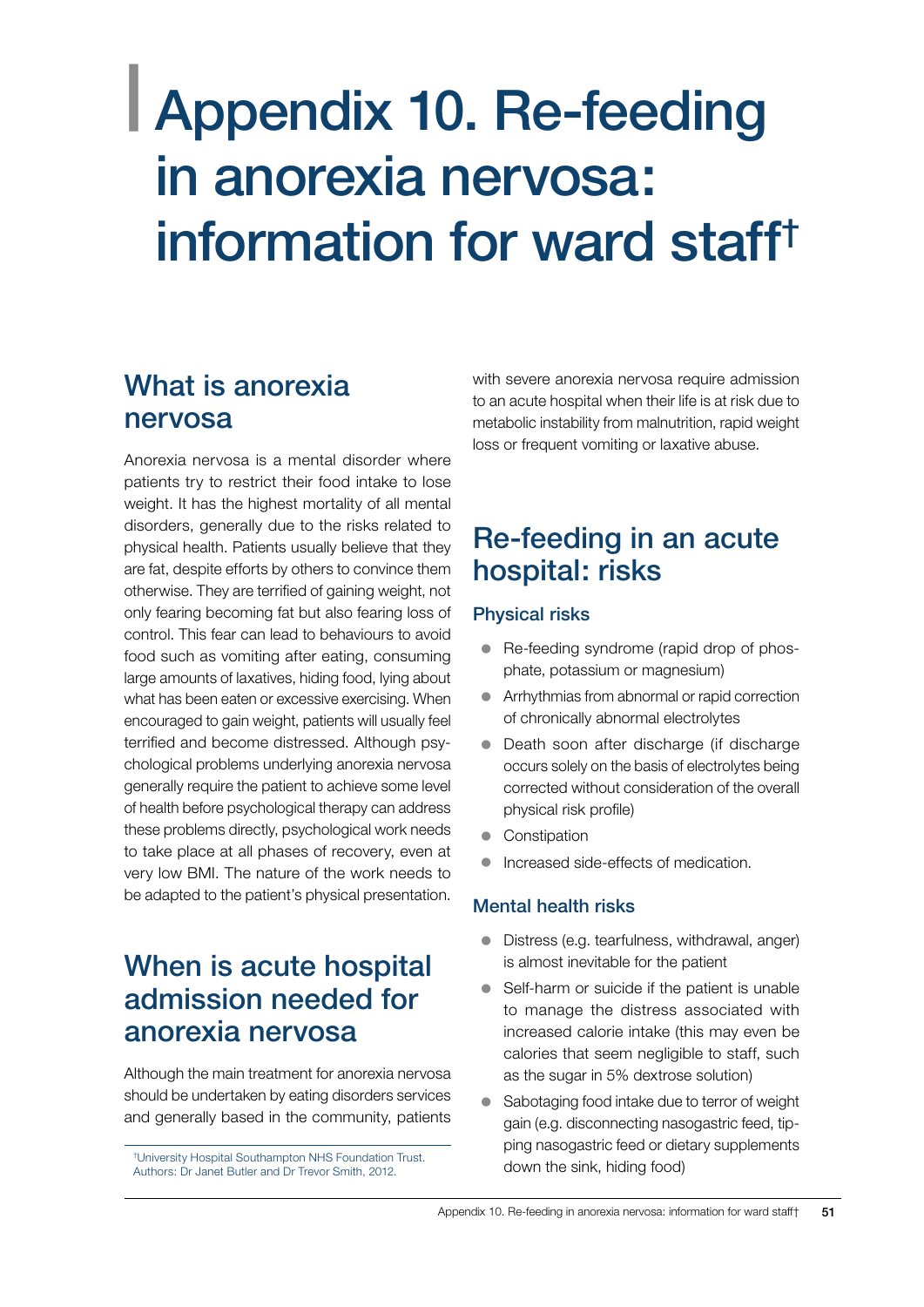- Exercising to burn calories (e.g. wriggling legs in bed, walking up and down corridors)
- $\bullet$  Misleading weight measurement due to terror of weight gain (e.g. drinking large amounts of water or putting weights in pockets before being weighed)

#### Problems that may occur for staff

- Staff feeling helpless or cross at apparently irrational behaviour
- Patients telling different staff different things which can cause staff to feel frustrated with each other, with some feeling they are unfairly being labelled as 'bad'
- Staff feeling emotionally drained at displays of significant distress related to treatment
- Mixed messages/different decisions being made by different staff who have not communicated (usually in response to persuasion from the patient)

### Guidelines for ward staff managing refeeding in patients with anorexia nervosa

#### Communication with the patient

- $\bullet$  Be aware that the patient may be very frightened of dying, but equally frightened of gaining weight. They require non-judgemental, supportive but firm management.
- $\bullet$  Although there can be few, or no, negotiations about nutrition due to the medical risks, you should try to help the patient feel in control over other aspects of their care if this is safe and possible, for example choosing the time they want to have a wash.
- $\bullet$  To reduce the patient's fear and suspicion, try to keep some consistency of a sympathetic member of staff to be her allocated nurse each day. This nurse should be experienced, and not a nursing student, so they have gained skills in remaining supportive but firm.
- $\bullet$  Remind the patient that you know they are scared, but that their fears are the anorexia

talking and you need to help them overcome this. You recognise that re-feeding is not the only solution to anorexia nervosa but that they need to be physically healthy enough to be able to leave hospital to continue psychological therapy. Also remind them that staff will not let them get overweight, and that the aim of acute hospital treatment is just to become medically safe.

Only the consultant physician or consultant liaison psychiatrist should talk to the patient about detailed aims of the admission, supervision or plans for discharge. If asked by the patient, other staff should say that these decisions are the responsibility of the consultants but that the admission in general is to be as brief as possible to ensure that the patient is physically safe to leave an acute hospital and return to the support of eating disorders or general mental health services.

#### Communication with the relatives

Relatives may also be very anxious and so may appear very demanding or critical. If the patient agrees, it is often helpful to arrange a meeting with them regularly to explain the treatment and hear concerns. It may be useful to have one relative who acts as a contact with the ward and informs the rest.

#### Monitoring nutrition

- $\bullet$  Weigh the patient on the same scales on the ward on admission and twice a week during treatment ensuring that the patient does not have weights concealed in their pockets or on their person.
- Try to weigh the patient at the end of the night shift, after they have been to the toilet but before eating/drinking in the morning – always document the time of weighing as well as the weight.
- $\bullet$  Try to start the patient on prescribed dietary supplements (unless they say they would prefer nasogastric feeding) but if the patient is unable to achieve sufficient intake after 24h then use nasogastric feeding. If the patient remains in hospital after stabilisation on dietary supplements or nasogastric feeding they may introduce solid food. The dietician can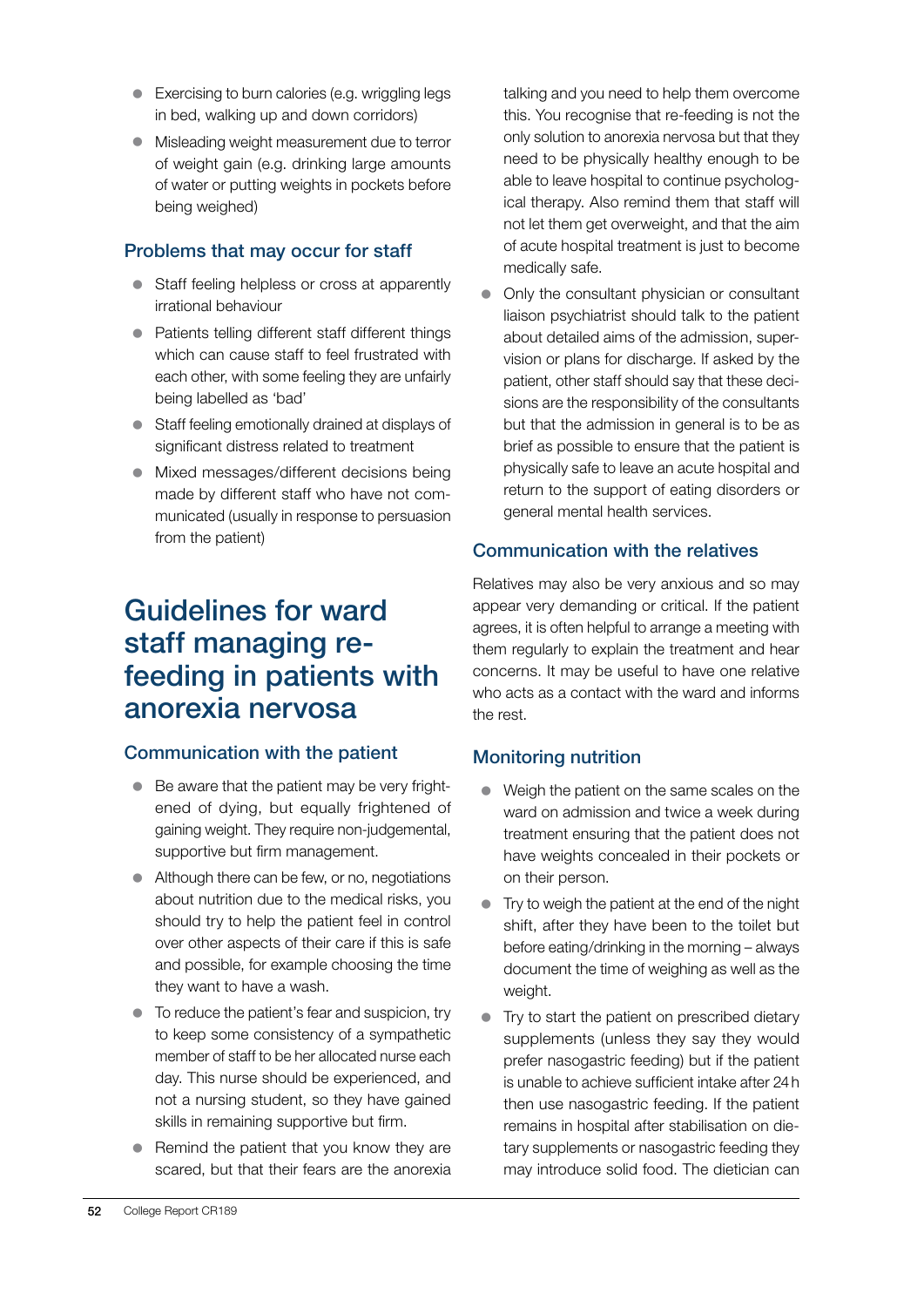advise on calorie-checked matches to the hospital menu.

- The food chart and any fluid chart must be completed by the allocated nurse who has witnessed the intake.
- $\bullet$  Be aware that early weight gain is likely to be re-hydration or oedema.
- **•** If weight gain does not occur as expected from prescribed calories then consider whether the patient is hiding food, tipping feed down a sink or into a container, taking laxatives or exercising on or off the ward including in bed.
- $\bullet$  If weight is going up but other measures such as appearance and muscle power are not improving, consider that the patient may be falsifying weight (e.g. drinking lots of water before being weighed).
- $\bullet$  In general it is not helpful for patients to know their weight more than once a week since they will get unduly distressed by minor fluctuations.
- $\bullet$  The only staff to discuss the current or planned weight with the patient should be the dietician and consultant physician. This avoids other staff getting drawn into promises they cannot keep or increasing the patient's anxiety. Other staff should remind the patient which staff are able to discuss their weight concerns, and that their worry about weight is one of the unhelpful anorexic thoughts that you are trying to help them overcome. Then try to distract the patient by switching to another topic such as their previous hobbies or other interests.
- Patients should be strongly encouraged to avoid going to the toilet or into the bathroom for at least 30min, and ideally for 1h, after eating (to avoid the risk of vomiting). Patients who are detained under mental health legislation should generally be observed in the bathroom if they insist on going during this time period.

#### Management decisions and staff communication

Be observant to indications that the patient, her relatives or friends have brought in things that counteract the treatment, for example laxatives.

- Management decisions about changes to feed, medication or hydration, unless an emergency, should only be made in consultation with the consultant physician.
- Any changes to feed or hydration should be explained to the patient so they know what to expect. Medication changes should be discussed, but unless essential the patient's wishes in this regard should be respected.
- Ideally, a ward nurse would join the daily ward round but if this is not possible the medical team need to liaise with the ward nurses before and after ward round decisions.
- $\bullet$  The patient should be kept in an observable bed and if there are concerns about self-harm or sabotaging the re-feeding then a one-toone mental health trained nurse should be provided to both support the patient's anxiety and maintain safety.

#### Patients detained under mental health legislation

- $\bullet$  If a patient wants to self-discharge they should be given time to discuss their fears and attempts should be made to get them to stay and talk to the liaison psychiatry team and their consultant physician.
- If a patient with life-threatening complications of anorexia nervosa or strong suicidal wishes wants to self-discharge an urgent referral to the mental health service should be made. If the patient wants to leave before this assessment, then they should be detained under Section 5(2) of the Mental Health Act 1983 (or equivalent legislation) to enable a full assessment of their mental disorder and related risks.
- If the patient continues to refuse re-feeding then ask the liaison psychiatry service whether they should be detained under the Mental Health Act for treatment.
- If a patient is placed on Section  $5(2)$  then inform the local approved mental health practitioners who will organise the Mental Health Act assessment.
- The use of the mental health legislation for treatment of anorexia nervosa enables the provision of food, hydration, medication, close observation and nursing or medical care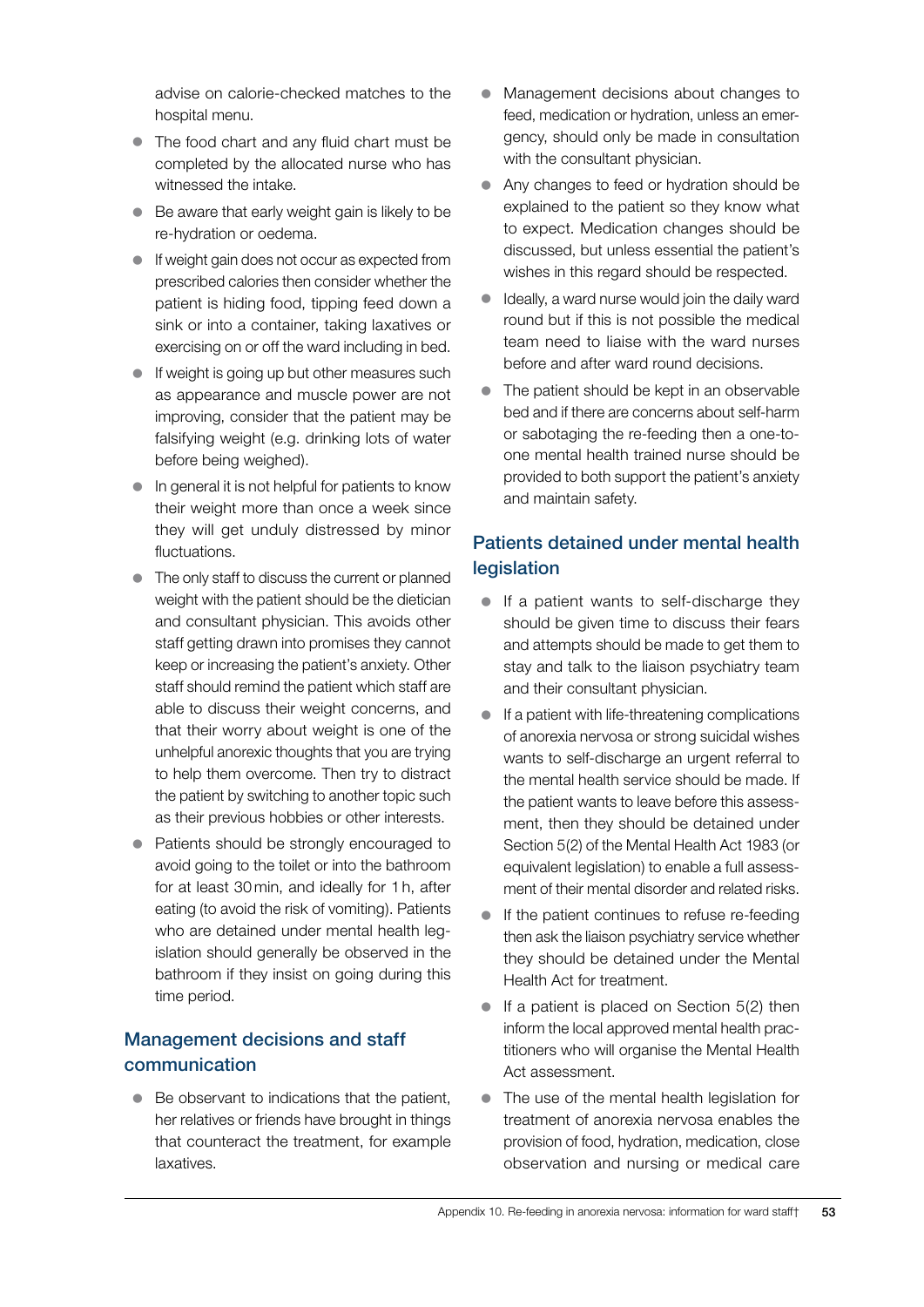related to malnutrition or, if present, suicide risk.

- Patients detained under mental health legislation for anorexia nervosa should have a one-to-one mental health trained nurse with them at all times unless the consultant physician or consultant psychiatrist thinks this is not required.
- Another member of staff from the ward needs to cover the one-to-one observation during rest and toilet breaks of the allocated oneto-one nurse.
- Patients detained under mental health legislation should generally remain on the ward and, if required, should not leave the ward unless accompanied by a trained member of staff.
- For further details or advice, please contact the Department of Psychological Medicine.
- $\bullet$  If a patient is on the ward detained under mental health legislation or there are other ward management problems please also ensure the area matron is aware.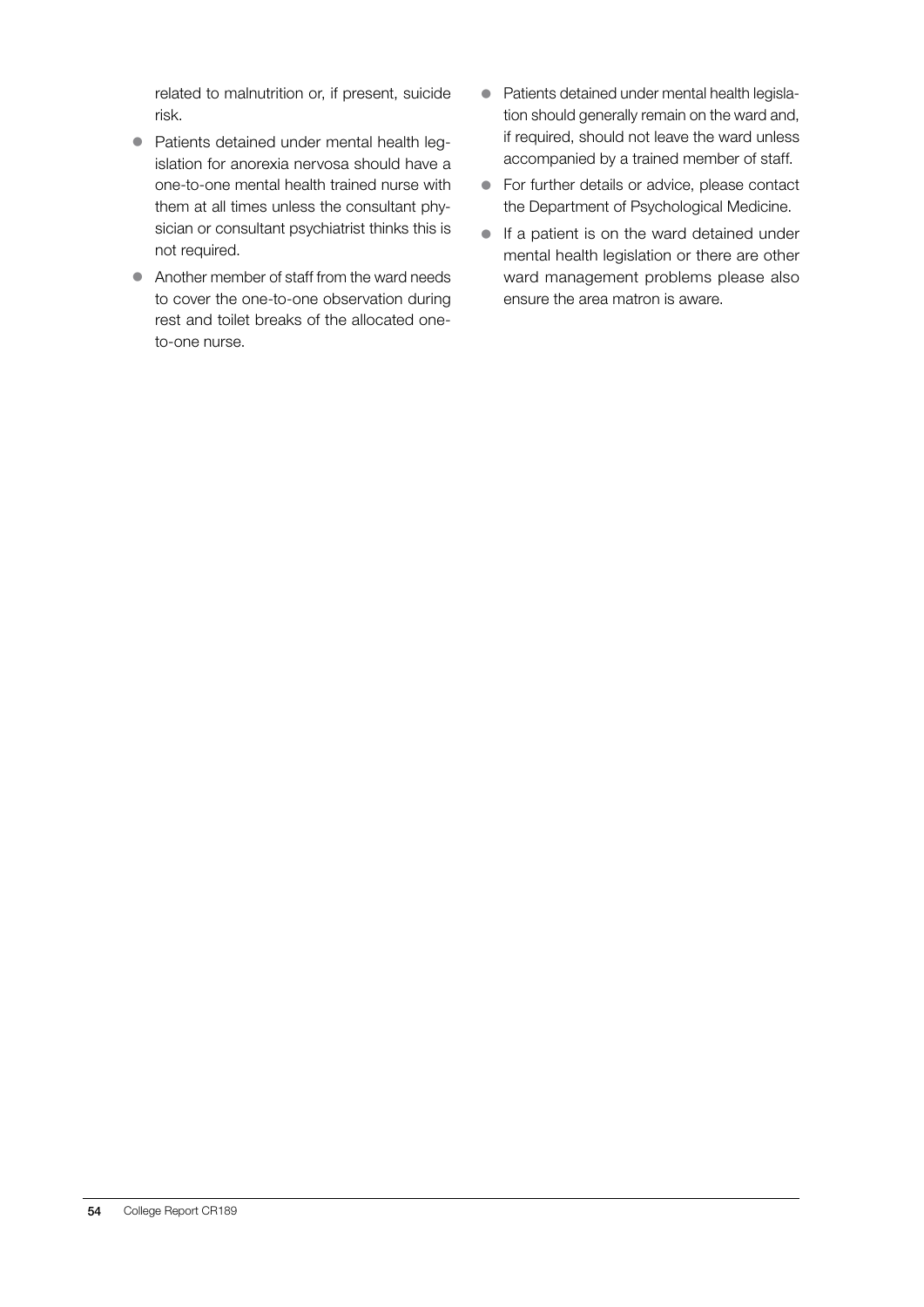## <span id="page-56-0"></span>| Appendix 11. Authors' comments

Since the publication of the MARSIPAN report in 2010, many positive developments have been reported. These include educational initiatives, with training of many psychiatric and some medical service staff and changes in clinical arrangements, with regular meetings between staff from medical and mental health services in what have been called MARSIPAN groups or committees. These activities should be occurring wherever patients with anorexia nervosa might be admitted urgently.

The advice in the MARSIPAN guideline that patients should spend as little time as necessary in a medical unit and be transferred to a SEDU as soon as possible has caused particular problems in locations with limited access to in-patient SEDUs (see Appendix 9,sections on Northern Ireland and Dumfries and Galloway). In those places, staff in medical wards to which patients have been admitted are supported by eating disorders trained staff who visit, support, supervise and train the ward staff and may supply staff to assist with oral feeding. This appears to be a prudent use of resources, but, like a fire service, the trained staff have to be available at all times and able to attend quickly on a unit where such a patient has been admitted. The model of a specialist anorexia liaison team that can be brought into action when needed may prove useful in isolated areas where an in-patient SEDU is inaccessible. Experience in Northern Ireland and in Dumfries and Galloway suggests that such teams might be useful even if a SEDU is close by. The idea that a team with special expertise in eating disorders might appear on a unit to which a severely ill patient has been admitted has given rise to the notion of a 'pop-up specialist eating disorders unit' in which expertise is made available as required for care, support, advice and training to a general medical or psychiatric in-patient unit. This model might be particularly apt in remote areas.

### Recommendations

We recommend the following developments:

- 1 The availability and uptake of MARSIPAN training should be increased, especially among medical teams.
- 2 MARSIPAN principles should be taught to frontline undergraduates in medicine, nursing, dietetics and trainees in psychology.
- 3 MARSIPAN one-page guidance should be made available to all frontline staff (medical, psychiatric, nursing, psychology, dietetic) at induction. The relevant bodies overseeing standards (Royal College of Psychiatrists, Royal College of Physicians, Royal College of Nursing, British Dietetic Association) will be asked to cascade this advice to their members.
- 4 The number of MARSIPAN groups bringing together eating disorders and medical expertise in planning and directing local services should be increased.
- 5 A nationwide survey of MARSIPAN implementation and an audit of admissions of patients with anorexia nervosa to medical units and the outcomes of such admissions should be mounted.
- 6 Establishing MARSIPAN training and MARSIPAN groups should be targets for acute trusts (e.g. CQUIN targets) admitting patients with severe anorexia nervosa.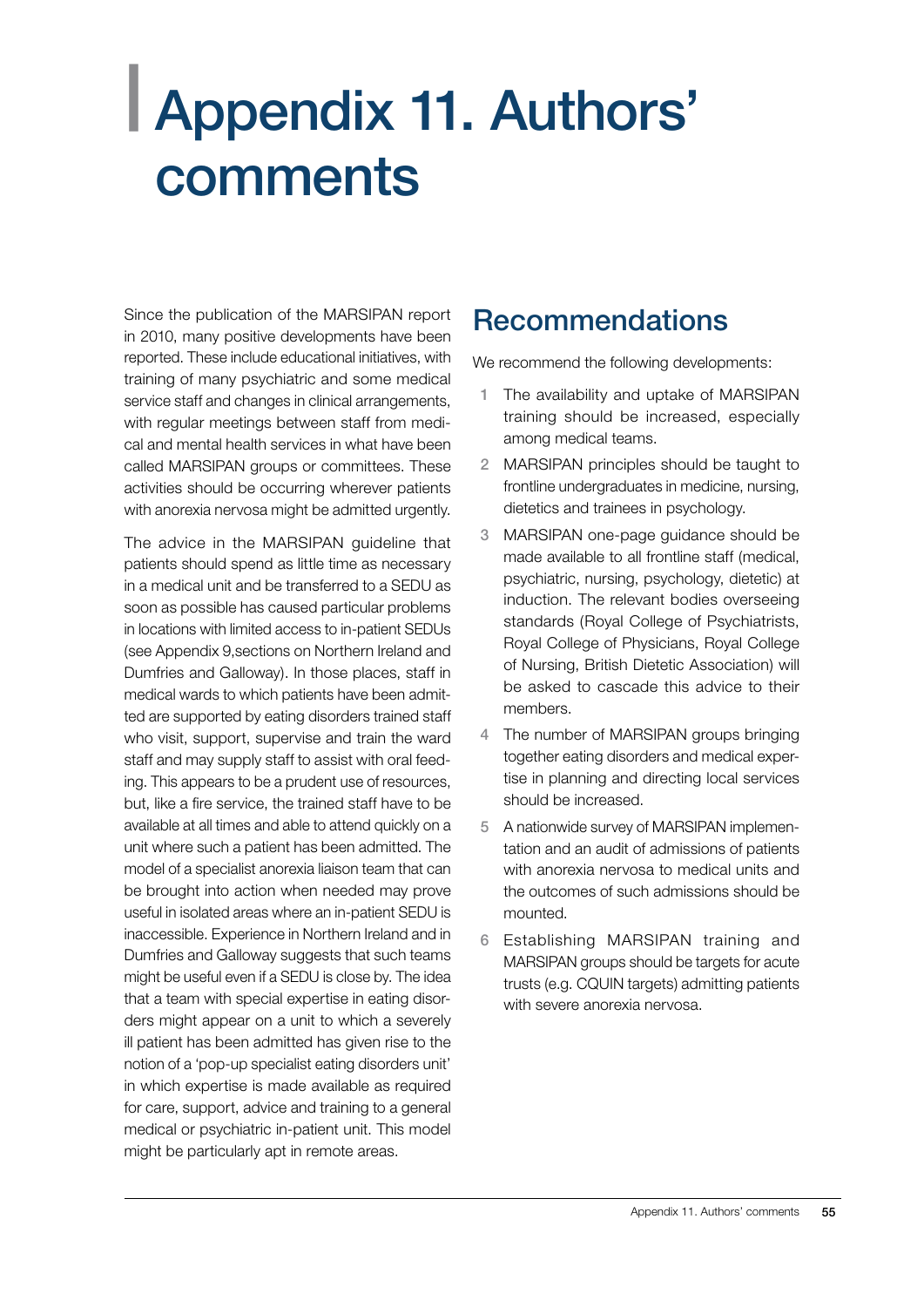# <span id="page-57-0"></span>**References**

BBC News (2008) Anorexic treatment delay concern. *BBC News*, 5 November. Available at http://news.bbc. co.uk/1/hi/england/norfolk/7711098. stm (accessed August 2014).

Care Quality Commission (2008) *Guidance on the Treatment of Anorexia Nervosa under the Mental Health Act 1983*. CQC.

Carers Trust (2013) *The Triangle of Care. Carers Included: A Guide to Best Practice in Mental Health Care in England* (2nd edn). Carers Trust (http:// static.carers.org/files/the-triangle-of-care-carers-included-final-6748.pdf).

Casiero D, Frishman WH (2006) Cardiovascular complications of eating disorders. *Cardiology in Review*, 14: 227–31.

Connan F, Lightman S, Treasure J (2000) Biochemical and endocrine complications. *European Eating Disorders Review*, 8: 144–57.

Crook MA, Hally V, Panteli JV (2001) The importance of the refeeding syndrome. *Nutrition Journal*, 17: 632–7.

Daily Telegraph (2008) Anorexic student 'wasted away' following 'inappropriate delays' in her care. *Daily Telegraph*, 5 November. Available at http://www. telegraph.co.uk/news/uknews/3386945/Anorexic-student-wasted-awayfollowing-inappropriate-delays-in-her-care.html (accessed August 2014).

Department for Constitutional Affairs (2007) *Mental Capacity Act 2005 Code of Practice*. TSO (The Stationery Office).

Department of Health (2008) *Code of Practice: Mental Health Act 1983*. TSO (The Stationery Office).

Fricchione GL, Nejad SH, Esses JA, *et al* (2008) Postoperative delirium. *American Journal of Psychiatry*, 165: 7.

Gaudiani JL, Sabel AL, Mascolo M, *et al* (2012) Severe anorexia nervosa: outcomes from a medical stabilization unit. *International Journal of Eating Disorders*, 45: 85–92.

Gentile MG, Pastorelli P, Ciceri R, *et al* (2010) Specialized refeeding treatment for anorexia nervosa patients suffering from extreme undernutrition. *Clinical Nutrition*, 29: 627–32.

Hanachi M, Melchior JC, Crenn P (2013) Hypertransaminasemia in severely malnourished adult anorexia nervosa patients: risk factors and evolution under enteral nutrition. *Clinical Nutrition*, 32: 391–5.

Harris RH, Sasson G, Mehler PS (2013) Elevation of liver function tests in severe anorexia nervosa. *International Journal of Eating Disorders*, 46: 369–74.

Marzola E, Nasser JA, Hashim SA, *et al* (2013) Nutritional rehabilitation in anorexia nervosa: review of the literature and implications for treatment. *BMC Psychiatry*, 13: 290.

Mehanna HM, Moledina J, Travis J (2008) Refeeding syndrome: what it is, and how to prevent and treat it. *BMJ*, 336: 1495–8.

Mental Health Act Commission (1997) *Guidance on the Treatment of Anorexia Nervosa under the Mental Health Act 1983*. Mental Health Act Commission.

Mental Welfare Commission for Scotland (2007) *Nutrition by Artificial Means: Guidance for Mental Health Practitioners*. MWCS.

National Institute for Health and Clinical Excellence (2004) *Eating Disorders: Core Interventions in the Treatment and Management of Anorexia Nervosa, Bulimia Nervosa and Related Eating Disorders* (Clinical Guideline CG9). British Psychological Society & Gaskell.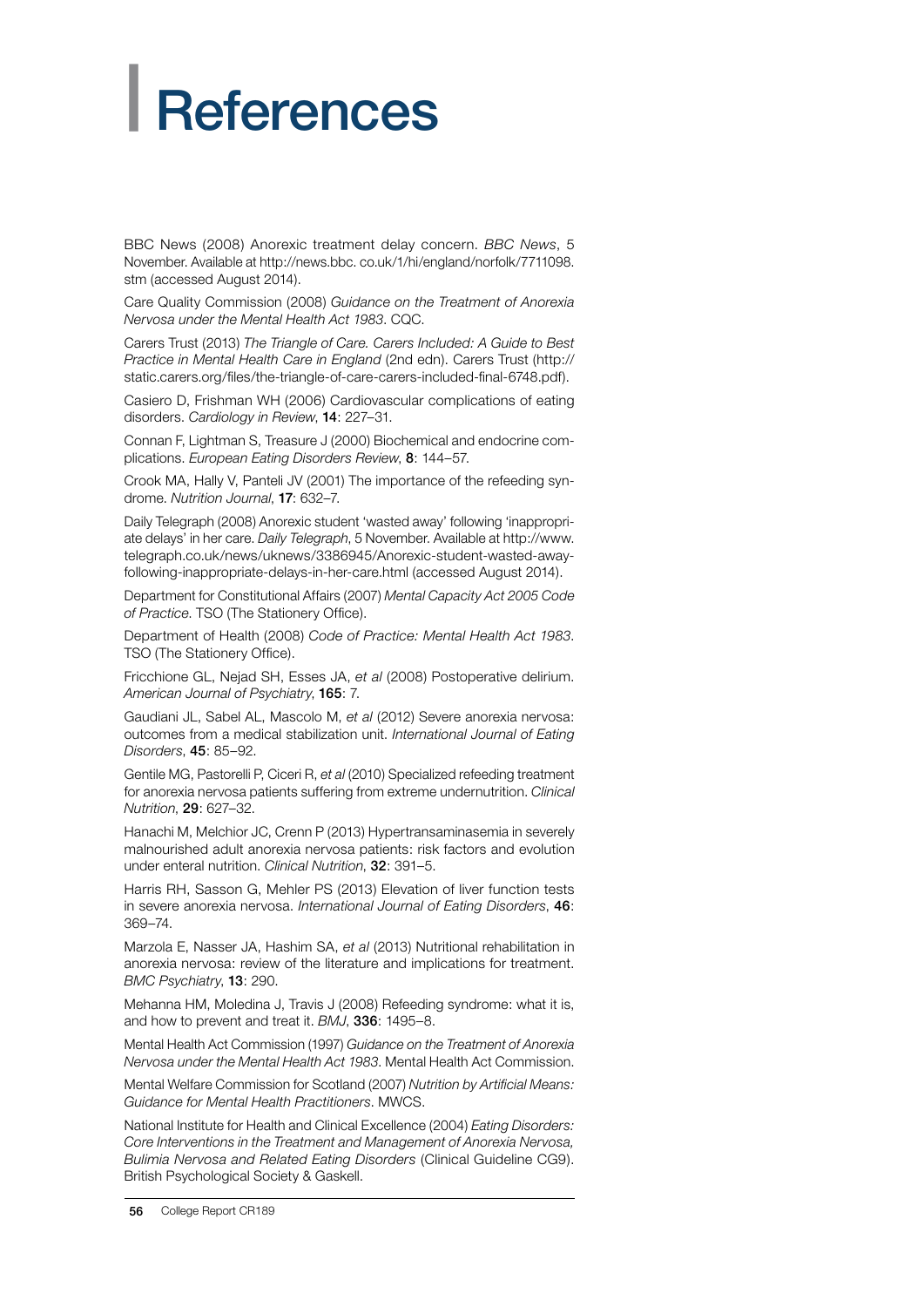National Institute for Health and Clinical Excellence (2006) *Nutrition Support in Adults: Oral Nutrition Support, Enteral Tube Feeding and Parenteral Nutrition*  (Clinical Guideline CG32). National Collaborating Centre for Acute Care at the Royal College of Surgeons of England.

National Patient Safety Agency (2005) *Reducing the Harm Caused by Misplacement of Nasogastric Feeding Tubes*. NPSA (http://www.nrls.npsa. nhs.uk/resources/?entry id45=59794&q=0¬nasogastric).

National Patient Safety Agency (2009) *Nasogastric Tube Feeding under Restraint*. NPSA (http://www.nrls.npsa.nhs.uk/ resources/?entryid45=65337&q=0¬nasogastric).

O'Connor G, Nicholls D, Singhal (2014) A randomised controlled trial: determinates of refeeding hypophosphatemia in hospitalised adolescents with anorexia nervosa. *European Eating Disorders Review*, 22: e1.

Powers PS, Cloak NL (2013) Failure to feed patients with anorexia nervosa and other perils and perplexities in the medical care of eating disorder patients. *Eating Disorders*, 21: 81–9.

Rio A, Whelan K, Goff L, *et al* (2013) Occurrence of refeeding syndrome in adults started on artificial nutrition support: prospective cohort study. *BMJ Open*, 3: e002173 doi:10.1136/bmjopen-2012-002173.

Robinson P (2009) *Severe and Enduring Eating Disorder (SEED): Management of Complex Presentations of Anorexia and Bulimia Nervosa*. Wiley.

Robinson P (2012) Avoiding deaths in hospital from anorexia nervosa: the MARSIPAN project. *Psychiatrist*, 36: 109–13.

Robinson P, Nicholls D (eds) *Critical Care for Anorexia Nervosa: The MARSIPAN Guidelines in Practice*. Springer (in press).

Royal College of Psychiatrists (2005) *Guidelines for the Nutritional Management of Anorexia Nervosa* (CR130). Royal College of Psychiatrists.

Royal College of Psychiatrists (2010*a*) *MARSIPAN: Management of Really Sick Patients with Anorexia Nervosa* (CR162). Royal College of Psychiatrists (http://www.rcpsych.ac.uk/files/pdfversion/CR162.pdf).

Royal College of Psychiatrists (2010*b*) *Self-Harm, Suicide and Risk: Helping People who Self-Harm* (CR158). Royal College of Psychiatrists.

Royal College of Psychiatrists (2012*a*) *Junior MARSIPAN: Management of Really Sick Patients under 18 with Anorexia Nervosa* (CR168). Royal College of Psychiatrists (http://www.rcpsych.ac.uk/files/pdfversion/CR168.pdf).

Royal College of Psychiatrists (2012*b*) *Eating Disorders in the UK: Service Distribution, Service Development and Training. Report from the Royal College of Psychiatrists' Section of Eating Disorders* (CR170). Royal College of Psychiatrists.

Royal College of Psychiatrists (2013) *Liaison Psychiatry for Every Acute Hospital: Integrated Mental and Physical Healthcare* (CR183). Royal College of Psychiatrists.

Scottish Parliament (2004) Case 200400447: Lothian NHS Board. *Journal of the Scottish Parliament, Annex C.*

Sylvester CJ, Forman S (2008) Clinical practice guidelines for treating restrictive eating disorder patients during medical hospitalization. *Current Opinion in Pediatrics*, 20: 390–7.

Vignaud M, Constantin JM, Ruivard M, *et al* (2010) Refeeding syndrome influences outcome of anorexia nervosa patients in intensive care unit: an observational study. *Critical Care*, 14: R172.

World Health Organization (1999) *Management of Severe Malnutrition: A Manual for Physicians and Other Senior Health Workers*. WHO (http://whqlibdoc.who.int/hq/1999/a57361.pdf).

Wheeler R (2006) Gillick or Fraser? A plea for consistency over competence in children. *BMJ*, 332: 807.

Whitelaw M, Gilbertson H, Lam PY, *et al* (2010) Does aggressive refeeding in hospitalized adolescents with anorexia nervosa result in increased hypophosphatemia? *Journal of Adolescent Health*, 46: 577–82.